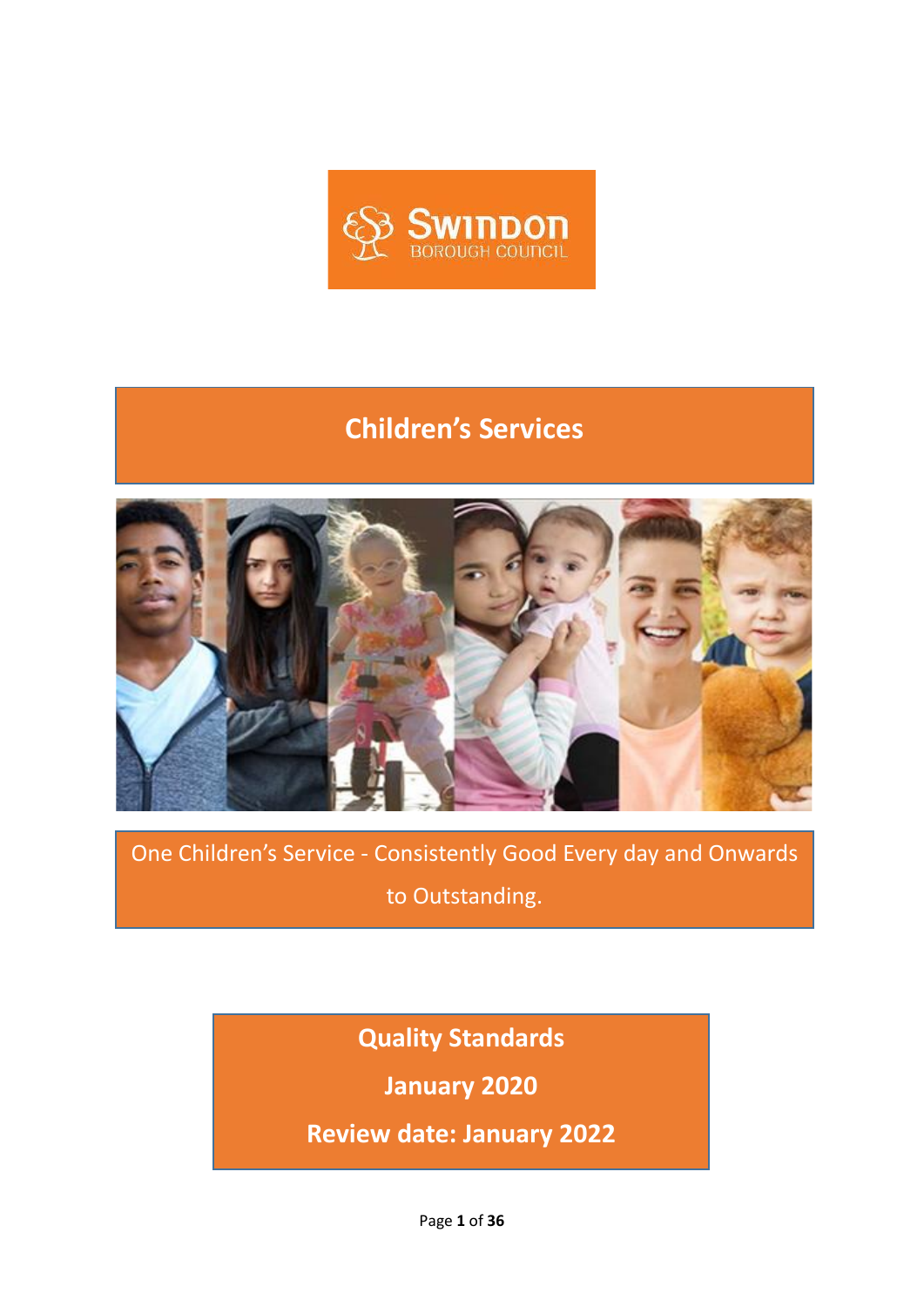# **SWINDON CHILDREN'S SOCIAL CARE QUALITY STANDARDS**

## **PURPOSE**

This Guidance is provided to Social Care staff to ensure clarity and consistency of operational practice. It will be used in conjunction with the Swindon LSCB Child Protection Procedures.

[Swindon Local Safeguarding Children Board Procedures.](http://www.swindonlscb.org.uk/)

#### **Working Together to Safeguard Children 2018 See:**

<http://www.workingtogetheronline.co.uk/>

#### **Children's Services Procedures See:**

<http://swindonchildcare.proceduresonline.com/chapters/contents.html>

#### **Care Planning Regulations See:**

[https://www.gov.uk/government/publications/children-act-1989-care-planning](https://www.gov.uk/government/publications/children-act-1989-care-planning-placement-and-case-review)[placement-and-case-review](https://www.gov.uk/government/publications/children-act-1989-care-planning-placement-and-case-review)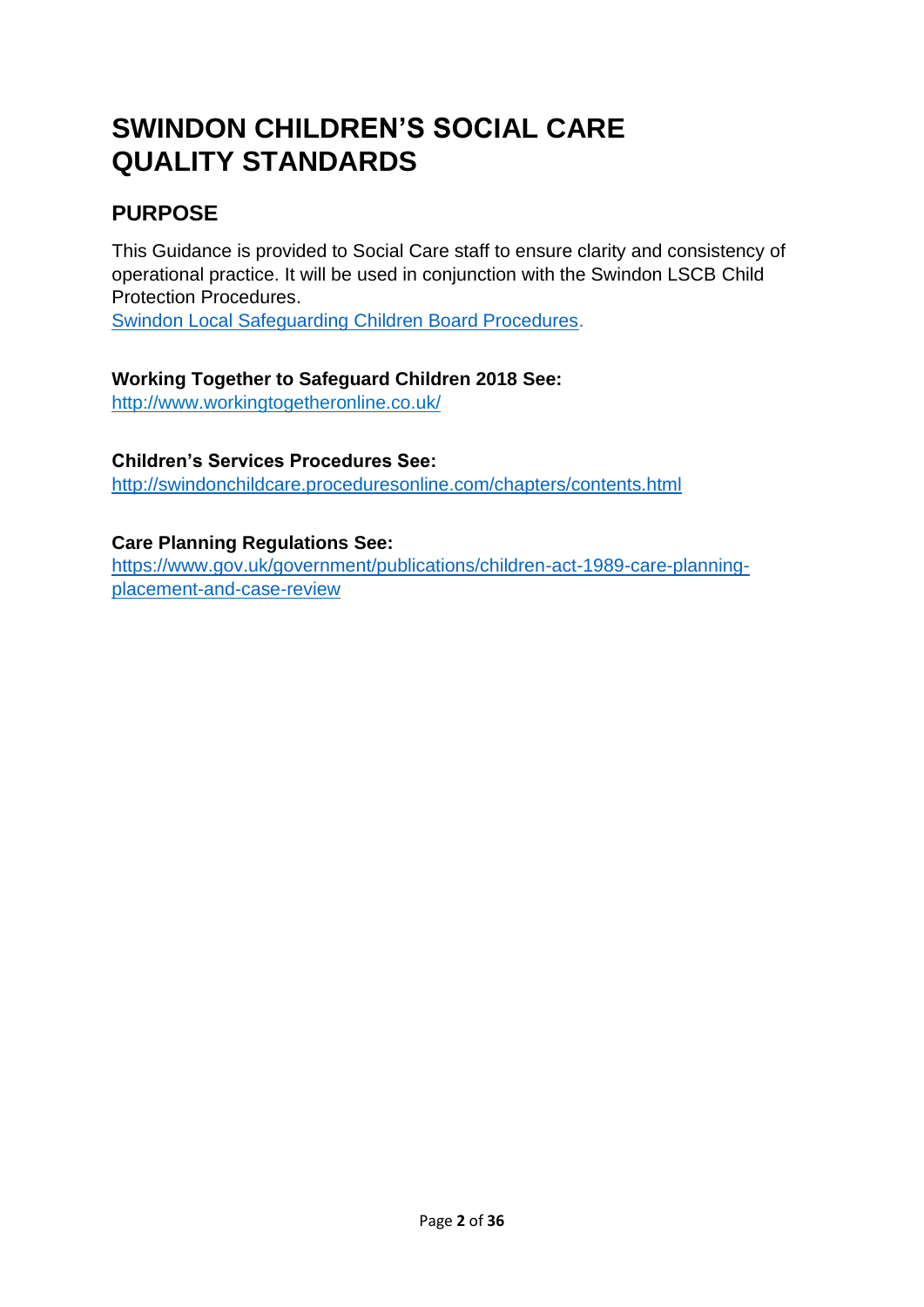### **CONTENTS**

## **SECTION**

- **1. [CUSTOMER STANDARDS](#page-3-0)**
- **2. [CONTACT AND INTIAL RESPONSE](#page-3-1)**
- **3. STATUTORY [ASSESSMENT](#page-6-0)**
- **4. [CHILD IN NEED PLANNING](#page-11-0)**
- **5. [REVIEW OF CHILD IN NEED PLAN](#page-12-0)**
- **6. [CHILD IN NEED STEP DOWN PROCESS](#page-14-0)**
- **7. [CASE RECORDING](#page-15-0)**
- **8. [CASE SUPERVISION](#page-16-0)**
- **9. [STANDARDS FOR VISITING](#page-17-0)**
- **10. [PRE-BIRTH ASSESSMENTS](#page-18-0)**
- **11. [CHILD PROTECTION STANDARDS -](#page-20-0) STRATEGY [MEETING/DISCUSSION](#page-20-0)**
- **12. [SECTION 47 ENQUIRIES](#page-21-0)**
- **13. CHILD SUBJECT TO A [PROTECTION PLAN](#page-24-0)**
- **14. [CHILDREN LOOKED AFTER](#page-28-0)**
- **15. [LOOKED AFTER REVIEWS](#page-32-0)**
- **16. [LEAVING](#page-33-0) CARE**

### **17. INDEPENDENT REVIEWING OFFICERS**

See IRO Handbook

[https://assets.publishing.service.gov.uk/government/uploads/](https://assets.publishing.service.gov.uk/government/uploads/system/uploads/attachment_data/file/337568/iro_statutory_guidance_iros_and_las_march_2010_tagged.pdf) system/uploads/attachment\_data/file/337568/iro\_statutory\_q uidance iros and las march 2010 tagged.pdf

**18. FOSTERING –** See Fostering National Minimum Standards [https://www.gov.uk/government/publications/fostering](https://www.gov.uk/government/publications/fostering-services-national-minimum-standards)[services-national-minimum-standards](https://www.gov.uk/government/publications/fostering-services-national-minimum-standards)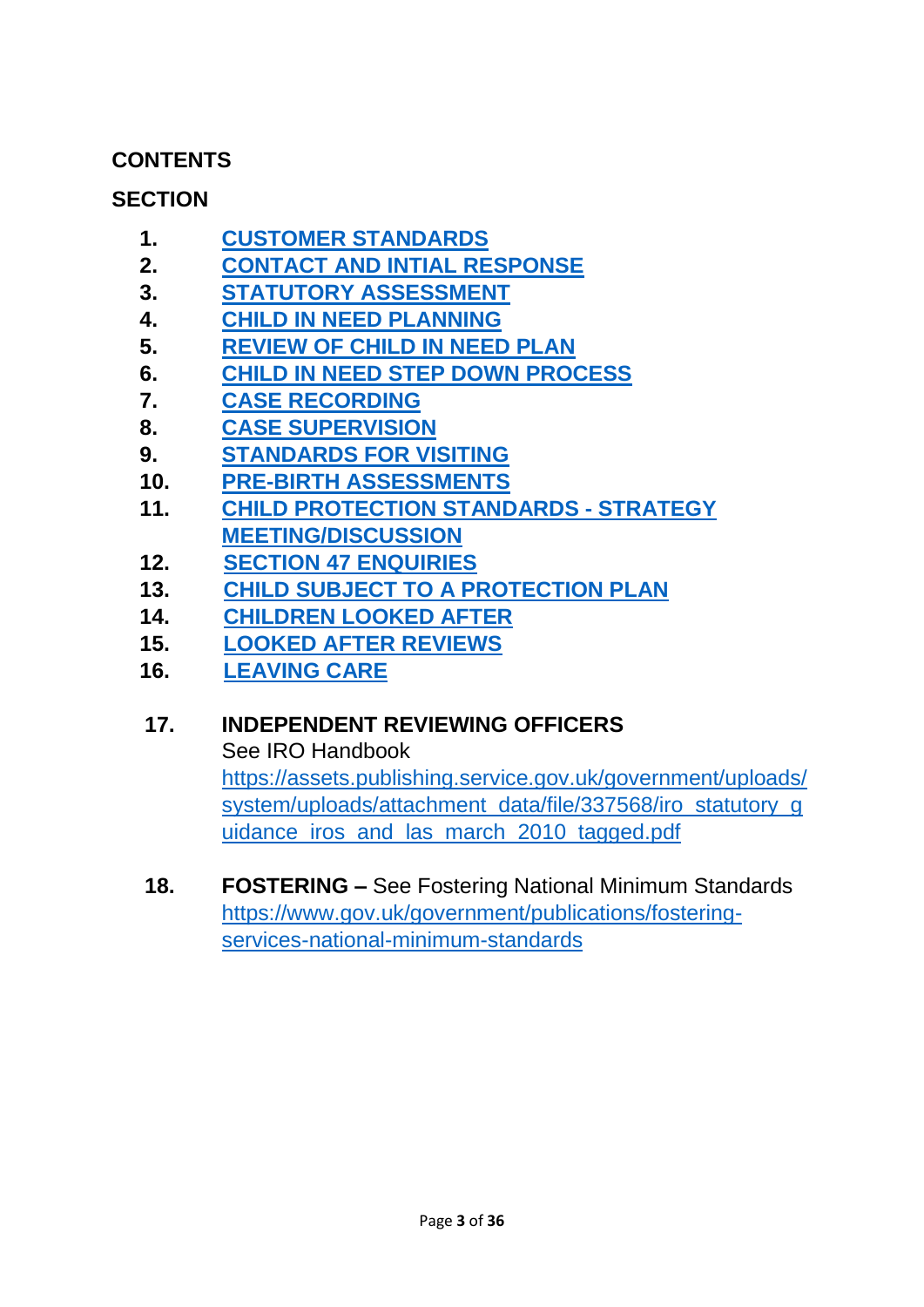It is anticipated that the Social Care Overarching Principles are delivered by our staff in their dayto-day practice.

<span id="page-3-0"></span>

| $\mathsf{M}$ .<br><b>CUSTOMER SERVICE STANDARDS</b>                                                                               |                                                                                                                                                                                                                                |                    |
|-----------------------------------------------------------------------------------------------------------------------------------|--------------------------------------------------------------------------------------------------------------------------------------------------------------------------------------------------------------------------------|--------------------|
| <b>Standard</b>                                                                                                                   | <b>Description</b>                                                                                                                                                                                                             | <b>Responsible</b> |
| There are Children's Services<br>Customer Standards which can be<br>found in the document below.<br><b>Service Standards.docx</b> | 1. Children and young people come first and are at the<br>centre of everything we do together.<br>2. Staff work in a professional way and give children<br>and families confidence in how we can work<br>together.             | <b>All Staff</b>   |
|                                                                                                                                   | 3. You will see that communicating with people<br>matters to us. This means that emails, telephone<br>queries and messages will be acknowledged<br>promptly. Often within 24 hours and certainly within<br>three working days. |                    |

<span id="page-3-1"></span>

| 2.<br><b>CONTACT AND INITIAL RESPONSE</b> |                                                                 |                    |
|-------------------------------------------|-----------------------------------------------------------------|--------------------|
| <b>Standard</b>                           | <b>Description</b>                                              | <b>Responsible</b> |
| 2.1- The contact records full             | The contact includes the child's full name, date of birth,      | <b>MASH Advice</b> |
| basic details of the child/young          | gender, address and contact details where available. It         | & Information      |
| person.                                   | is important at this stage to check the accuracy of this        | <b>Officers</b>    |
|                                           | information with the referrer. For example, the spelling        |                    |
|                                           | of the child's full name and date of birth to ensure they       |                    |
|                                           | were correctly recorded from the outset.                        |                    |
| 2.2- The contact records details          | These details will be completed in full at the outset of        | <b>MASH Advice</b> |
| of the child's ethnicity,                 | involvement with the child and will ensure that all future      | & Information      |
| nationality, first language,              | records are pre-populated with accurate information.            | <b>Officers</b>    |
| religion and any communication            | Gathering information at the initial stages ensures that        |                    |
| requirements.                             | all needs arising from a child's ethnicity, nationality,        |                    |
|                                           | language or religion can be identified and met.                 |                    |
| 2.3- The contact records the              | ICS date stamp or a manual stamp is required within the         | <b>MASH Advice</b> |
| date and time that information            | MTAG by worker- stating date, time and name of                  | & Information      |
| was received and the names                | person.                                                         | <b>Officers</b>    |
| and details of the referrer.              |                                                                 |                    |
| 2.4- The contact records                  | The consent of the parent/carer (and child/young person         | <b>MASH Advice</b> |
| whether consent has been                  | if competent to give this) will always be obtained for a        | & Information      |
| obtained from the parent or               | referral to be made except where the child is                   | <b>Officers</b>    |
| carer to the child/young person           | considered to be suffering or at risk of suffering              |                    |
| being referred to MASH.                   | significant harm. It is important to clarify whether this       |                    |
|                                           | consent has been obtained to assist and support the             |                    |
|                                           | Social Worker in making contact with the family. Best           |                    |
|                                           | practice would be to record when, by whom and how               |                    |
|                                           | this consent has been obtained. If consent is not               |                    |
|                                           | obtained, this will be clearly recorded.                        |                    |
| 2.5- The contact records                  | This will include details of whether it is a re- referral, i.e. | <b>MASH Social</b> |
| information relating to any               | there has been a previous contact regarding this child in       | Worker             |
| previous involvement with the             | the past 12 months and details of any previous dates            |                    |
| child/young person. The contact           | when the child was Looked After or subject to a Child           |                    |
| will start a chronology for the           | Protection Plan. Best practice would identify any other         |                    |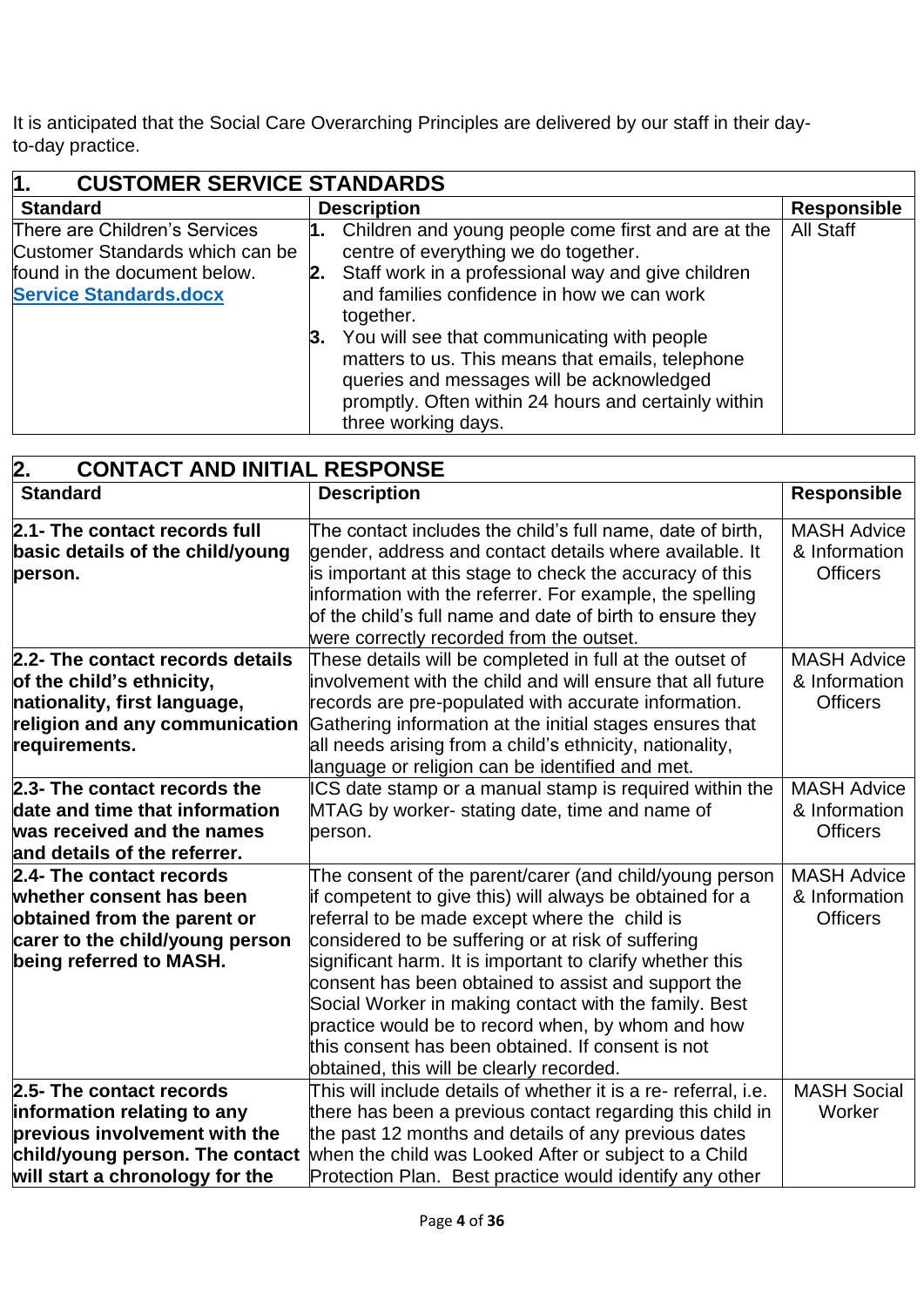| child using the agreed template<br>in order to inform the outcome<br>of the contact.                                                                                                                                                                                                                                                                                                                                                    | previous involvement with the child for example dates of<br>any assessments and outcomes.                                                                                                                                                                                                                                                                                                                                                                                                                                                                                                                                                                                                                                 |                              |
|-----------------------------------------------------------------------------------------------------------------------------------------------------------------------------------------------------------------------------------------------------------------------------------------------------------------------------------------------------------------------------------------------------------------------------------------|---------------------------------------------------------------------------------------------------------------------------------------------------------------------------------------------------------------------------------------------------------------------------------------------------------------------------------------------------------------------------------------------------------------------------------------------------------------------------------------------------------------------------------------------------------------------------------------------------------------------------------------------------------------------------------------------------------------------------|------------------------------|
| 2.6- The contact records details<br>of the child/young person's<br>parents and significant others,<br>e.g. siblings.                                                                                                                                                                                                                                                                                                                    | Gathering information in relation to parental<br>responsibility and significant family members, where<br>known. Supports the assessment process and ensures<br>there is clarity about with whom the child is living and<br>other members of the household. It is also important<br>that information is sought in relation to significant family<br>members who are not part of the household to ensure<br>that a full picture of a child's circumstances is obtained<br>and recorded from the outset. Information known<br>regarding the father will be explicitly recorded.                                                                                                                                              | <b>MASH Social</b><br>Worker |
| 2.7- The contact records details<br>of other professionals involved<br>with the child as far can be<br>ascertained.                                                                                                                                                                                                                                                                                                                     | Recording this data commences the process of<br>information gathering that informs decision-making<br>with regard to further actions and assessment<br>required. The Duty Social Worker will record details of<br>all professionals involved with the child as far as it is<br>ascertained.                                                                                                                                                                                                                                                                                                                                                                                                                               | <b>MASH Social</b><br>Worker |
| 2.8- When a contact is received<br>regarding a child who lives in<br>another area or is known to<br>another area, contact must be<br>made with the other Local<br><b>Authority and a written</b><br>notification to that Authority<br>made. If the child is transferring<br>in to the Swindon area, then<br>further historical information<br>will be obtained from their<br>previous Authority including<br>any current PLO processes. | This includes ascertaining if the child is subject to a<br>Child Protection Plan or Looked After. If either is the<br>case, then the BSTL for the Quality Assurance Team<br>will be notified.                                                                                                                                                                                                                                                                                                                                                                                                                                                                                                                             | <b>MASH Social</b><br>Worker |
| 2.9- The contact records<br>whether the child/young person<br>has a disability.                                                                                                                                                                                                                                                                                                                                                         | Children with a disability are Children In Need and<br>have the same rights to be protected from harm and<br>their welfare promoted as non-disabled children. They<br>also have additional needs and some different<br>experiences. In delivering services to children with a<br>disability specific and sometimes specialist<br>arrangements need to be made and early identification<br>of any need arising from a disability will lead to better<br>service delivery and outcomes.<br>If the threshold for the Disabled Children's Team is<br>met then a referral will be sent directly to the DCT. If<br>not and threshold for S17 or S47 is met, then the child<br>will be processed in the same way in MASH to ACP. | <b>MASH Social</b><br>Worker |
| 2.10- The contact records<br>details of the reason for the<br>contact and services being<br>requested. Including an                                                                                                                                                                                                                                                                                                                     | The contact will outline the information provided by<br>the referrer and their reason for referring the<br>child/young person at this time. In reaching a decision<br>about the referral made to MASH, the MASH Manager                                                                                                                                                                                                                                                                                                                                                                                                                                                                                                   | <b>MASH</b><br>Manager       |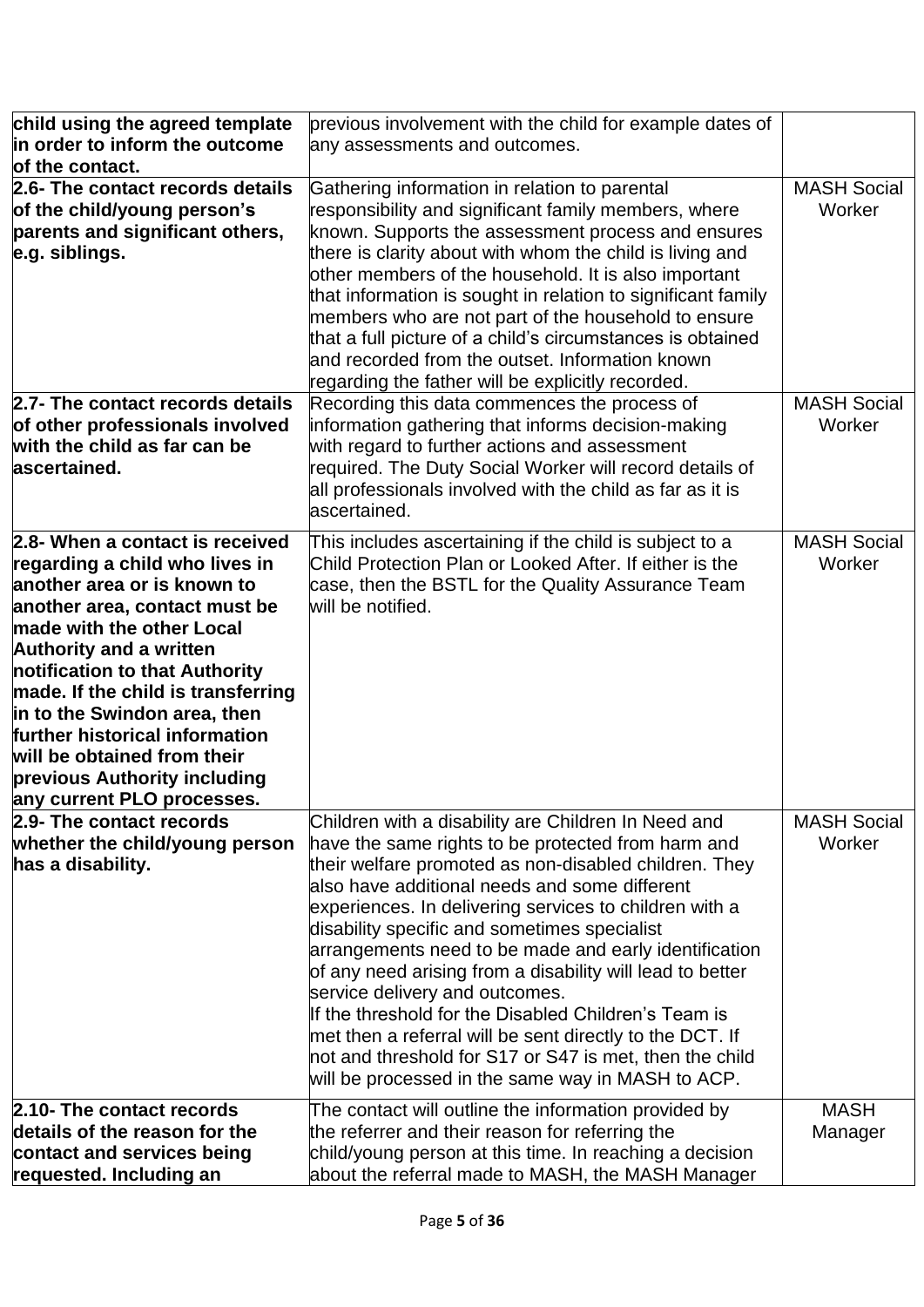| evaluation of the information<br>provided and details of<br>additional information sought to<br>inform the decision making<br>process.                                                                                                               | may seek additional information from other sources<br>about the child such as school or health.                                                                                                                                                                                                                                                                                                                                                                                                                                                                                                                         |                                                             |
|------------------------------------------------------------------------------------------------------------------------------------------------------------------------------------------------------------------------------------------------------|-------------------------------------------------------------------------------------------------------------------------------------------------------------------------------------------------------------------------------------------------------------------------------------------------------------------------------------------------------------------------------------------------------------------------------------------------------------------------------------------------------------------------------------------------------------------------------------------------------------------------|-------------------------------------------------------------|
| 2.11- The contact gives full<br>consideration to indicators of<br>risk and significant harm.                                                                                                                                                         | Upon receiving a contact, further information will may<br>need to be gathered and the contact screened and<br>evaluated on the day or within 24 hours of receipt.<br>This will include any actions required to fully assess<br>the child's situation. If appropriate, the context of any<br>available historical information- the Duty Manager will<br>identify any risk to the child and the likelihood of<br>significant harm.<br>The Duty Manager will provide analysis of information<br>received and actions with pathway for the case to<br>proceed within their rational and management<br>oversight.            | <b>MASH</b><br>Manager                                      |
| 2.12- The contact records<br>details of people consulted in<br>reaching decision on the<br>referral and management<br>oversight and rational for<br>decision making.                                                                                 | In determining further action to be taken in relation to<br>information received, the Duty Manager will record clear<br>action and management oversight. A different MASH<br>Manager will sign off the final decision and pathway of<br>case. It is important this is recorded to evidence<br>management oversight and decision making.                                                                                                                                                                                                                                                                                 | <b>MASH</b><br>Manager                                      |
| 2.13- The referrer is informed in<br>writing of the outcome of the<br>contact and a case note added<br>in the recorded child's record to<br>confirm this has taken place.                                                                            | The worker will acknowledge the contact and feedback<br>to other professionals (as appropriate) within 48 hours<br>informing them in writing of the decisions made and<br>action to be taken.                                                                                                                                                                                                                                                                                                                                                                                                                           | <b>MASH Social</b><br>Worker/<br><b>Business</b><br>Support |
| 2.14- The contact is discussed<br>with the child as appropriate<br>and his/her parents/carers and<br>recorded on the contact.                                                                                                                        | It is appropriate to discuss with the child (as<br>appropriate) and their parent's/carer's the fact that a<br>contact has been received and the proposed action<br>from the service in response. Any views from the child<br>and his/her parent's/carer's regarding the contact will<br>be clearly recorded.                                                                                                                                                                                                                                                                                                            | <b>MASH Social</b><br>Worker                                |
| 2.15- The contact is finalised by<br>the Duty Manager.<br>The contact is finalised within<br>24 hours unless it is a Child<br><b>Protection Referral/ Police</b><br>Notification which will be<br>completed within 4 hours and<br>progressed to ACP. | The Duty Manager is responsible for reviewing the<br>information recorded by the MASH Information<br>Officer or Duty Social Worker and the quality<br>assurance of the contact. Once a contact has been<br>completed by the Social Worker, it will be sent to the<br>Duty Manager to review/authorise.<br>Once the decision and management oversight of<br>sign off has been recorded with the pathway for the<br>case, a workflow message will be sent to Business<br>Support to create a referral record and allocate to<br>the responsible ACP pod, stepdown to Early Help<br>Hub or closed with rationale recorded. | <b>MASH</b><br>Manager                                      |
| 2.16- Cases identified as closed<br>by another Social Work Team<br>under the 13 Week Rule.                                                                                                                                                           | All contacts will be processed within MASH then sent to<br>the relevant team.                                                                                                                                                                                                                                                                                                                                                                                                                                                                                                                                           | <b>MASH</b><br>Manager                                      |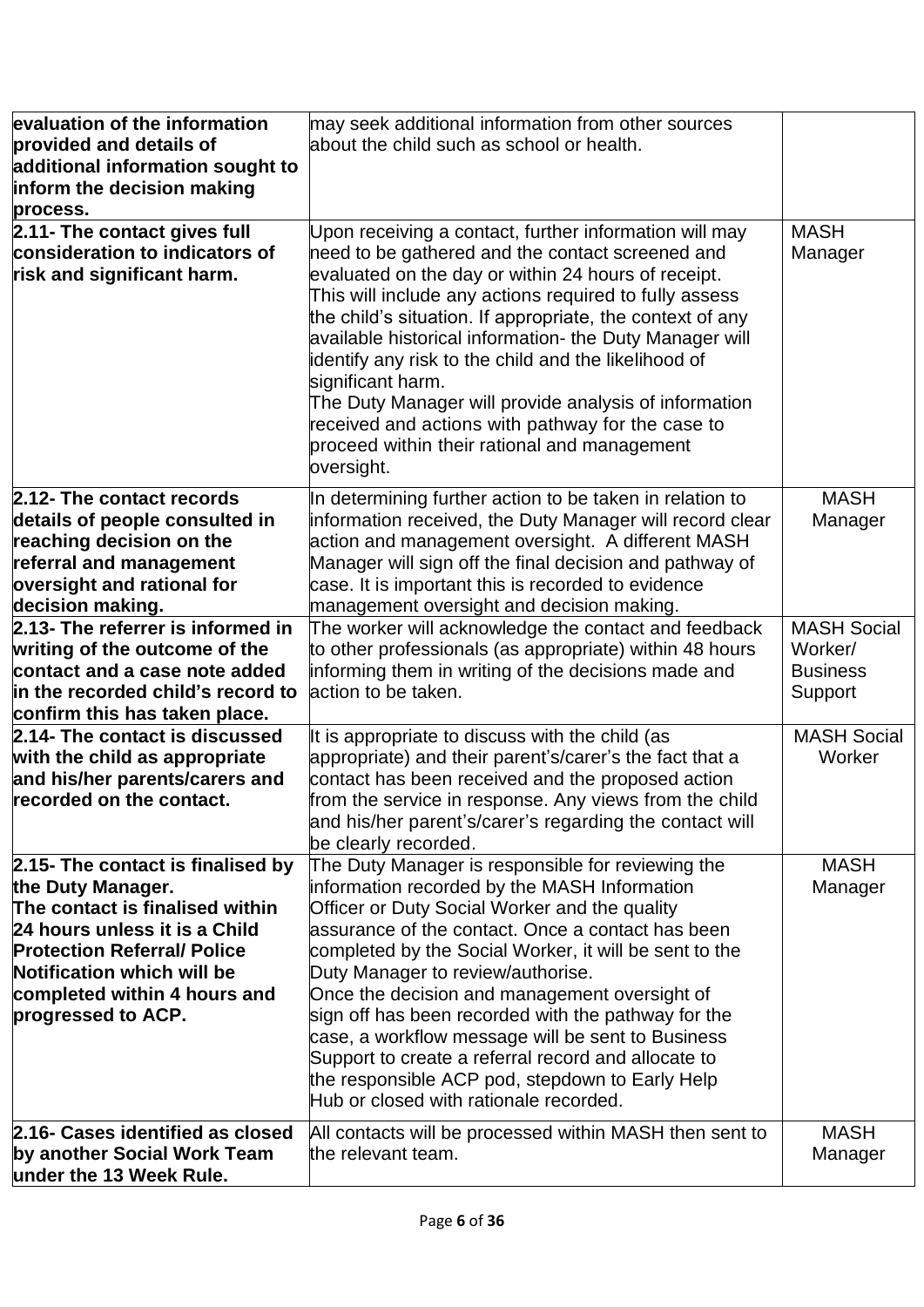<span id="page-6-0"></span>

|                                                                                                                             | The MASH Manager will ensure there is a management<br>oversight on the contact and assign the contact to the<br>last team & Manager that provided the statutory<br>intervention. MASH Manager will notify the relevant<br>Manager/ team immediately of any immediate<br>safeguarding concerns. This will be work flowed on<br>ICS. |                               |
|-----------------------------------------------------------------------------------------------------------------------------|------------------------------------------------------------------------------------------------------------------------------------------------------------------------------------------------------------------------------------------------------------------------------------------------------------------------------------|-------------------------------|
| <b>STATUTORY ASSESSMENT</b><br>3.                                                                                           |                                                                                                                                                                                                                                                                                                                                    |                               |
|                                                                                                                             | For Pre-Birth Assessments, please also refer to the<br><b>Pre-Birth Assessment Procedures</b>                                                                                                                                                                                                                                      | <b>ACP</b><br>SW/ATM/TM       |
|                                                                                                                             | https://swindonchildcare.proceduresonline.com/cha<br>pters/p_pre_birth.html                                                                                                                                                                                                                                                        |                               |
|                                                                                                                             | and the LSCB Pre-Birth Protocol<br>https://www.proceduresonline.com/swcpp/swindon/<br>prebirth sg unborn.html                                                                                                                                                                                                                      |                               |
|                                                                                                                             | ACP will complete a brief Statutory Assessment of<br>needs and risk and transfer to Locality for a full Pre-<br><b>Birth Assessment.</b>                                                                                                                                                                                           |                               |
| <b>Standard</b>                                                                                                             | <b>Description</b>                                                                                                                                                                                                                                                                                                                 | <b>Responsible</b>            |
| 3.1- The case is allocated to a<br>suitably trained and<br>experienced worker who has the<br>capacity to complete the work. | When allocating a Statutory Assessment, the Duty<br>Manager will consider who would be the most<br>appropriate to complete the assessment. Factors which<br>will be taken into consideration in this regard include:                                                                                                               | Manager                       |
|                                                                                                                             | They are a Qualified Social Worker.<br>They have relevant experience.<br>Any planned leave/training.<br>Current workload.                                                                                                                                                                                                          |                               |
|                                                                                                                             | Where the assessment is likely to be complex due to a<br>long history, factors relating to numbers of children or<br>multiple concerns (drugs, substance misuse, neglect &<br>housing for example) then consideration will be given to<br>the duration for the timescale the assessment will take<br>to complete.                  |                               |
| 3.2- A 'face to face' discussion<br>will take place between the<br>worker and the allocating                                | Although allocation will take place electronically within<br>the electronic system, this will not replace the need to<br>speak with the worker. This discussion will include:                                                                                                                                                      | Manager &<br>Social<br>Worker |
| Manager at the point of<br>allocation.                                                                                      | The nature of the concerns/risks/strengths.<br>Historical involvement.<br>Timescale for visit to the child/family.<br>Who the worker will speak to following the initial visit.<br>The timescale for the assessment and checkpoints.                                                                                               |                               |
|                                                                                                                             | The Manager will review the progress of the<br>assessment with the Social Worker at first agreed<br>checkpoint and record outcome at this point. A                                                                                                                                                                                 |                               |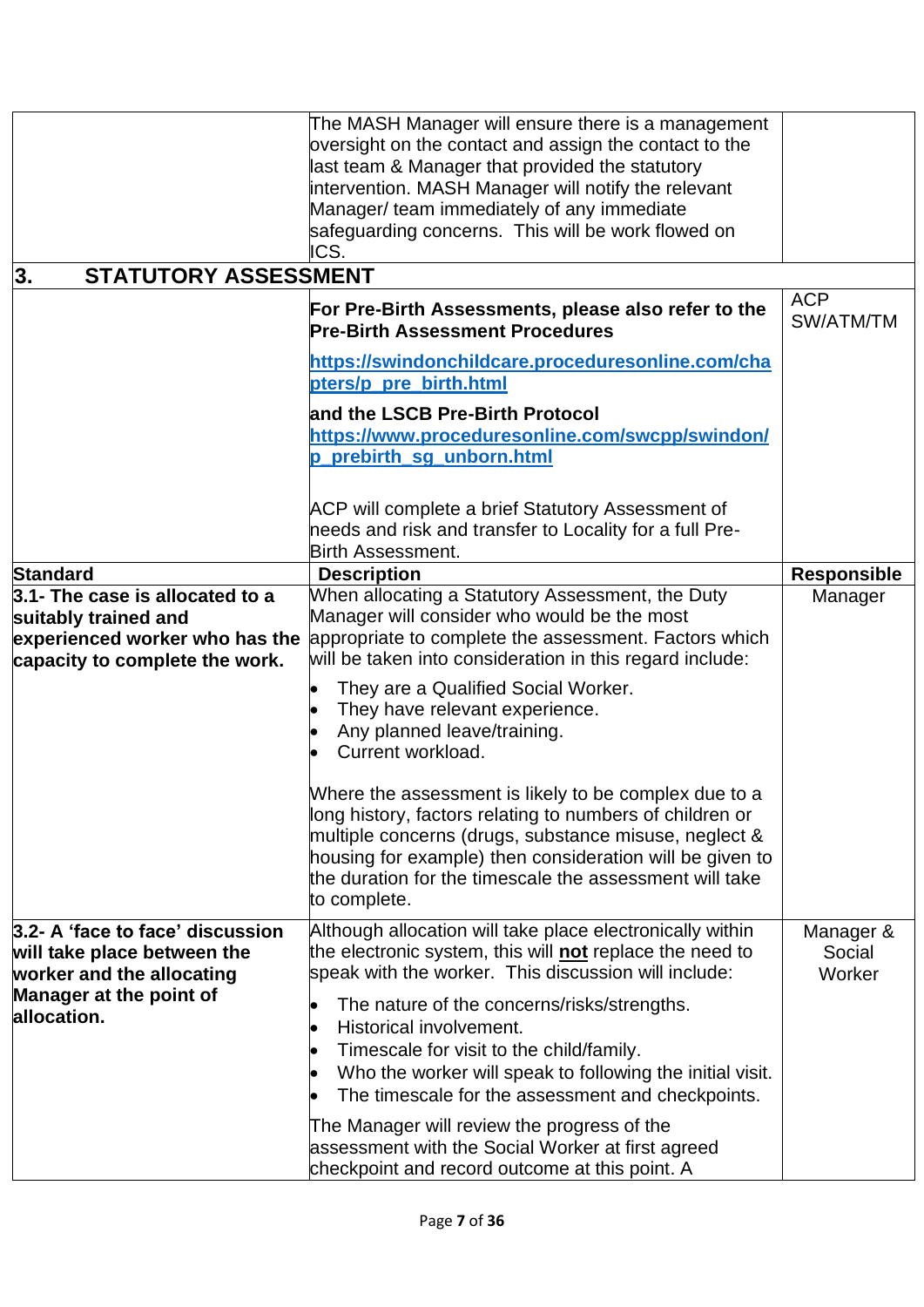|                                                                                                                                                                                                                                                                                                                                                                                                              | decision will be made as to whether the<br>assessment is complete or needs to be extended<br>due to presenting issues.                                                                                                                                                                                                                                                                                                                                                                                                                                                                                                                                                                                                                                                                                                                                                                                                                 |                  |
|--------------------------------------------------------------------------------------------------------------------------------------------------------------------------------------------------------------------------------------------------------------------------------------------------------------------------------------------------------------------------------------------------------------|----------------------------------------------------------------------------------------------------------------------------------------------------------------------------------------------------------------------------------------------------------------------------------------------------------------------------------------------------------------------------------------------------------------------------------------------------------------------------------------------------------------------------------------------------------------------------------------------------------------------------------------------------------------------------------------------------------------------------------------------------------------------------------------------------------------------------------------------------------------------------------------------------------------------------------------|------------------|
| 3.3- There is clear record<br>instruction as to the work to be<br>completed during the course of<br>the Assessment. The Manager<br>will record the discussion on<br><b>ICS as a management record.</b>                                                                                                                                                                                                       | The Manager will record clearly an allocation<br>note of rational and decision making for<br>undertaking a Statutory Assessment within the<br>instruction the tasks, which have been<br>discussed with the worker. These will include:<br>Requirement to commence a Social Work<br>chronology.<br>Requirement to visit the child in a specified<br>timescale. New Statutory Assessment requirement-<br>the child will be seen within 5 working days.<br>Partner agencies with whom to consult/undertake<br>joint visit.                                                                                                                                                                                                                                                                                                                                                                                                                | Manager          |
| 3.4- At the first home visit<br>made for the preparation of the<br>assessment, the child/young<br>person and his/her parent/carer<br>is provided with a copy of:<br><b>Consent To Share leaflet.</b><br>$\bullet$<br><b>Access To Records leaflet.</b><br>$\bullet$<br><b>Complaints leaflet.</b><br>$\bullet$<br>The Consent To Share.<br>$\bullet$<br>Information leaflet is to be<br>$\bullet$<br>signed. | Additional assessment tools to be used.<br>Children and their families will receive a transparent<br>service and know their rights to complain and access to<br>their records. Parent's consent will be sought before<br>discussing a referral about the child with other agencies<br>unless permission seeking itself may place the child at<br>risk of significant harm. Consent from a young person<br>aged over 14 years should also be considered. The<br>case note of the first home visit will explicitly detail what<br>information has been provided to the family, whether<br>consent was obtained, details of anyone not included in<br>the consent and where a copy of the signed consent is<br>held. Exploration with the parents regarding who is<br>aware of the referral will take place to identify significant<br>people in their support network.                                                                   | Social<br>Worker |
| 3.5- The child/young person<br>must always be seen as part of<br>the assessment and spoken to<br>where age appropriate. Babies<br>and young toddlers will be<br>assessed by way of visual<br>interaction and presentation.                                                                                                                                                                                   | In undertaking an assessment, the child/young<br>person must be seen to ensure their safety and<br>wellbeing. Good practice is to see the child on their<br>own with evidence/explanation if this cannot take<br>place. With the exception of babies and young<br>toddlers, the child will be spoken to alone by the<br>Social Worker in order to gain an insight into the<br>child's world.<br>The wishes and feelings of children and young<br>people will be sought through their preferred<br>communication method as this is likely to influence<br>and shape both assessments and service provision.<br>Specialist input will be considered where a child has<br>a disability which affects their communication.<br>Children who have complex health needs or<br>disabilities and with whom communication may not be<br>fully established, will be seen and observations of<br>their behaviour and demeanour systematically made | Social<br>Worker |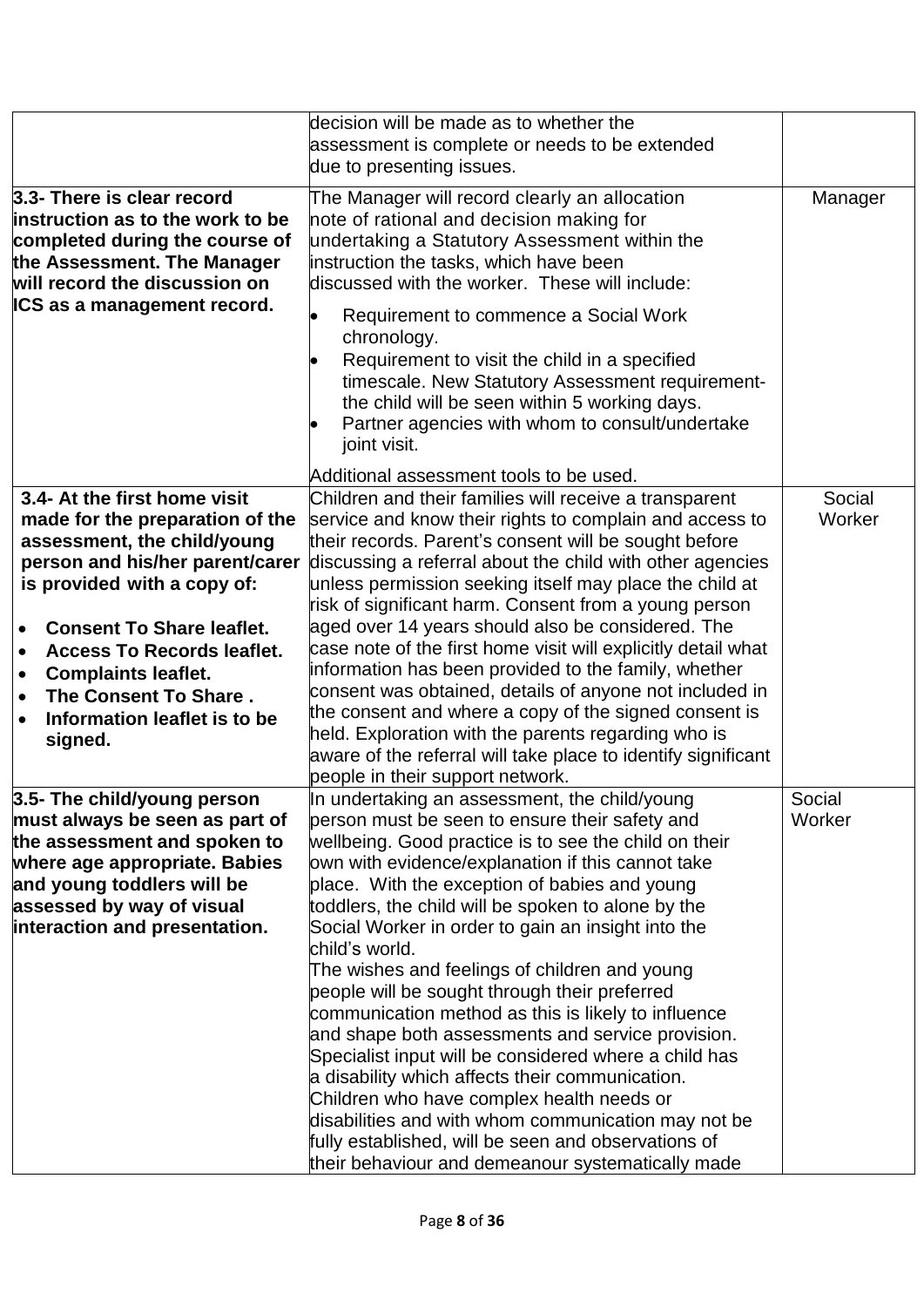|                                                                                                                                                                                                                                                                                                                                                                                                                                                  | and recorded. The worker will also obtain information<br>from a range of people who know the child well to<br>build up a picture of what life is like for the child and<br>to identify signs that indicate changes or raise<br>concerns. Similarly, an understanding of the<br>child/young person's views and wishes will be built up<br>in this way.<br>Where a child is not seen as part of the assessment,<br>the reasons need to be clearly recorded within the<br>assessment, which is authorised by the Line<br>Manager. This will ensure that any assessment is<br>child focused.<br>Every assessment must be informed by the views of<br>the child as well as the family. Children will be seen<br>alone, wherever possible, and their wishes and views<br>sought regarding the provision of services to be<br>delivered.                                                                                   |                            |
|--------------------------------------------------------------------------------------------------------------------------------------------------------------------------------------------------------------------------------------------------------------------------------------------------------------------------------------------------------------------------------------------------------------------------------------------------|---------------------------------------------------------------------------------------------------------------------------------------------------------------------------------------------------------------------------------------------------------------------------------------------------------------------------------------------------------------------------------------------------------------------------------------------------------------------------------------------------------------------------------------------------------------------------------------------------------------------------------------------------------------------------------------------------------------------------------------------------------------------------------------------------------------------------------------------------------------------------------------------------------------------|----------------------------|
| 3.6- The assessment record<br>clearly, explicitly and separately<br>records all of the following:<br>Reason for the assessment.<br>$\bullet$<br><b>Child's developmental</b><br>$\bullet$<br>needs.<br>Young person's<br>$\bullet$<br>developmental needs.<br><b>Parents capacity to respond</b><br>$\bullet$<br>appropriately to child/young<br>person's needs.<br><b>Family and environmental</b><br>$\bullet$<br>factors that impact upon the | Information will be gathered from a variety of sources to<br>inform the assessment including the child, his/her family<br>and professionals in other agencies who know and are<br>delivering services to the child and his/her family. The<br>assessment will cover the three domains and<br>dimensions as detailed in the Framework for the<br>Assessment of Children in Need and their Families.                                                                                                                                                                                                                                                                                                                                                                                                                                                                                                                  | Social<br>Worker           |
| child and his/her family.<br>3.7- The assessment will take<br>into account any previous<br>involvement with the<br>child/young person and the<br>current assessment is set in the<br>context of the historical<br>information.                                                                                                                                                                                                                   | Previous involvement with the child and his/her family is<br>critical information to support the evaluation and<br>assessment of the current presenting needs. Any<br>assessment of a child will be set in the context of<br>previous involvement and concerns as this may<br>highlight any emerging patterns or indicators of risk or<br>harm in this family.<br>The chronology provides a summary of previous<br>involvement with the child and/or their family to provide<br>the historical context.<br>If the family have moved from another area, then<br>information will be sought from that Authority. If a<br>child/sibling has been removed from any parent a full<br>Statutory Assessment will be completed, giving careful<br>consideration to whether legal advice is sought and to<br>evidence the rational for seeking, or not, advice from<br>Legal. This will be recorded within the Social Worker | Social<br>Worker<br>ATM/TM |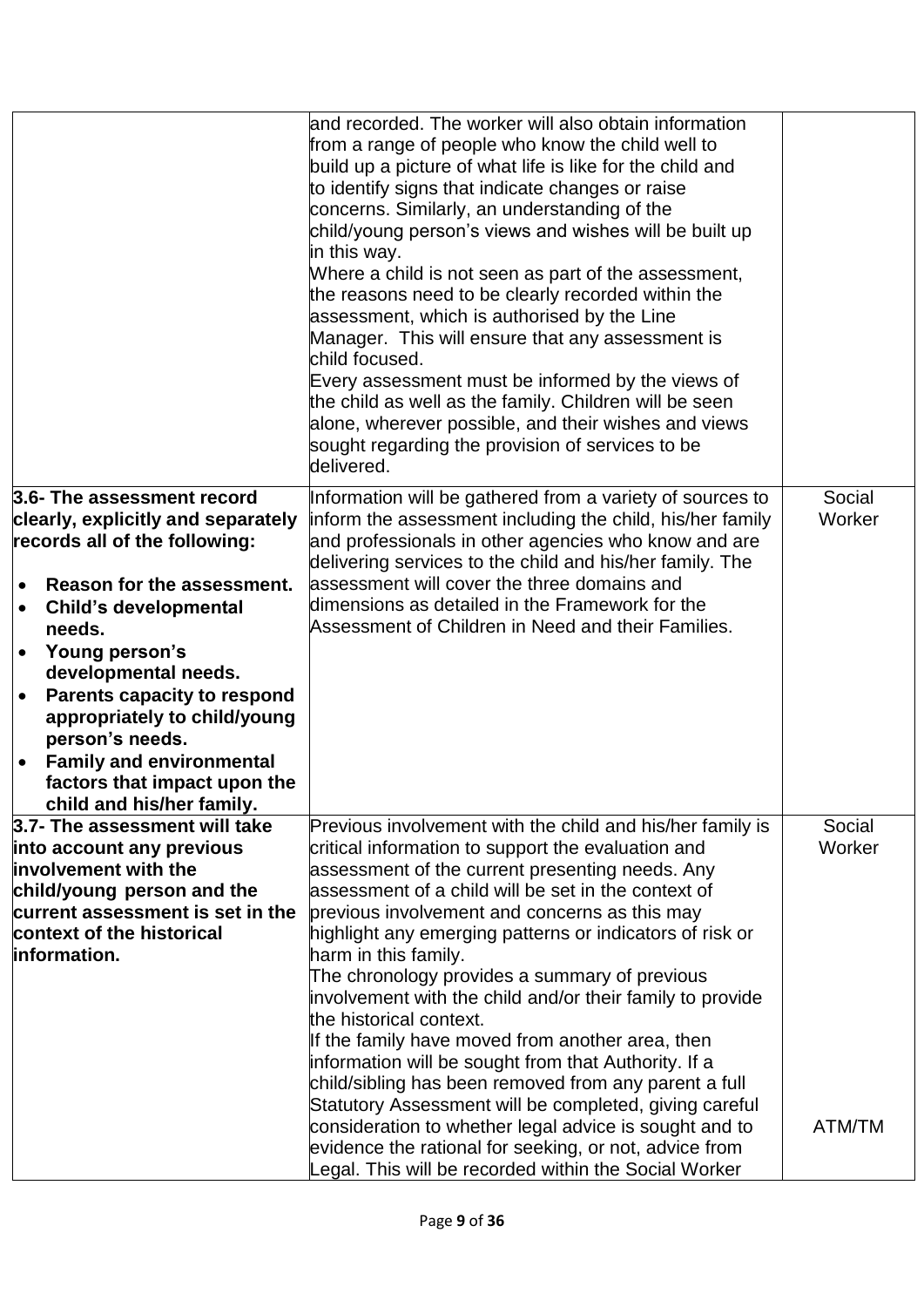|                                                                                                                                                                                                                                                                                                                                                                                                          | analysis and the management oversight of the Statutory<br>Assessment.                                                                                                                                                                                                                                                                                                                                                                                                                                                                                                                                                                                                                                                                                                                                                                                                                                                                                                             |                  |
|----------------------------------------------------------------------------------------------------------------------------------------------------------------------------------------------------------------------------------------------------------------------------------------------------------------------------------------------------------------------------------------------------------|-----------------------------------------------------------------------------------------------------------------------------------------------------------------------------------------------------------------------------------------------------------------------------------------------------------------------------------------------------------------------------------------------------------------------------------------------------------------------------------------------------------------------------------------------------------------------------------------------------------------------------------------------------------------------------------------------------------------------------------------------------------------------------------------------------------------------------------------------------------------------------------------------------------------------------------------------------------------------------------|------------------|
| 3.8- The record will detail the<br>date/s the child/young person<br>and family members were seen<br>for the purposes of preparing<br>the assessment and clearly,<br>explicitly and separately record:<br>The wishes and views of the<br>$\bullet$<br>child/young person.<br>The wishes and views of the<br>$\bullet$<br>parents/carer.                                                                   | The wishes and views of the child/young person and<br>their parent/carers will be recorded in the relevant<br>sections within the assessment. Every effort is made to<br>contact an absent parent, where appropriate, and<br>evidence their role within the child's life. This is critical<br>information that will be gathered as part of the<br>assessment process and contribute to the social work<br>analysis.                                                                                                                                                                                                                                                                                                                                                                                                                                                                                                                                                               | Social<br>Worker |
| 3.9 - The assessment records<br>the names and designations of<br>all agencies/professionals that<br>were consulted in the<br>preparation of the assessment.                                                                                                                                                                                                                                              | In preparing an assessment, all agencies and or<br>professionals that have had recent contact with<br>the child will be consulted. They can provide vital<br>information about the child sometimes of<br>involvement over a long period of time which can<br>inform and strengthen the assessment.<br>Dependent on the complexity of the assessment,<br>an Assessment Planning Meeting will be<br>convened at the outset of the process to identify<br>what information is required and who will provide<br>this.<br>Details of those who contributed to the<br>assessment will be recorded in the assessment<br>record. If information is requested, but has not<br>been provided within timescales, this will be<br>evidenced within the assessment and then this<br>will be noted once received and recorded in the<br>case notes. If the information is significant, a<br>new assessment will be started, information<br>included and analysis and recommendation<br>updated. | Social<br>Worker |
| 3.10- The assessment analyses<br>the needs of the child, the<br>parents capacity to meet those<br>needs and family and<br>environmental factors impacting<br>upon the family to inform the<br>decision making process.<br>Where there are concerns of a<br>child protection nature there<br>must be a detailed risk analysis<br>of the level of risk to the child<br>contained within the<br>assessment. | The most important part of the assessment process is<br>the <b>analysis</b> and recommendation of information<br>gathered in response to the issues identified in the<br>referral and the implications of this for the protection<br>and welfare of the child. The Social Worker will identify<br>any indicators of risk or harm or impairment to child's<br>welfare as well as protective factors that will keep the<br>child safe.                                                                                                                                                                                                                                                                                                                                                                                                                                                                                                                                              | Social<br>Worker |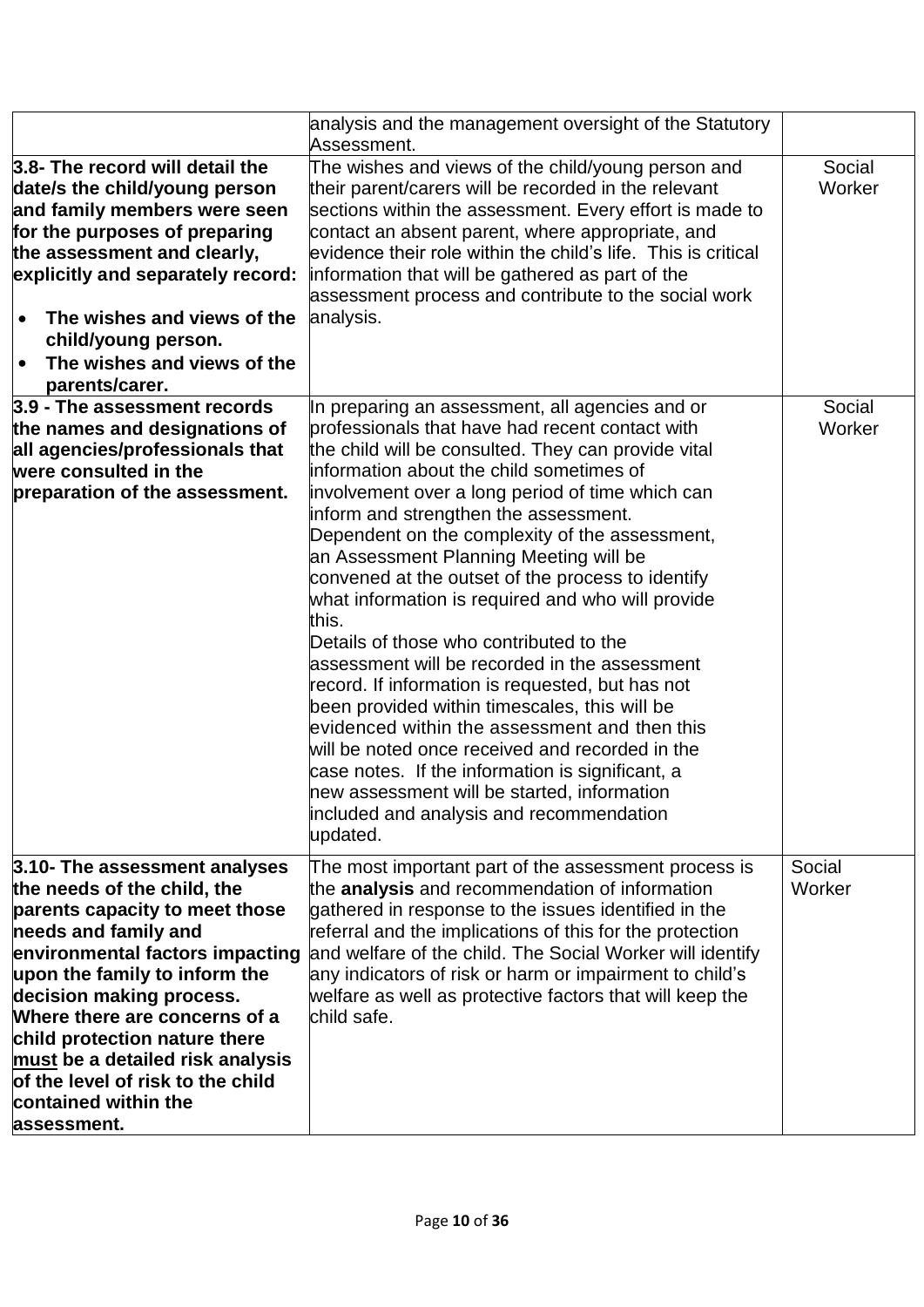| 3.11 - The outcome of the          | Every assessment will be focused on outcomes for the        | Social  |
|------------------------------------|-------------------------------------------------------------|---------|
| assessment is recorded and         |                                                             | Worker  |
|                                    | child, deciding which services and support to provide to    |         |
| details of what further action, if | deliver improved welfare for the child.                     |         |
| any, is to be undertaken           |                                                             |         |
| including the reason for this.     |                                                             |         |
| The assessment record will         |                                                             |         |
| explicitly detail:                 |                                                             |         |
|                                    |                                                             |         |
| Any indicators of significant      |                                                             |         |
| harm or impairment to the          |                                                             |         |
| child's welfare.                   |                                                             |         |
| <b>Protective factors.</b>         |                                                             |         |
| What needs to change or            |                                                             |         |
| happen to improve the              |                                                             |         |
| child's experience.                |                                                             |         |
| What services are required         |                                                             |         |
| to ensure that the identified      |                                                             |         |
| needs of the child are met.        |                                                             |         |
| 3.12- There is documentary         | Assessments are undertaken in partnership with              | Social  |
| evidence that the child/ young     | families and the completed assessment will be shared        | Worker  |
| person and his/her parent/carer    | with the child (dependent upon age) and his/her             |         |
| was informed of the outcome of     | parent/carer and provided with a copy. Nonresident          |         |
| the assessment and provided        | fathers or absent parents/carers will also be consulted if  |         |
|                                    |                                                             |         |
| with a copy.                       | appropriate and all people with parental responsibility     |         |
|                                    | will be considered and included in assessments. This        |         |
|                                    | ensures that they fully understand the reasons for          |         |
|                                    | decisions reached by the Social Worker, have the            |         |
|                                    | opportunity to challenge the decision making process        |         |
|                                    | and can correct any factual inaccuracies in the record.     |         |
| 3.13- The assessment outlines      | Upon completion of the assessment, the Social Worker        | Social  |
| an initial plan to safeguard and   | will complete an initial plan outlining his/her view of the | Worker  |
| promote the child/young            | services required to meet the needs of the child.           |         |
| person's welfare.                  |                                                             |         |
| 3.14- The assessment is            | It is the role of the Manager to ensure that the quality    | Manager |
| authorised by a Manager.           | of the assessment meets the required standards and          |         |
|                                    | that the decisions reached are based on a sound             |         |
|                                    | analysis of the information gathered and will               |         |
|                                    | safeguard the child and promote his/her welfare.            |         |
|                                    | Where appropriate, evidence based research will             |         |
|                                    | support the analysis and conclusion of assessment.          |         |
|                                    | Once the assessment has been completed by the               |         |
|                                    | Social Worker it will be forwarded to the Manager to        |         |
|                                    | review, provide rationale and agree decision and            |         |
|                                    | authorise. Authorisation is recorded in the required        |         |
|                                    | authorisation field in ICS system. An entry by a            |         |
|                                    | Manager in this section confirms the assessment has         |         |
|                                    | been agreed and authorised.                                 |         |
|                                    | If the assessment identifies that only one child will be a  |         |
|                                    | Child In Need, then the Team Manager sign off the           |         |
|                                    | assessment can be duplicated to all children and only       |         |
|                                    |                                                             |         |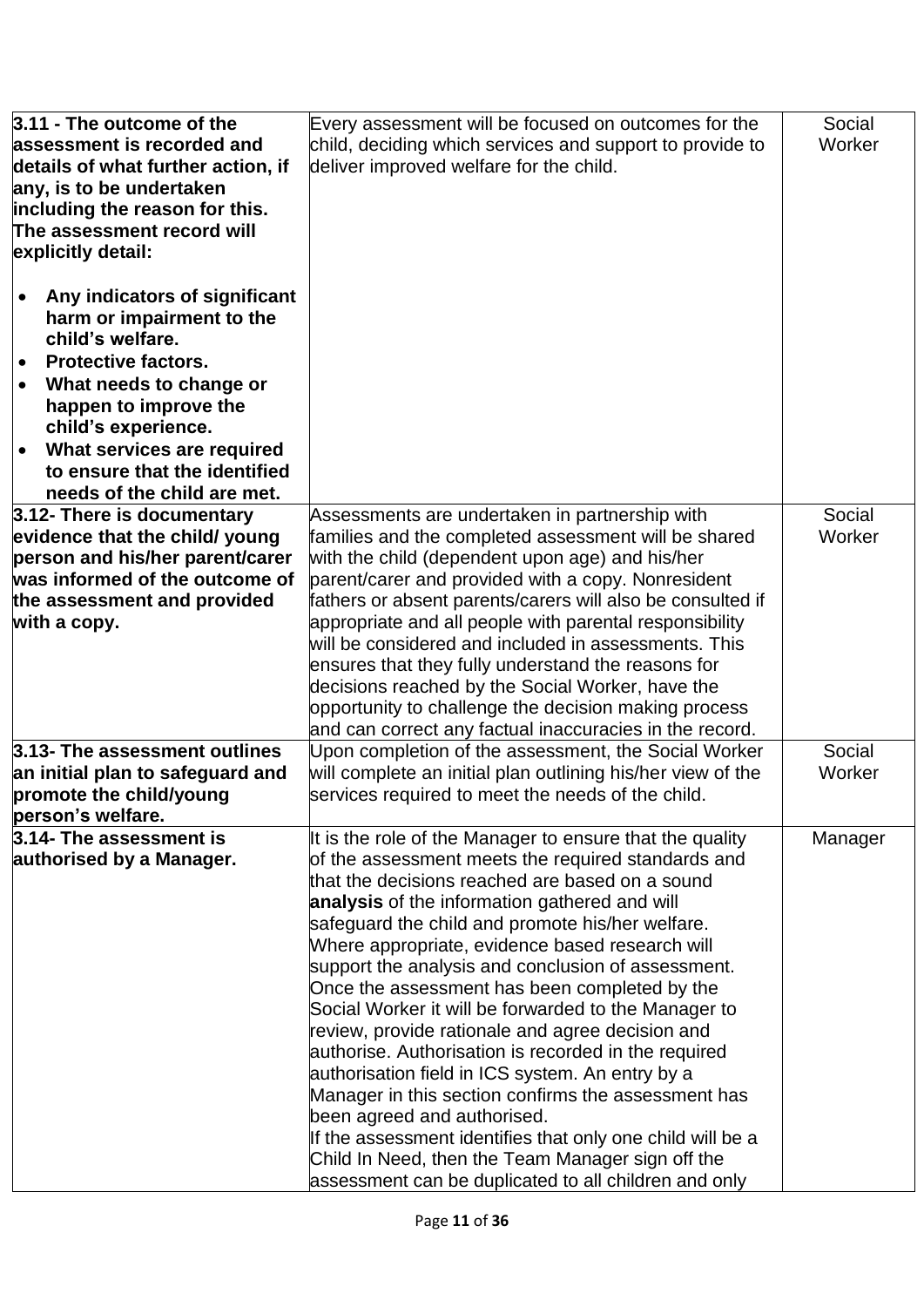<span id="page-11-0"></span>

|                                                                                                   | one CIN plan completed for the specific child.                                                                                                                                                                                                                                                                                                                                                                                                                                                                                                                                                                                                                                                                     |                    |
|---------------------------------------------------------------------------------------------------|--------------------------------------------------------------------------------------------------------------------------------------------------------------------------------------------------------------------------------------------------------------------------------------------------------------------------------------------------------------------------------------------------------------------------------------------------------------------------------------------------------------------------------------------------------------------------------------------------------------------------------------------------------------------------------------------------------------------|--------------------|
| 3.15- A Statutory Assessment<br>will be completed at specific<br>points for a child/young person- | When a Section 47 Enquiry has been initiated.<br>Where the child/young person has been an open<br>case for 12 months and it is proposed that they<br>remain open for a further period.<br>Prior to a child/young person becoming Looked<br>After.<br>Prior to a child returning home from care.<br>Where the Line Manager believes it would be<br>necessary.<br>6 monthly if the child is subject to a CP Plan for<br>longer than 3 months.<br>Once a year for all children Looked After to inform a<br>new Care Plan.<br>NB If a child has had a CPR completed within<br>the 12 month period, then this can be counted<br>as a completed Statutory Assessment due to the<br>level of detail within this document. | Manager            |
| 3.16- A Statutory Assessment                                                                      | When a child is stepped down from a CP Plan                                                                                                                                                                                                                                                                                                                                                                                                                                                                                                                                                                                                                                                                        | Social             |
| will be updated as a minimum at                                                                   | When there is a proposed significant change to a<br>child/young person's Care Plan.                                                                                                                                                                                                                                                                                                                                                                                                                                                                                                                                                                                                                                | Worker             |
| least once in any 12 month                                                                        | Where the Line Manager believes it would be                                                                                                                                                                                                                                                                                                                                                                                                                                                                                                                                                                                                                                                                        |                    |
| period. Specific points where                                                                     | necessary.                                                                                                                                                                                                                                                                                                                                                                                                                                                                                                                                                                                                                                                                                                         | Manager            |
| the update will be actioned for a                                                                 | Prior to every Child Protection Conference.                                                                                                                                                                                                                                                                                                                                                                                                                                                                                                                                                                                                                                                                        |                    |
| child/young person are-                                                                           | Assessment will be an ongoing process, with the<br>impact of services informing future decisions around<br>action.                                                                                                                                                                                                                                                                                                                                                                                                                                                                                                                                                                                                 |                    |
| <b>CHILD IN NEED PLANNING</b><br>4.                                                               |                                                                                                                                                                                                                                                                                                                                                                                                                                                                                                                                                                                                                                                                                                                    |                    |
| <b>Standard</b>                                                                                   | <b>Description</b>                                                                                                                                                                                                                                                                                                                                                                                                                                                                                                                                                                                                                                                                                                 | <b>Responsible</b> |
| 4.1- A Child In Need Planning                                                                     | The plan will be prepared outlining the outcomes to be                                                                                                                                                                                                                                                                                                                                                                                                                                                                                                                                                                                                                                                             | Social             |
| Meeting will be held within 10                                                                    | achieved and services delivered to meet the assessed                                                                                                                                                                                                                                                                                                                                                                                                                                                                                                                                                                                                                                                               | Worker             |
| working days from when the                                                                        | needs.                                                                                                                                                                                                                                                                                                                                                                                                                                                                                                                                                                                                                                                                                                             |                    |
| assessment identifies the child<br>is in need.                                                    |                                                                                                                                                                                                                                                                                                                                                                                                                                                                                                                                                                                                                                                                                                                    |                    |
| The meeting will normally be                                                                      |                                                                                                                                                                                                                                                                                                                                                                                                                                                                                                                                                                                                                                                                                                                    |                    |
| <b>chaired by the Social Worker</b>                                                               |                                                                                                                                                                                                                                                                                                                                                                                                                                                                                                                                                                                                                                                                                                                    |                    |
| and must be informed by the                                                                       |                                                                                                                                                                                                                                                                                                                                                                                                                                                                                                                                                                                                                                                                                                                    |                    |
| Line Managers' analysis as part                                                                   |                                                                                                                                                                                                                                                                                                                                                                                                                                                                                                                                                                                                                                                                                                                    |                    |
| of the Statutory Assessment.                                                                      |                                                                                                                                                                                                                                                                                                                                                                                                                                                                                                                                                                                                                                                                                                                    |                    |
| 4.2- The plan will explicitly                                                                     | Where the outcome of the assessment is continued                                                                                                                                                                                                                                                                                                                                                                                                                                                                                                                                                                                                                                                                   |                    |
| detail:                                                                                           | social care involvement, the Social Worker and their                                                                                                                                                                                                                                                                                                                                                                                                                                                                                                                                                                                                                                                               |                    |
|                                                                                                   | Manager will agree a plan of action with the child and                                                                                                                                                                                                                                                                                                                                                                                                                                                                                                                                                                                                                                                             |                    |
| The outcomes to be                                                                                | their family and other professionals. The plan will set                                                                                                                                                                                                                                                                                                                                                                                                                                                                                                                                                                                                                                                            |                    |
| achieved.                                                                                         | out what services are to be provided and what                                                                                                                                                                                                                                                                                                                                                                                                                                                                                                                                                                                                                                                                      |                    |
| The action required to<br>$\bullet$                                                               | actions are to be undertaken, by whom and for what                                                                                                                                                                                                                                                                                                                                                                                                                                                                                                                                                                                                                                                                 |                    |
| achieve the outcome.                                                                              | purpose.                                                                                                                                                                                                                                                                                                                                                                                                                                                                                                                                                                                                                                                                                                           |                    |
|                                                                                                   | The actions outlined in the plan will be SMART-                                                                                                                                                                                                                                                                                                                                                                                                                                                                                                                                                                                                                                                                    |                    |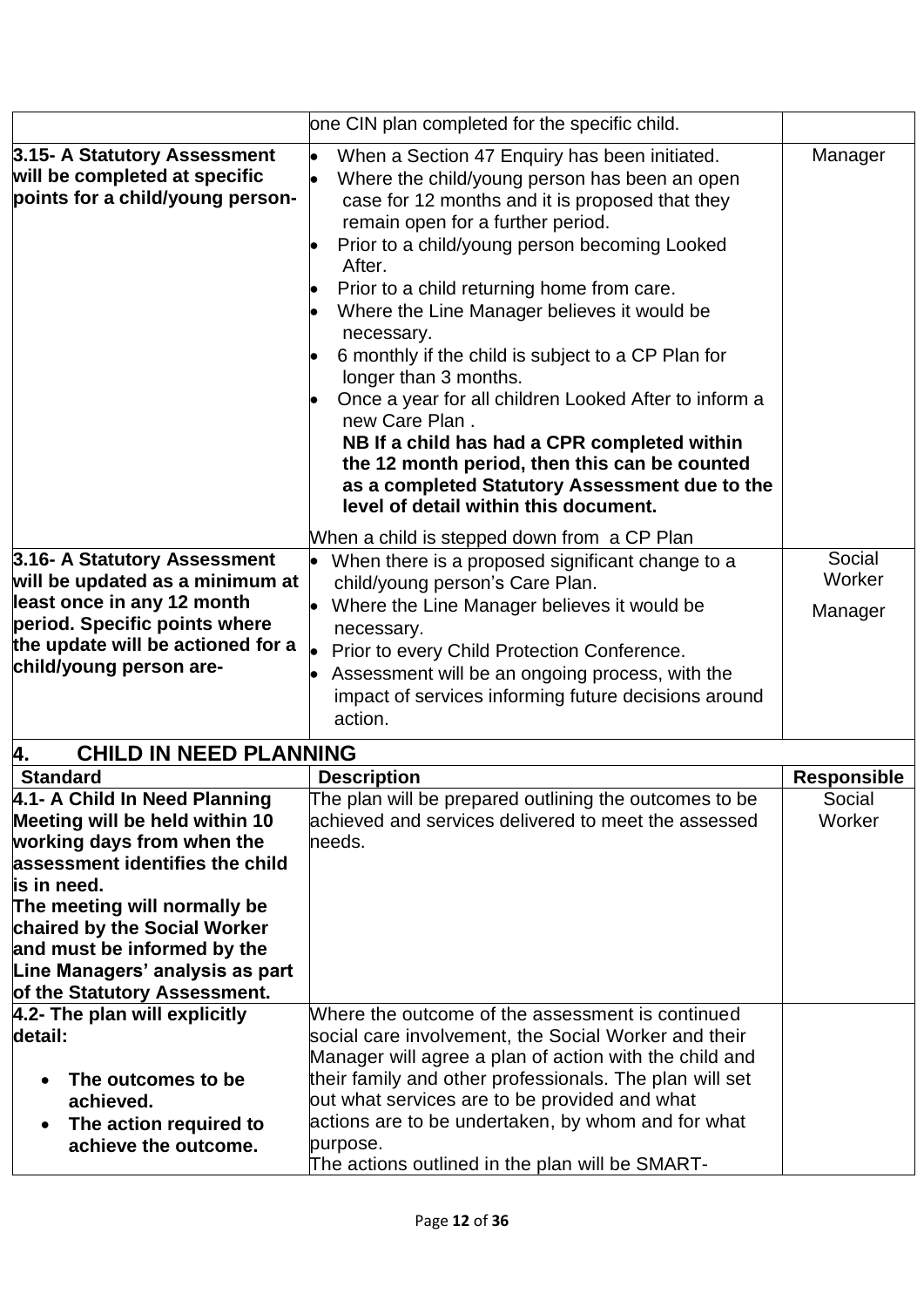<span id="page-12-0"></span>

| <b>Timescales for actions to</b><br>$\bullet$               | specific, measurable, achievable, realistic and have                     |                              |
|-------------------------------------------------------------|--------------------------------------------------------------------------|------------------------------|
| be completed, either a                                      | set timescales.                                                          |                              |
| target date or frequency.                                   | Terms like 'ongoing' and 'ASAP' are unacceptable                         |                              |
| Who is responsible for<br>$\bullet$                         | and not to be used.                                                      |                              |
| the implementation of the                                   |                                                                          |                              |
| action.                                                     |                                                                          |                              |
| 4.3- The plan will state the                                | The plan will explicitly detail the minimum frequency that               | Social                       |
| minimum visiting frequency                                  | the Social Worker will visit the child and his/her family.               | Worker                       |
| required of the Social Worker.                              | The minimum visiting frequency will be individually                      |                              |
|                                                             | determined based on the needs of the child but will not                  |                              |
|                                                             | be less than the departmental minimum visiting                           |                              |
|                                                             | frequency standards of 4 weekly.                                         |                              |
| 4.4- The plan is prepared in                                |                                                                          | Social                       |
| consultation with the                                       |                                                                          | Worker                       |
| child/young person and his/her                              |                                                                          |                              |
| parent/carer and their views are                            |                                                                          |                              |
| recorded on the plan.                                       |                                                                          |                              |
| 4.5-The objectives of the plan                              | The plan will be implemented by the team around the                      | Social                       |
| and how they will be achieved                               | child led by the Social Worker and as such, it is                        | Worker                       |
| are discussed with all interested                           | essential for other professionals working with the child                 |                              |
| parties e.g. other agencies,                                | to know what services are being provided to the child                    |                              |
| professionals and their details                             | and his/her family by whom and when. This ensures                        |                              |
| recorded.                                                   | there is no duplication of service delivery.                             |                              |
| 4.6- The child/young person,                                | The plan will be distributed within 5 working days of the                | Social                       |
| his/her parent/carer and all                                | first CIN meeting.                                                       | Worker                       |
| interested parties are provided                             |                                                                          |                              |
| with a copy of the plan.                                    |                                                                          |                              |
| 4.7- A date is set for a review of                          | Plans are developed based on assessment on need                          | Social                       |
| the plan and the maximum 'life'                             | and a child's needs are likely to change over time.                      | Worker                       |
| of a plan is 6 months. If                                   | The plan will clearly state when the plan will be                        |                              |
| objectives have not been                                    | reviewed and who is responsible for initiating this                      | Manager                      |
| achieved within this timescale a                            | review.                                                                  |                              |
| new plan will be formulated and                             |                                                                          |                              |
| consideration given to child<br>protection procedures being |                                                                          |                              |
| initiated to prevent drift.                                 |                                                                          |                              |
| <b>REVIEW OF CHILD IN NEED PLAN</b>                         |                                                                          |                              |
| 5.<br><b>Standard</b>                                       |                                                                          |                              |
| 5.1- CIN reviews will be held on                            | <b>Description</b><br>CIN Planning Meetings and Reviews will include the | <b>Responsible</b><br>Social |
| a 12 weekly basis The first CIN                             | child and family and other professionals as appropriate.                 | Worker/                      |
| review will normally be chaired                             | Plans will be regularly reviewed by the Multi-Agency                     | Manager                      |
| by the allocated Social Worker.                             | Team around the child to ensure that the plan remains                    |                              |
| If the case is complex or not                               | relevant, the services delivered are effective and time-                 |                              |
| progressing it is a requirement                             | scales for action are being achieved.                                    |                              |
| that the Line Manager will chair                            |                                                                          |                              |
| the CIN review.                                             |                                                                          |                              |
|                                                             |                                                                          |                              |
|                                                             |                                                                          |                              |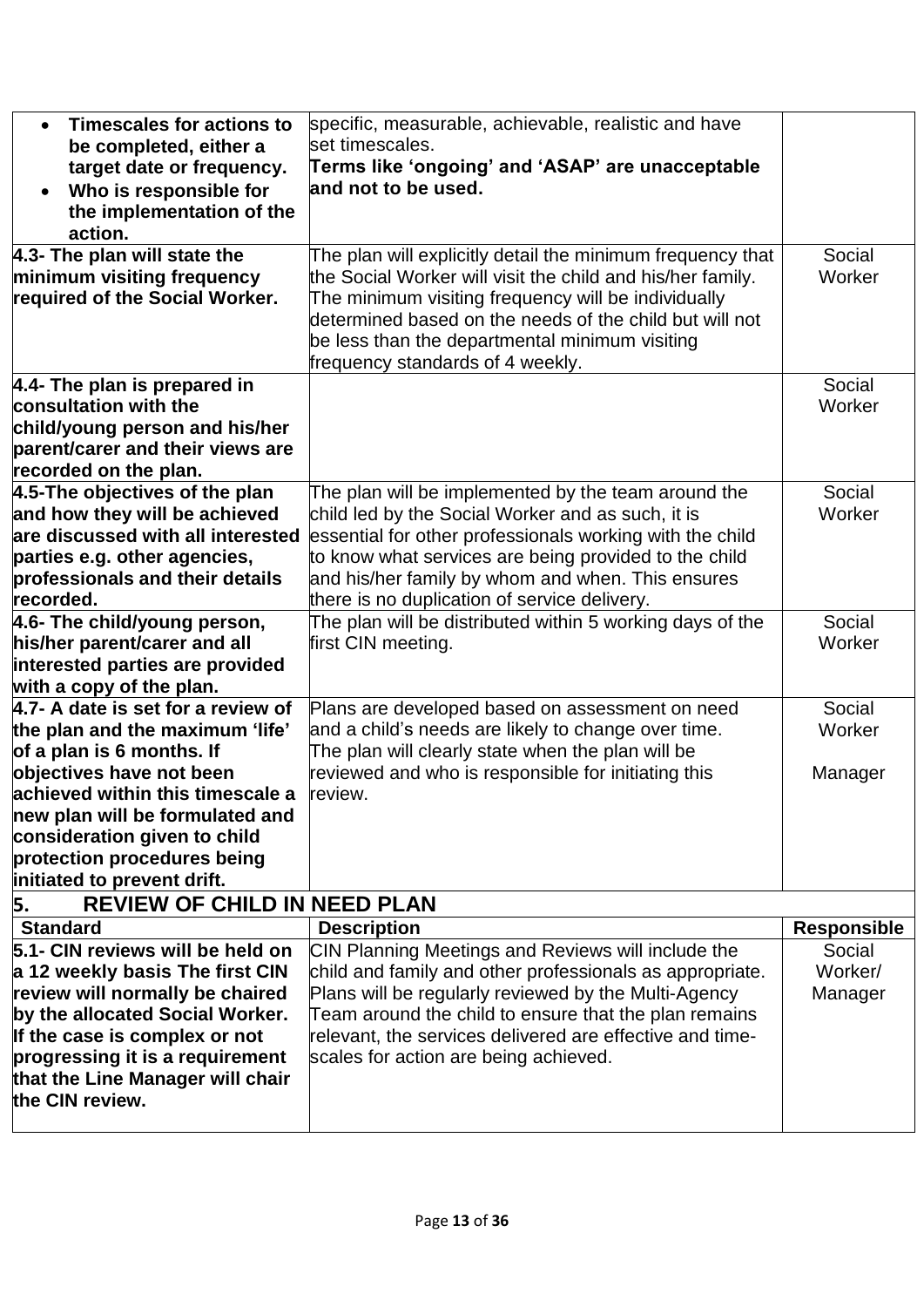| 5.2- The review monitors            |                                                                | Social  |
|-------------------------------------|----------------------------------------------------------------|---------|
| progress against the                |                                                                | Worker/ |
| implementation of the plan and      |                                                                | Manager |
| this is explicitly recorded with    |                                                                |         |
| any concerns or changes to the      |                                                                |         |
| plan.                               |                                                                |         |
| 5.3- Any new information            | Through the Child In Need Review process, the team             | Social  |
| received about the child is         | around the child will share information about the child        | Worker/ |
| evaluated and responded to.         | and this information evaluated in the context of the           | Manager |
|                                     | assessment and plan. Assessment will continue                  |         |
|                                     | throughout the period of intervention and professionals        |         |
|                                     | need to keep their judgments under constant critical           |         |
|                                     | review being willing to respond to and challenge new           |         |
|                                     | information.                                                   |         |
| 5.4- The child/young person and     | Throughout the period of involvement with a child and          |         |
| his/her parent/carer are            | his/ her family, it is important to develop a cooperative      |         |
| supported to participate in the     | working relationship so that the family feels respected,       |         |
| review process.                     | informed and listened to and that professionals are            |         |
|                                     | working with them in an open and honest way. Parents           |         |
|                                     | and children will be fully prepared for any meeting            |         |
|                                     | understanding who will be there, the purpose of the            |         |
|                                     | review and how they will participate in the process.           |         |
| 5.5- Interested parties, e.g. other | Other professionals will be fully prepared for the review      | Social  |
| agencies/professionals are          | meeting by being informed of the type and purpose of           | Worker  |
| engaged in the review process.      | the meeting, who will be attending and the                     |         |
|                                     | expectations of them in the meeting. The views of              |         |
|                                     | partner agencies are then reflected in the                     |         |
|                                     | documentation.                                                 |         |
|                                     | Other agencies will be made aware of the thresholds            |         |
|                                     | for social care involvement and also they will be made         |         |
|                                     | aware of any contribution they may need to make to             |         |
|                                     | 'step down' arrangements.                                      |         |
|                                     | The chair of the 2 <sup>nd</sup> CIN review will be the social |         |
|                                     | worker's Line Manager.                                         |         |
|                                     | There is an expectation that children do not remain            |         |
|                                     | in CIN planning for more than 6 months. In order to            |         |
|                                     | ensure this is robustly monitored the second CIN               |         |
|                                     | review, held 6 months after the initial plan was               |         |
|                                     | agreed will need to consider the progress of the               |         |
|                                     | CIN plan and the impact on the child. A decision               |         |
|                                     | must be made at the final review to either follow              |         |
|                                     | the step down or step up process. Risk                         |         |
|                                     | <b>Assessment will inform this decision making</b>             |         |
|                                     | process.                                                       |         |
| 5.6- Children In Need cases         | All DCT Support Team CIN cases will be subject to the          |         |
| held in the DCT Support Team.       | reviewing and assessment procedure below:                      |         |
| Assessment                          | Assessments will be conducted on an annual basis               | Social  |
|                                     | as a minimum or more frequently if there is a                  | Worker  |
|                                     | significant change in the child's circumstances.               |         |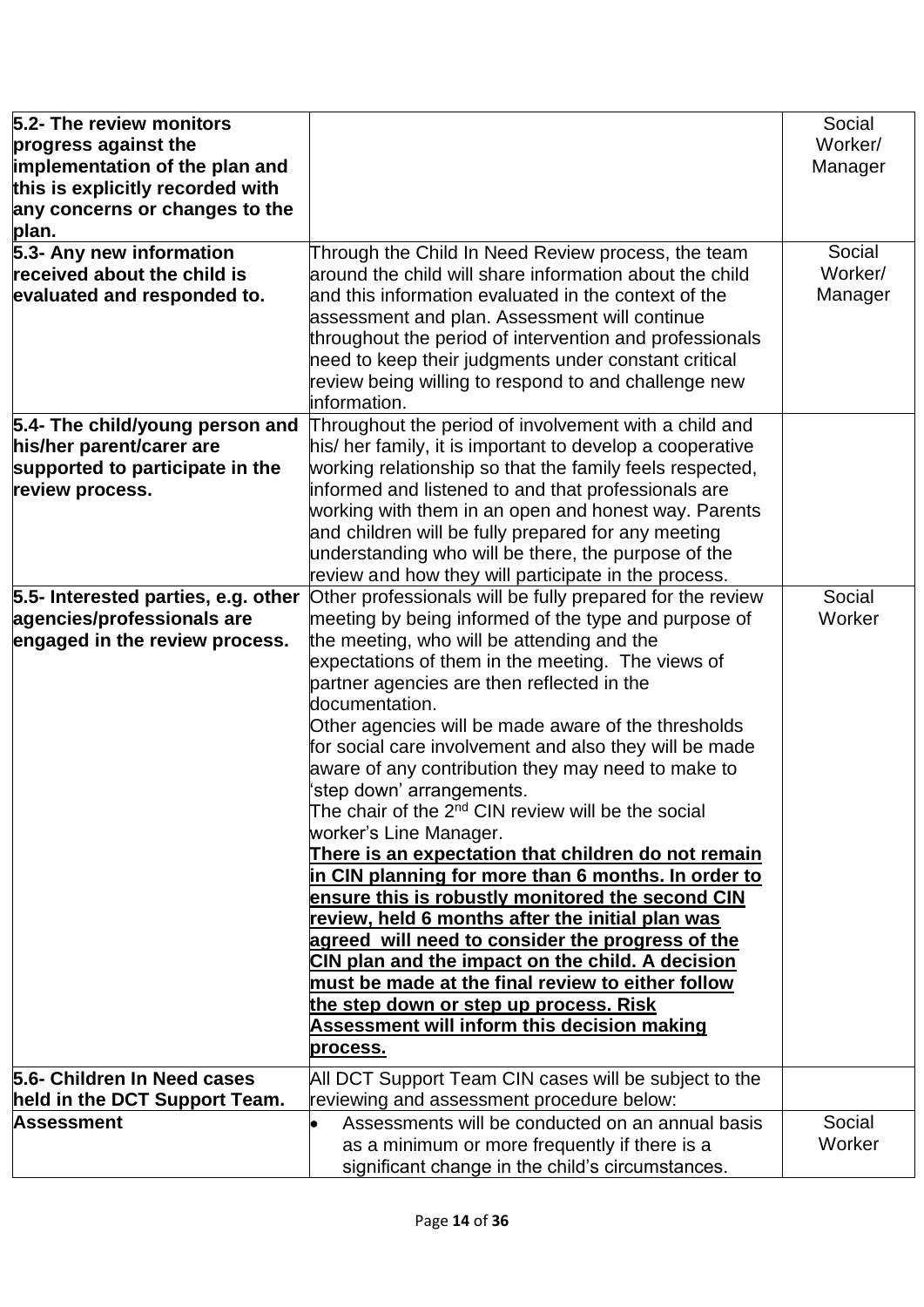<span id="page-14-0"></span>

|                                                                                                                     | Assessments will be completed by a qualified Social<br>Worker.                                                                                                                                                                                                                                                                                                                                     |                                           |
|---------------------------------------------------------------------------------------------------------------------|----------------------------------------------------------------------------------------------------------------------------------------------------------------------------------------------------------------------------------------------------------------------------------------------------------------------------------------------------------------------------------------------------|-------------------------------------------|
| <b>Review</b>                                                                                                       | Child in Need reviews will be held every six months<br>and the child's plan will be updated following this<br>meeting.<br>The child's plan will be counter signed by the<br>Manager of the DCT Support Team.                                                                                                                                                                                       | Social<br>Worker                          |
| <b>Visiting Frequency</b>                                                                                           | Children having overnight short breaks will receive a<br>visit from the DCT Support Team every 6 weeks.<br>They will be seen by the DCT Support Team in their<br>Short Break placement on an annual basis.<br>Children not having overnight short breaks will<br>receive a visit from the DCT Support Team every 12<br>weeks.                                                                      | Social<br>Worker                          |
| 6.                                                                                                                  | <b>CHILDREN IN NEED STEP DOWN PROCESS</b>                                                                                                                                                                                                                                                                                                                                                          |                                           |
|                                                                                                                     | When a child has been supported under a Child In<br>Need (CIN) Plan and no longer requires statutory<br>interventions, the family will be considered for support<br>by Early Help Services and the step down process<br>must be followed, with consent from the parents/carer.                                                                                                                     |                                           |
| <b>Standard</b>                                                                                                     | <b>Description</b>                                                                                                                                                                                                                                                                                                                                                                                 | <b>Responsible</b>                        |
| 6.1- Before the Final CIN /Step<br>Down meeting.                                                                    | Social worker recommends to their Team Manager/ATM<br>that case can step down within supervision or a case<br>discussion<br>Team Manager/ATM confirms that the case can step<br>down to Early Help Services. The case will be placed on<br>the Transfer Summary to request Early Help support.<br>At the final CIN review chaired by the TM the decision<br>will be made in relation to step down. | Manager/<br>Social<br>Worker              |
| 6.2- At the final CIN Review.                                                                                       | A Manager will chair the CIN meeting and share an up<br>to date assessment and confirms the decision to step<br>down to Early Help support.                                                                                                                                                                                                                                                        | Social Worker                             |
| 6.3- The final CIN Review will<br>then include a Step Down<br>discussion.                                           | Social Worker develops the plan with the Early Help<br>Practitioners and the family using the Early Help Record<br>Plan paperwork. The plan will have clear goals, actions,<br>timescales and responsibilities and can be handwritten,<br>signed and scanned and shared in real time.                                                                                                              | Social Worker                             |
| 6.4- At the end of the Step Down<br>meeting, the Early Help Lead<br><b>Practitioner explains the next</b><br>steps. | If the new plan identifies the need for a Team Around<br>the Child and Family (TAC) Meeting, the date of the<br>next meeting is arranged and the participants agreed.<br>The TAC meeting must take place within six weeks.<br>If the family are to be supported by a single service, no<br>TAC meeting is required but reviews are completed<br>and submitted.                                     | <b>Early Help</b><br>Lead<br>Practitioner |
| 6.5- Following the last CIN<br><b>Review/Step Down Meeting.</b>                                                     | The Social Worker will complete the Closing Summary<br>within 10 working days and share with the Early Help<br>Lead Practitioner.                                                                                                                                                                                                                                                                  | Social Worker                             |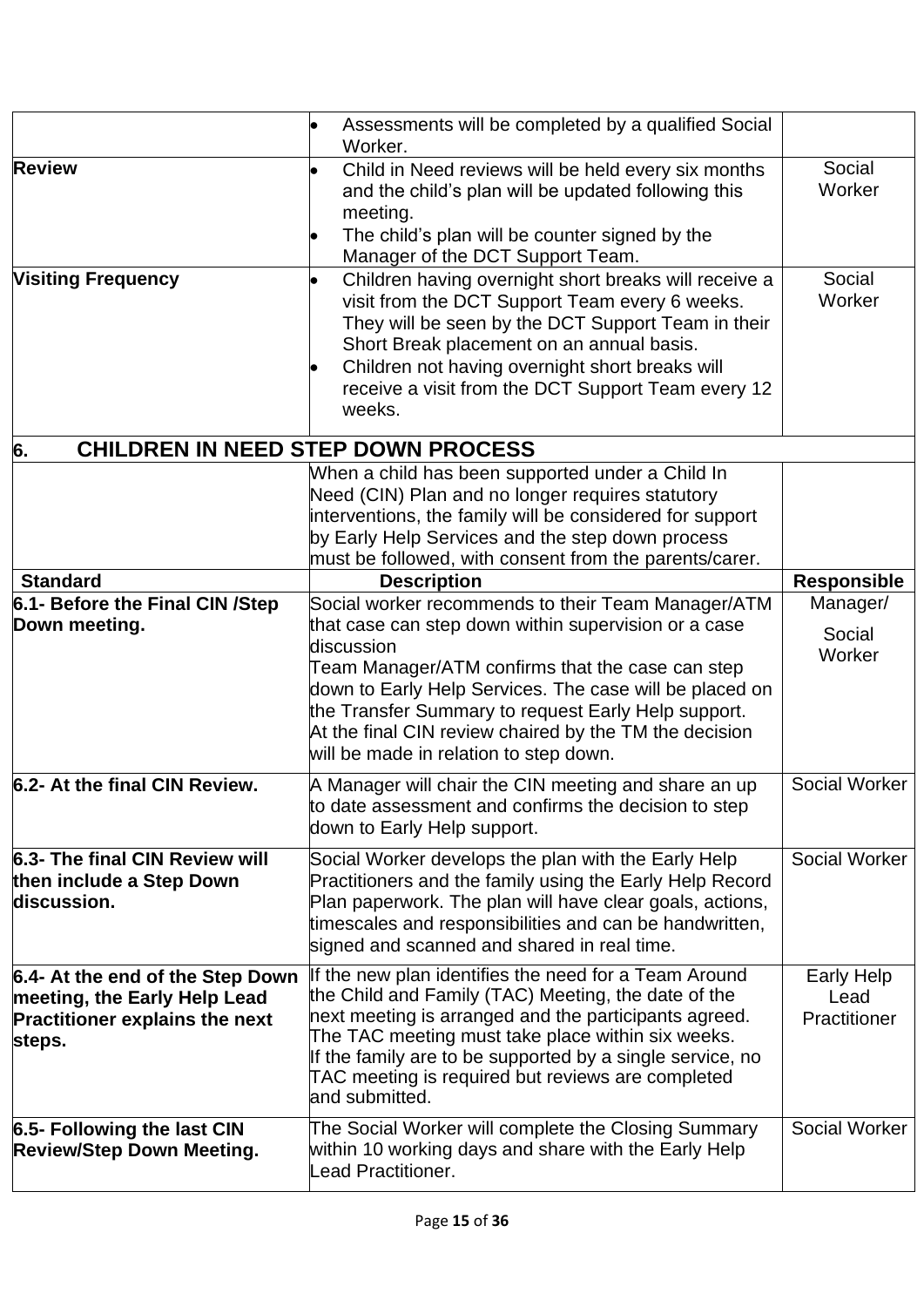## <span id="page-15-0"></span>**7. CASE RECORDING**

| <b>Standard</b>                                                               | <b>Description</b>                                                                                                                                                                                                                                                                                                                                                                                                                                                                                                                                                                                                                                               | <b>Responsible</b> |
|-------------------------------------------------------------------------------|------------------------------------------------------------------------------------------------------------------------------------------------------------------------------------------------------------------------------------------------------------------------------------------------------------------------------------------------------------------------------------------------------------------------------------------------------------------------------------------------------------------------------------------------------------------------------------------------------------------------------------------------------------------|--------------------|
| 7.1- Case recording is child<br>focused.                                      | The child must be seen and kept in focus throughout<br>the intervention. It is imperative that the child's family<br>circumstances are seen through the child's<br>experience of living within that family. What does it<br>feel like to be this child living in this particular set of<br>circumstances? The voice of the child must be<br>listened to and Social Workers will ask themselves<br>what the child is telling them.<br>Recording will include the words of the child<br>direct work with the child is essential to achieving<br>child focused intervention to ascertain their views<br>and understand the meaning of their experiences to<br>them. | Social Worker      |
| 7.2- A chronology of key events<br>for the child is maintained up to<br>date. | The chronology is a means to provide an overview of<br>events in the child's or young person's life and must<br>be used by practitioners as an analytical tool to help<br>them understand the impact, both immediate and<br>cumulative, of events and changes of the child or<br>young person's developmental progress. An up-to-<br>date and complete chronology ensures that any<br>emerging patterns or issues within the family of a<br>serious or deep rooted nature are identified and<br>responded to. See Chronology Guidance in<br>Resource Library of Tri-x Procedures.                                                                                | Social Worker      |
| 7.3- Case records are up to date<br>within 24 hours.                          |                                                                                                                                                                                                                                                                                                                                                                                                                                                                                                                                                                                                                                                                  | Social Worker      |
| 7.4- All case records reflect<br>professional practice.                       | Use plain English rather than jargon.<br>Distinguish between fact and opinion.<br>Demonstrate a commitment to the principles of<br>equality and valuing diversity.<br>Are respectful of the child/young person and his/her<br>family and are not derogatory or judgemental.<br>Ensure child/parents views are recorded.                                                                                                                                                                                                                                                                                                                                          | Social Worker      |

 $\overline{\phantom{a}}$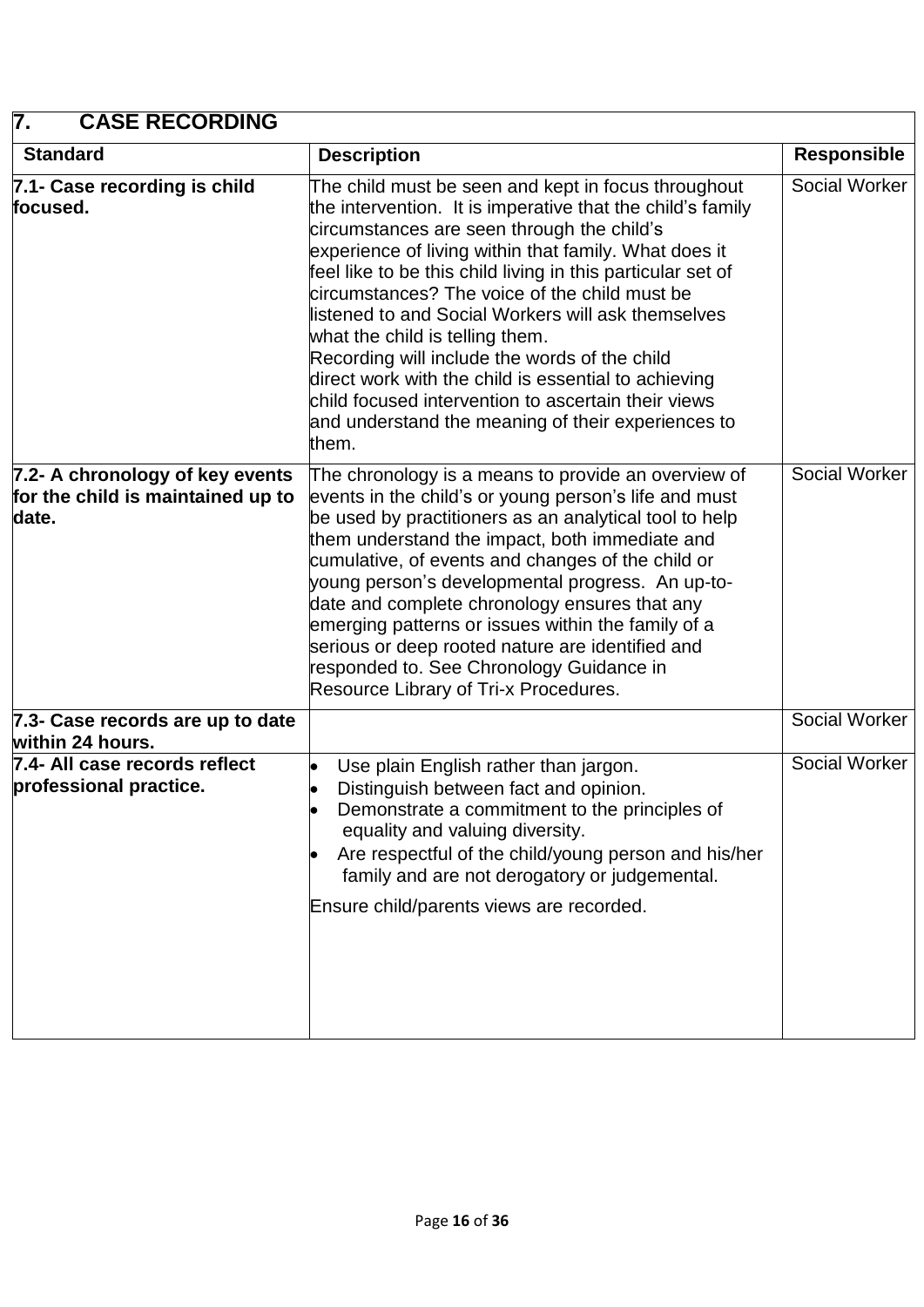<span id="page-16-0"></span>

| 7.5 Case notes will detail:<br>The date of the contact.<br>þ<br>The reason for the contact.<br>l.<br>Details of the contact.<br>l.<br><b>lo</b><br>The outcome of the contact<br>and how this relates to the<br>plan for the child.<br>Whether the child was seen<br>and spoken to alone or not.<br>An analysis of the contact.<br>þ<br>Any further action to be<br>b<br>taken arising from the<br>contact. | The recording of the visit must be focused on the<br>child/young person and their experiences, not on<br>the adult carers.<br>If a child has not been seen within departmental<br>quidelines or in line with the plan, the Team<br>Manager will be informed and any agreed actions<br>recorded in the case records. This will include<br>discussion regarding disguised compliance and<br>how the issue of parental engagement is being<br>laddressed. | Social Worker            |
|-------------------------------------------------------------------------------------------------------------------------------------------------------------------------------------------------------------------------------------------------------------------------------------------------------------------------------------------------------------------------------------------------------------|--------------------------------------------------------------------------------------------------------------------------------------------------------------------------------------------------------------------------------------------------------------------------------------------------------------------------------------------------------------------------------------------------------------------------------------------------------|--------------------------|
| 7.6- Professionals supporting<br>the child and his/her family are<br>referred to in the records by<br>name and designation.                                                                                                                                                                                                                                                                                 | The professional role must be stated in the first<br>instance with either initials/name of the<br>professional.                                                                                                                                                                                                                                                                                                                                        | Social Worker            |
| 7.7- Case records show when<br>information has been shared,<br>and with whom.                                                                                                                                                                                                                                                                                                                               | Subject to Access Records Policy must be<br>adhered to.                                                                                                                                                                                                                                                                                                                                                                                                | Social<br>Worker/        |
| 7.8- Case records are accurate,<br>grammatically correct and<br>signed off by the worker<br>completing the record.                                                                                                                                                                                                                                                                                          | Guidance in Resource Library of Tri-x<br>Procedures.                                                                                                                                                                                                                                                                                                                                                                                                   | Social Worker            |
| 7.9- Case records are subject to<br>review and quality assurance in<br>both supervision and file audit.                                                                                                                                                                                                                                                                                                     | Social Workers and Managers will always reflect the<br>latest research on the impact of neglect and abuse<br>when analysing the level of need and risk faced by a<br>child. This will be reflected in the case recording.                                                                                                                                                                                                                              | Social Worker<br>Manager |
| 8.<br><b>CASE SUPERVISION</b>                                                                                                                                                                                                                                                                                                                                                                               |                                                                                                                                                                                                                                                                                                                                                                                                                                                        |                          |
|                                                                                                                                                                                                                                                                                                                                                                                                             | <b>See Supervision Policy</b><br>https://swindonchildcare.proceduresonline.com/client_su<br>pplied/sw_superv_pol.docx                                                                                                                                                                                                                                                                                                                                  |                          |
| <b>Standard</b>                                                                                                                                                                                                                                                                                                                                                                                             | <b>Description</b>                                                                                                                                                                                                                                                                                                                                                                                                                                     | <b>Responsible</b>       |
| 8.1- Each child/young<br>person's case is supervised<br>on a minimum of a three<br>monthly basis or, for<br>children subject to<br>protection plans, a minimum<br>of a monthly basis.                                                                                                                                                                                                                       | Regular supervision is essential to safe social work<br>practice. It will provide a safe but challenging space to<br>oversee and review cases. Please refer to the<br>Supervision Policy.<br>Critical reflection through supervision will strengthen<br>the analysis in each assessment. Effective<br>professional supervision can play a critical role in<br>ensuring a clear focus on a child's welfare                                              | Manager                  |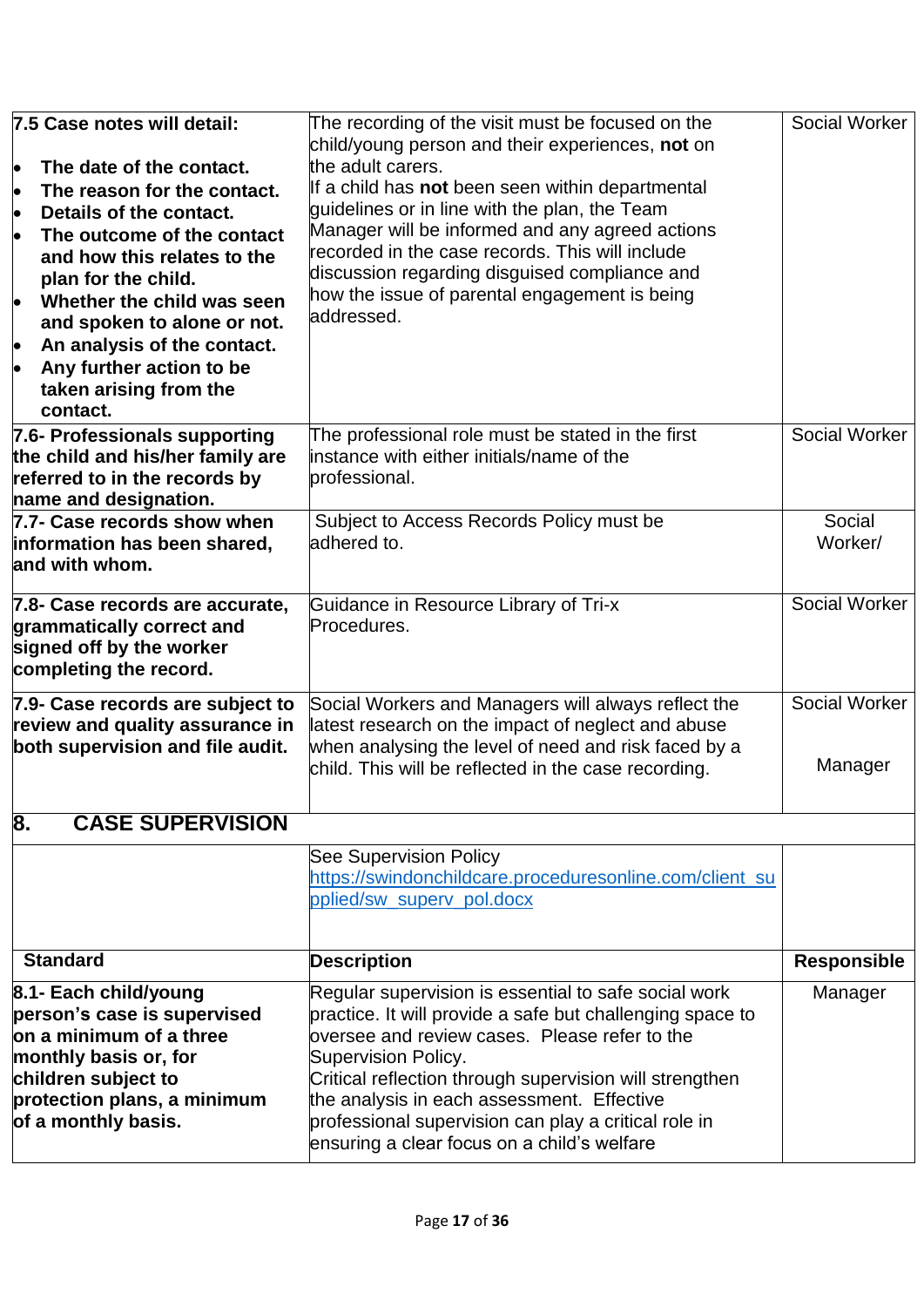| 8.2- Records of cases to be<br>supervised will be reviewed by<br>the Manager either prior or<br>during the case supervision.                                                                                                                                                                                                       | In order to effectively supervise a case, Managers must<br>prepare for case supervision by reviewing the child's<br>record to appraise themselves of the up to date<br>circumstances regarding the child, to quality assure the<br>standards of practice and be reassured that the<br>intervention with the child is outcome focused and<br>complies with procedures.                                                                                                                                                                                                                                                                                                                        | Manager                      |
|------------------------------------------------------------------------------------------------------------------------------------------------------------------------------------------------------------------------------------------------------------------------------------------------------------------------------------|----------------------------------------------------------------------------------------------------------------------------------------------------------------------------------------------------------------------------------------------------------------------------------------------------------------------------------------------------------------------------------------------------------------------------------------------------------------------------------------------------------------------------------------------------------------------------------------------------------------------------------------------------------------------------------------------|------------------------------|
| 8.3- A case supervision record<br>is completed each time the<br>case is supervised and<br>explicitly details:<br>• Significant events since the<br>last supervision.<br>$\bullet$ Any key decisions made.<br><b>Actions to be taken</b><br>by Social Worker<br>with timescales.<br><b>•Evidence of</b><br>reflective<br>challenge. | The supervision template will be completed to promote<br>discussion, critical evaluation and ensure managerial<br>oversight and decision making.<br>Supervision will support professionals to reflect critically<br>on the impact of their decisions on the child and the<br>family. The Social Worker and the Manager will review<br>the plan for the child. Together they will ask if the help<br>given is leading to a positive change for the child and if<br>the pace of change for the child is appropriate.<br>The case supervision template will be fully completed<br>and this will promote discussion, critical evaluation and<br>ensure management oversight and decision making. | Manager                      |
| 8.4- Case supervision<br>demonstrates evidence of<br>strong and effective<br>management oversight.                                                                                                                                                                                                                                 | Management oversight with all supervision with<br>timescales for action to be completed.                                                                                                                                                                                                                                                                                                                                                                                                                                                                                                                                                                                                     | Manager                      |
| 8.5- A copy of the Case<br><b>Supervision Record is stored in</b><br>the child's record to highlight<br>the case has been supervised.                                                                                                                                                                                              |                                                                                                                                                                                                                                                                                                                                                                                                                                                                                                                                                                                                                                                                                              | Manager                      |
| <b>STANDARDS FOR VISITING</b><br>9.                                                                                                                                                                                                                                                                                                |                                                                                                                                                                                                                                                                                                                                                                                                                                                                                                                                                                                                                                                                                              |                              |
| <b>Standard</b>                                                                                                                                                                                                                                                                                                                    | <b>Description</b>                                                                                                                                                                                                                                                                                                                                                                                                                                                                                                                                                                                                                                                                           | <b>Responsible</b>           |
| 9.1- All children will be visited<br>by their Social Worker at an<br>Individually determined level                                                                                                                                                                                                                                 | The child's plan will clearly detail the minimum<br>frequency at which the child is visited by his/her<br>Social Worker and visits carried out at least in                                                                                                                                                                                                                                                                                                                                                                                                                                                                                                                                   | Social<br>Worker/<br>Manager |

<span id="page-17-0"></span>

| 9.1- All children will be visited | The child's plan will clearly detail the minimum          | Social  |
|-----------------------------------|-----------------------------------------------------------|---------|
| by their Social Worker at an      | frequency at which the child is visited by his/her        | Worker/ |
| individually determined level     | Social Worker and visits carried out at least in          | Manager |
| agreed by the Social Worker and   | accordance with this minimum level. It is essential       |         |
| Line Manager through the          | that children are seen and spoken to regularly by         |         |
| planning or supervision process   | their Social Worker and this will often need to be        |         |
| which enables the effective       | more frequently than the minimum level outlined           |         |
| delivery of services.             | in the plan.                                              |         |
|                                   | Good social work practice will be guided by               |         |
|                                   | professional judgment based on the needs of the<br>child. |         |
|                                   | In order to safeguard children and ensure that            |         |
|                                   | minimum standards are in place, the service has           |         |
|                                   | determined minimum visiting standards as                  |         |
|                                   | follows:                                                  |         |
|                                   | <b>Children in Need</b> $-$ 4 weekly or more frequently   |         |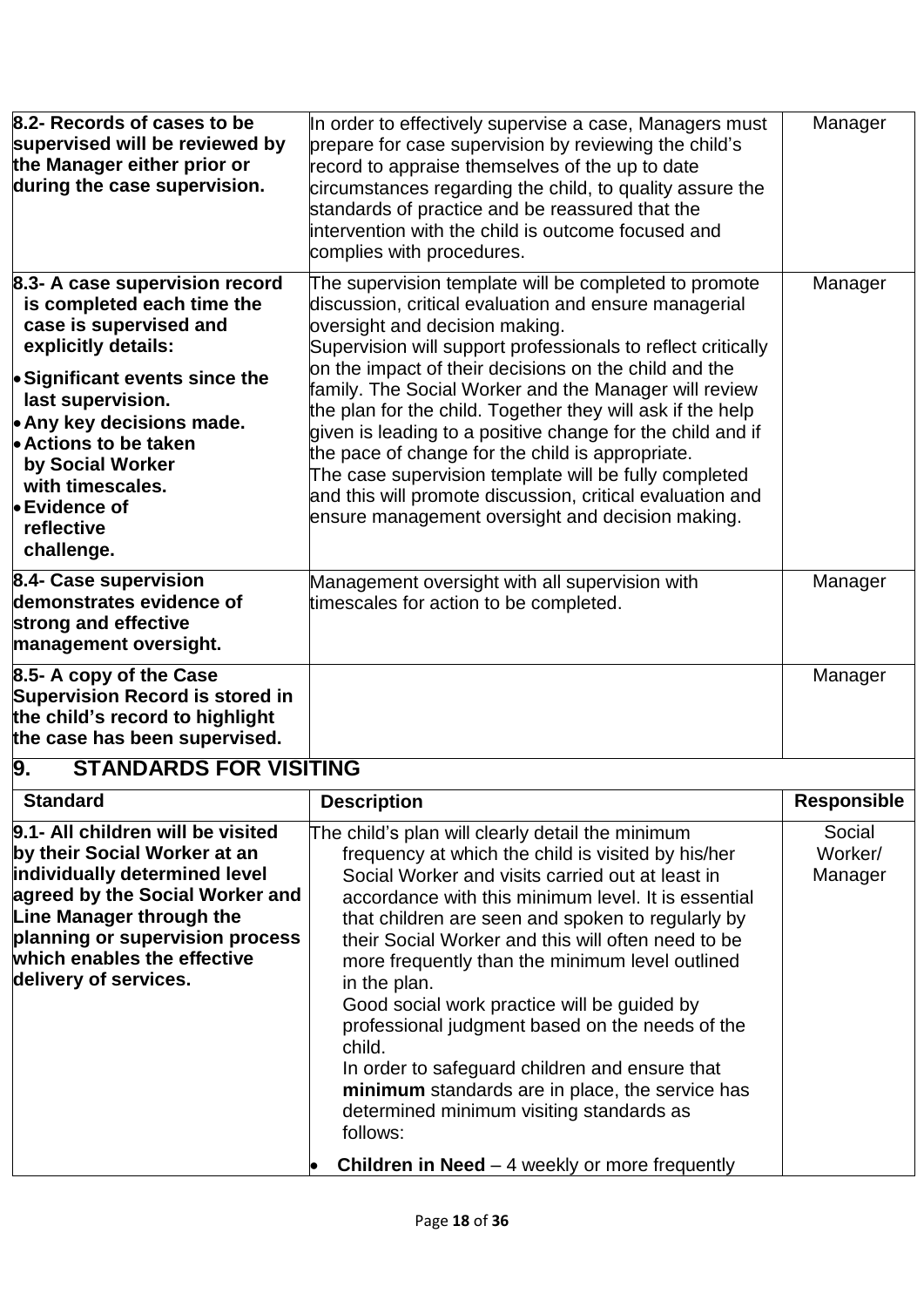| if the assessment of their needs/individual<br>circumstances identifies this as a requirement.                                                                                                                                                                                                                                                                                                                                                                                                                                                                                                                                                                                                                                       |
|--------------------------------------------------------------------------------------------------------------------------------------------------------------------------------------------------------------------------------------------------------------------------------------------------------------------------------------------------------------------------------------------------------------------------------------------------------------------------------------------------------------------------------------------------------------------------------------------------------------------------------------------------------------------------------------------------------------------------------------|
| Children within the DCT support team having<br>overnight short breaks will receive a visit team<br>every 6 weeks. They will be seen by the DCT<br>support team in their Short Break placement on an<br>annual basis.                                                                                                                                                                                                                                                                                                                                                                                                                                                                                                                 |
| Children within the DCT support team not<br>having overnight short breaks will receive a visit<br>every 12 weeks.                                                                                                                                                                                                                                                                                                                                                                                                                                                                                                                                                                                                                    |
| <b>Children subject to Protection Plans - Every 10</b><br>working days from the Protection Plan being put in<br>place until the first review. Thereafter at a level<br>determined by the protection plan and a minimum<br>of every 10 working days.                                                                                                                                                                                                                                                                                                                                                                                                                                                                                  |
| <b>Children Looked After</b> – Within 5 working days of<br>placement and weekly until the first review,<br>thereafter minimum of 6 weekly for the first year<br>and three monthly thereafter if the placement has<br>been formally ratified as a long term placement via<br>the permanency planning process until the child is<br>18 years old.                                                                                                                                                                                                                                                                                                                                                                                      |
| It is expected that a joint visit with the child's Social<br>Worker and SSW takes place between six monthly<br>reviews.                                                                                                                                                                                                                                                                                                                                                                                                                                                                                                                                                                                                              |
| If a child is placed with a parent under an ICO or<br>with a connected person (Reg 24) temporarily<br>approved as a foster care visits at least weekly<br>until the first review. Then the visits will be at<br>intervals of not more than four weekly until the<br>carer is approved or the final care proceedings<br>hearing has been completed.<br>If a child is placed under a Care Order with<br><b>parents</b> – within one week of the making of the<br>Order then at least 6 weekly.<br><b>Children placed for adoption</b> – within 5 working<br>days of placement and weekly until the first review,<br>thereafter minimum of monthly until adoption is<br>finalised shared with SSW or adopters/child's<br>Social Worker. |
|                                                                                                                                                                                                                                                                                                                                                                                                                                                                                                                                                                                                                                                                                                                                      |

#### <span id="page-18-0"></span>**10. PRE-BIRTH ASSESSMENTS-PLEASE REFER TO THE LSCB PRE-BIRTH PROTOCOL**

**[https://www.proceduresonline.com/swcpp/swindon/p\\_prebirth\\_sg\\_unborn.html](https://www.proceduresonline.com/swcpp/swindon/p_prebirth_sg_unborn.html)**

#### **Social Care pre-birth procedures**

**[https://swindonchildcare.proceduresonline.com/chapters/p\\_pre\\_birth.html](https://swindonchildcare.proceduresonline.com/chapters/p_pre_birth.html)**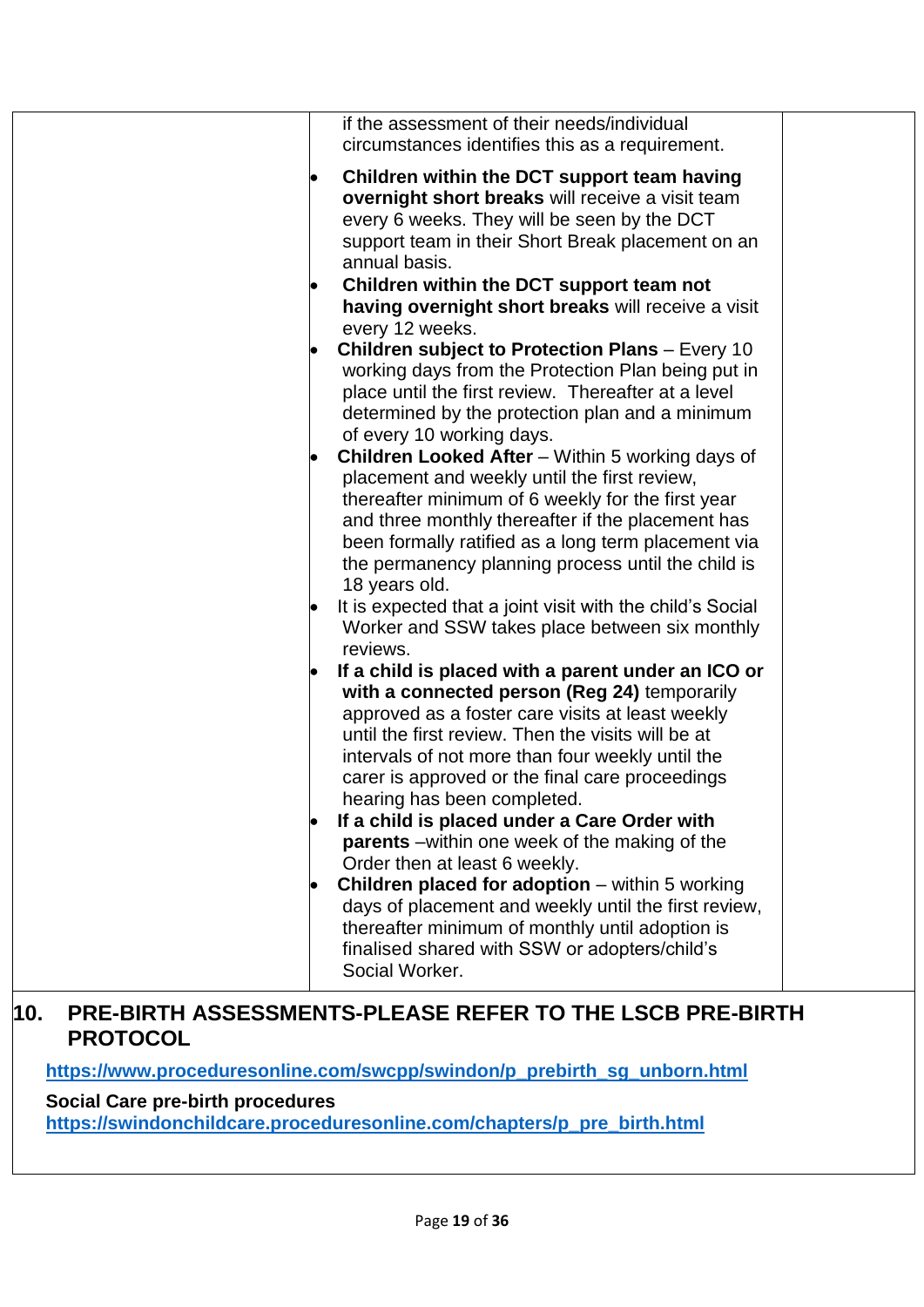| <b>Standard</b>                                                                                                                                                                                                             | <b>Description</b>                                                                                                                                                                                                                                                                                                                                                                                                                                                                                 | <b>Responsible</b> |
|-----------------------------------------------------------------------------------------------------------------------------------------------------------------------------------------------------------------------------|----------------------------------------------------------------------------------------------------------------------------------------------------------------------------------------------------------------------------------------------------------------------------------------------------------------------------------------------------------------------------------------------------------------------------------------------------------------------------------------------------|--------------------|
| 10.1- Decisions regarding<br>departmental action/necessary<br>assessments taken early once a<br>pregnancy is deemed viable.                                                                                                 | The Statutory Assessment will commence at 16 weeks<br>of the pregnancy and be completed by no later than 25<br>weeks of the pregnancy.                                                                                                                                                                                                                                                                                                                                                             | Social Worker      |
| 10.2- The Statutory Assessment<br>will clearly summarise the<br>presenting issues and identify<br>next steps in the assessment<br>and decision making process.                                                              | If the assessment identifies the need for a Child<br>Protection or a Child In Need Plan, these will be in place<br>by 24-28 weeks of the pregnancy at the latest.<br>If the assessment identifies that the baby could not be<br>protected in the care of it's parents, then a Public Law<br>Outline meeting with parents will be arranged after the<br>ICPC, and the parents will have received the letter<br>before proceedings by the 24th -28 <sup>th</sup> week of pregnancy<br>at the latest. | Manager            |
| 10.3- Information will be given to<br>the parents clearly and in<br>writing regarding any concerns<br>over the welfare of the unborn<br>child and the actions and<br>assessments which the<br>department need to undertake. |                                                                                                                                                                                                                                                                                                                                                                                                                                                                                                    | Social Worker      |
| 10.4- Historical information<br>including any legal bundles or<br>previous Child Protection<br>information will be read by the<br>allocated Social Worker.                                                                  | The historical content will be taken into account during<br>the assessment and subsequent decision making<br>process. If the family have moved from another area<br>then their records will also be obtained from that<br>authority and read. If there has been a removal of a<br>child within 3 years from either parent then an Initial<br>Child Protection Conference will be held and PLO<br>considered.                                                                                       | Social Worker      |
| 10.5- The assessment will be<br>child focused and be clear about<br>outcomes for the child.                                                                                                                                 |                                                                                                                                                                                                                                                                                                                                                                                                                                                                                                    | Social Worker      |
| 10.6- Views of partner agencies<br>who are/have been working with<br>the parents will be taken into<br>account during the assessment.                                                                                       |                                                                                                                                                                                                                                                                                                                                                                                                                                                                                                    | Social Worker      |
| 10.7- Parents will be kept<br>informed throughout the<br>assessment process and their<br>wishes and feelings will be<br>incorporated in the assessment.                                                                     |                                                                                                                                                                                                                                                                                                                                                                                                                                                                                                    | Social Worker      |
| 10.8- Assessment will be agreed<br>by the allocated worker's Line<br><b>Manager. The Manager will</b><br>finalise the assessment and<br>make recommendations                                                                |                                                                                                                                                                                                                                                                                                                                                                                                                                                                                                    | Manager            |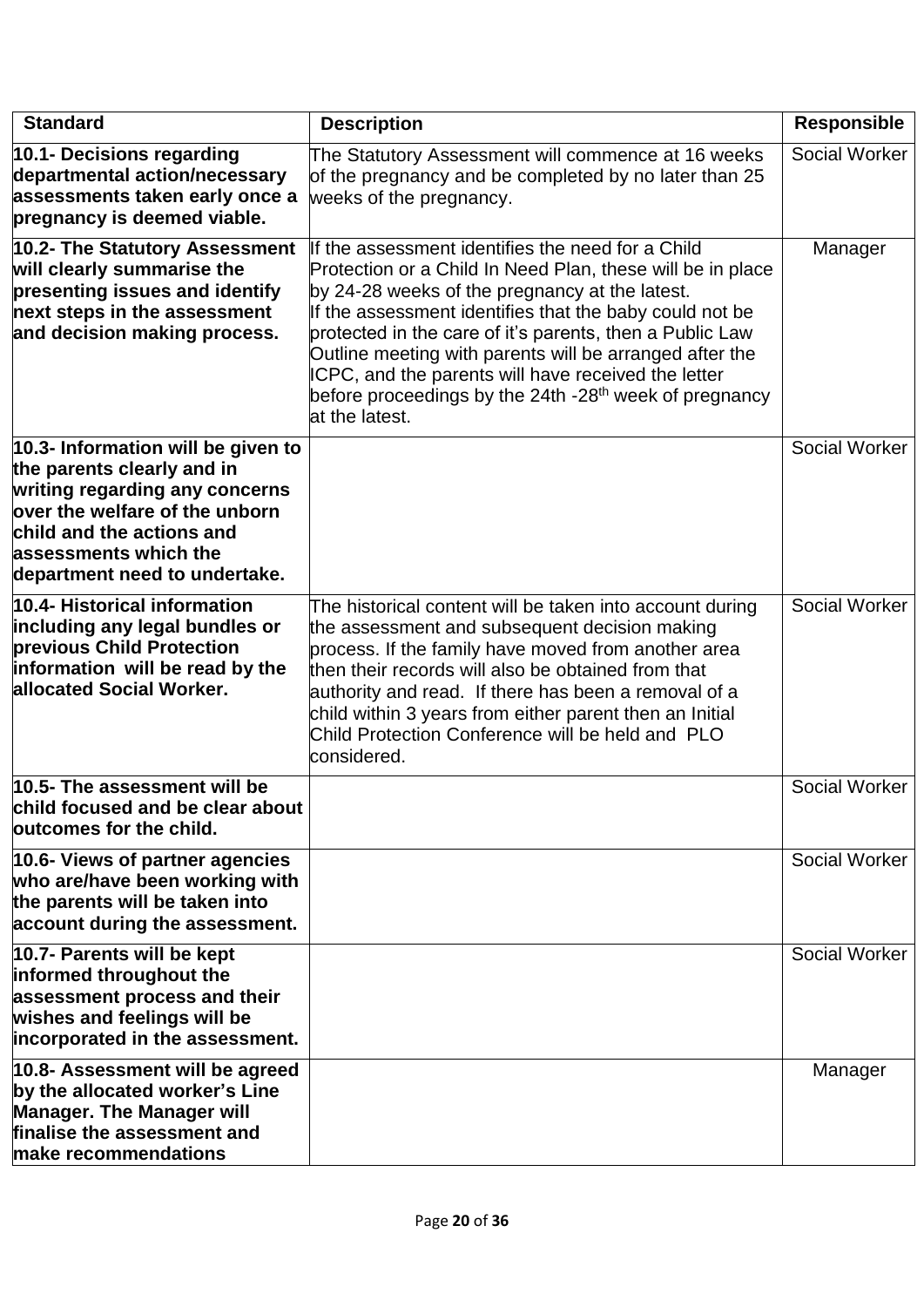<span id="page-20-0"></span>

| regarding appropriate further<br>action.                                                                                                                                        |                                                                                                                                                                                                                                                                                                                                                                                                                                                                                                                                                                                                                                                                                                                                                                  |         |
|---------------------------------------------------------------------------------------------------------------------------------------------------------------------------------|------------------------------------------------------------------------------------------------------------------------------------------------------------------------------------------------------------------------------------------------------------------------------------------------------------------------------------------------------------------------------------------------------------------------------------------------------------------------------------------------------------------------------------------------------------------------------------------------------------------------------------------------------------------------------------------------------------------------------------------------------------------|---------|
| $\overline{11}$ .<br><b>CHILD PROTECTION STANDARDS</b>                                                                                                                          |                                                                                                                                                                                                                                                                                                                                                                                                                                                                                                                                                                                                                                                                                                                                                                  |         |
|                                                                                                                                                                                 | <b>STRATEGY MEETING/DISCUSSION</b>                                                                                                                                                                                                                                                                                                                                                                                                                                                                                                                                                                                                                                                                                                                               |         |
| 11.1- A Strategy<br><b>Meeting/discussion takes</b><br>place within a maximum of                                                                                                | A Strategy Meeting will take place in sufficient time to<br>protect the child and within a maximum of three<br>working days except in the following circumstances:                                                                                                                                                                                                                                                                                                                                                                                                                                                                                                                                                                                               | Manager |
| 48 hours of referral.                                                                                                                                                           | For allegations/concerns, indicating serious risk<br>to the child the Strategy Meeting/Discussion will<br>be held on the same day as the receipt of the<br>referral.<br>For allegations of penetrative sexual abuse, the<br>Strategy Meeting/ Discussion will be held on the<br>same day as receipt of referral to ensure<br>forensic evidence.<br>Where immediate action is required the Strategy<br>Meeting/Discussion must be held within 1<br>working day.<br>For allegations against staff that may result in<br>disciplinary procedures; within 1 working day.<br>Where the concerns are particularly complex the<br>Strategy Meeting must be held within a<br>maximum of 5 working days but sooner if there<br>is a need to provide immediate protection. |         |
|                                                                                                                                                                                 | A Manager will chair strategy Meetings/Discussions.<br>Wherever possible, a face-to-face Strategy Discussion<br>will be convened in the first instance; if this is not<br>possible a telephone conference will be held.<br>A rota for Health representation is available when the<br>Health Practitioners known to the family are unavailable.                                                                                                                                                                                                                                                                                                                                                                                                                   |         |
| 11.2- The strategy gathers<br>information from and consults<br>with key professionals involved<br>with the child.                                                               | Strategy Discussion/Meetings must involve children's<br>social care, Police, health, the referring agency and<br>other agencies, in particular the child's nursery/school.                                                                                                                                                                                                                                                                                                                                                                                                                                                                                                                                                                                       | Manager |
| 11.3- The reason for the Strategy<br><b>Meeting/Discussion is clearly</b><br>recorded.                                                                                          |                                                                                                                                                                                                                                                                                                                                                                                                                                                                                                                                                                                                                                                                                                                                                                  | Manager |
| 11.4- The strategy record<br>outlines information shared and<br>an analysis of risk of significant<br>harm to the child. The Strategy<br>Discussion agenda will be<br>followed. | The tasks of the strategy meeting/discussion are to:<br>Share available information.<br>Decide whether Section 47 enquiry assessment<br>will be initiated based on whether there is<br>evidence of likelihood of significant harm.<br>Consider if a single or joint enquiry is to<br>commence.<br>Consider if the child will be ABE interviewed.                                                                                                                                                                                                                                                                                                                                                                                                                 | Manager |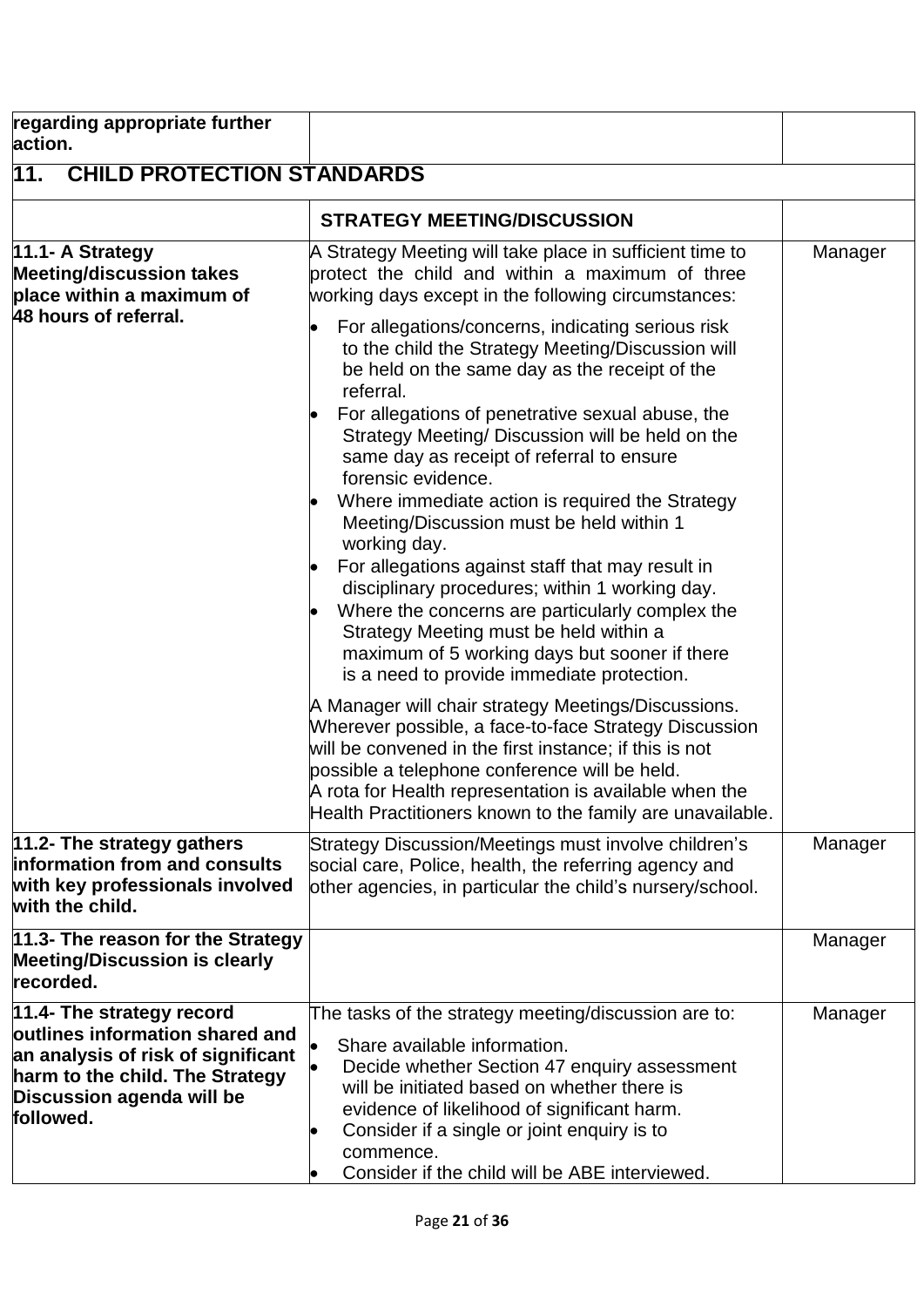<span id="page-21-0"></span>

|                                                                                                                                                                                                                                                                       | Agree the conduct and timing of any<br>criminal investigation.<br>Plan how the Section 47 enquiry will be<br>undertaken including when the child(ren) will be<br>seen and by whom and the need for medical<br>treatment . All actions to be SMART.<br>Agree any action required to secure the<br>immediate safety of the child.<br>Determine if legal action is required.<br>Determine what information will be shared<br>with the family.<br>If an ICPC is likely then a request to the QA<br>team will be made and an invite list sent within<br>24 hours.                                                                                       |                             |
|-----------------------------------------------------------------------------------------------------------------------------------------------------------------------------------------------------------------------------------------------------------------------|----------------------------------------------------------------------------------------------------------------------------------------------------------------------------------------------------------------------------------------------------------------------------------------------------------------------------------------------------------------------------------------------------------------------------------------------------------------------------------------------------------------------------------------------------------------------------------------------------------------------------------------------------|-----------------------------|
| 11.5- Information shared and<br>action agreed is considered<br>within the context of child's<br>racial, cultural, religious or<br>linguistic background.                                                                                                              | Ensure that ICS is up to date and information recorded<br>in minutes.                                                                                                                                                                                                                                                                                                                                                                                                                                                                                                                                                                              | Manager                     |
| This will include establishing<br>whether an interpreter is required.                                                                                                                                                                                                 |                                                                                                                                                                                                                                                                                                                                                                                                                                                                                                                                                                                                                                                    |                             |
| 11.6- Any need arising from a<br>disability is taken into<br>consideration and appropriate<br>plans put in place.                                                                                                                                                     |                                                                                                                                                                                                                                                                                                                                                                                                                                                                                                                                                                                                                                                    | Manager                     |
| 11.7- The strategy record details<br>the decision of the discussion<br>and meeting and reason for this.                                                                                                                                                               | Any information shared, all decisions reached and the<br>basis for those decisions will be clearly recorded by the<br>chair of the Strategy Meeting/ Discussion and circulated<br>via secure email within 48 hours to all invitees.                                                                                                                                                                                                                                                                                                                                                                                                                | Manager                     |
| 12.<br><b>SECTION 47 ENQUIRIES</b>                                                                                                                                                                                                                                    |                                                                                                                                                                                                                                                                                                                                                                                                                                                                                                                                                                                                                                                    |                             |
| 12.1- The Section 47<br><b>Enquiry/Statutory Assessment</b><br>will be led by a Qualified and<br><b>Experienced Social Worker and</b><br>decision made within 5 working<br>days. The Section 47 Enquiry will.<br>be signed off by a Manager<br>within 5 working days. | During the enquiry the scope and focus of the<br>assessment will be that of a risk assessment which:<br>Identifies the cause for concern.<br>Evaluates the strengths of the family.<br>Evaluates the risks to the child/ren.<br>Considers the child's needs for protection.<br>Evaluates information from all sources and previous<br>case records.<br>Considers the ability of parents and wider family<br>and social networks to safeguard and promote the<br>child's welfare.<br>Considers how these risks can be managed.<br>It is important to ensure that both immediate risk<br>assessment and long term risk assessment are<br>considered. | Social<br>Worker<br>Manager |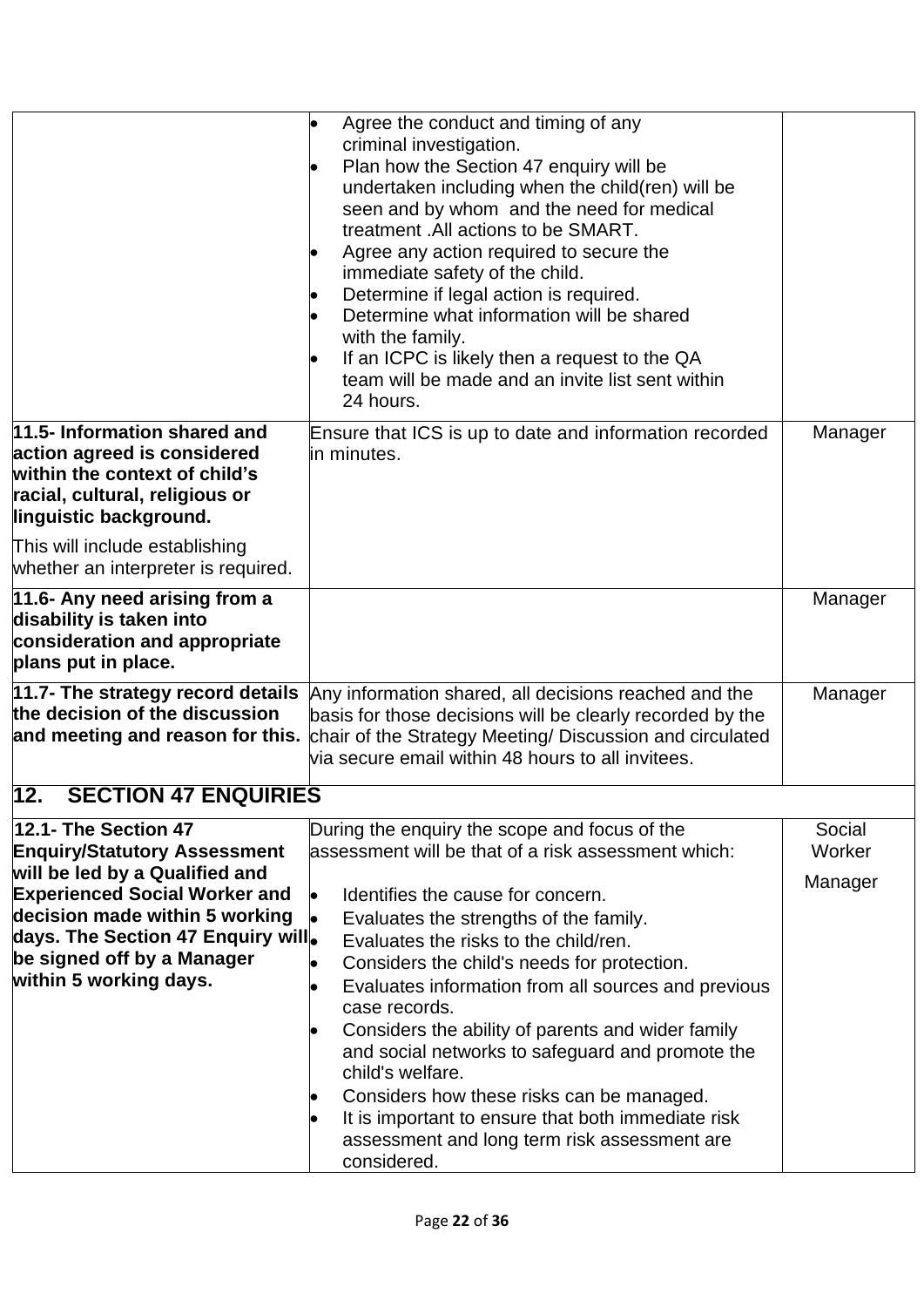|                                                                                                                                                                                                                                                            | Where the child's circumstances are about to                                                                                                                                                                                                                                                                                                                                                                                                                                                                             |                  |
|------------------------------------------------------------------------------------------------------------------------------------------------------------------------------------------------------------------------------------------------------------|--------------------------------------------------------------------------------------------------------------------------------------------------------------------------------------------------------------------------------------------------------------------------------------------------------------------------------------------------------------------------------------------------------------------------------------------------------------------------------------------------------------------------|------------------|
|                                                                                                                                                                                                                                                            | change, the risk assessment must include an<br>assessment of the safety of the new environment<br>(e.g. where a child is to be discharged from hospital<br>to home the assessment must have established the<br>safety of the home environment and implemented<br>any support plan required to meet the child's<br>needs).<br>At the completion of a S47 enquiry, LA Children's<br>social care must evaluate and analyse all the<br>information gathered to determine if the threshold                                    |                  |
|                                                                                                                                                                                                                                                            | for significant harm has been reached.<br>The outcome of the s47 enquiries may reflect that the<br>original concerns are:<br>Not substantiated; although consideration will be<br>given to whether the child may need services as a<br>child in need.<br>Substantiated and the child is judged to be<br>suffering, or likely to suffer, significant harm and an<br>initial child protection conference will be called.                                                                                                   |                  |
| 12.2- All children in the<br>household must be visited, seen<br>and spoken to during a Section<br>47 Enquiry and their views<br>recorded. Those who are the<br>focus of the concern will be<br>seen alone, subject to age and<br>with parental permission. | Children are a key and sometimes the only source of<br>information about what has happened to them. Accurate<br>and complete information is essential for taking action to<br>promote the welfare of the child. It is important that<br>discussions with children are conducted in a way that<br>minimizes distress; leading or suggestive<br>communication will always be avoided. Children may<br>need time and more than one opportunity to develop<br>sufficient trust to communicate any concerns they may<br>have. | Social<br>Worker |
| 12.3- Consideration will be<br>given to seeing the whole of the<br>household - including<br>bedrooms.                                                                                                                                                      | Particularly where concerns which have led to the<br>Section 47 Enquiry are around neglect or sexual abuse<br>it is important for the Social Worker to have a picture of<br>the physical layout of the house. Ascertaining for<br>example if children have their own beds.<br>A decision in these cases not to view the children's<br>bedrooms will be overseen by the Social Worker's Line<br>Manager.                                                                                                                  | Social<br>Worker |
| 12.4- The child's parents/carers<br>will be interviewed and their<br>views recorded.                                                                                                                                                                       | The Local Authority has a duty to work in partnership<br>with parents. In the majority of cases, children remain<br>with their families following Section 47 enquiries, even<br>where concerns about abuse or neglect are<br>substantiated. As far as possible, enquiries will be<br>conducted in a way that allows for constructive working<br>relationships with families and parents/carers are given<br>an opportunity to express their views and these are<br>taken into consideration.                             | Social<br>Worker |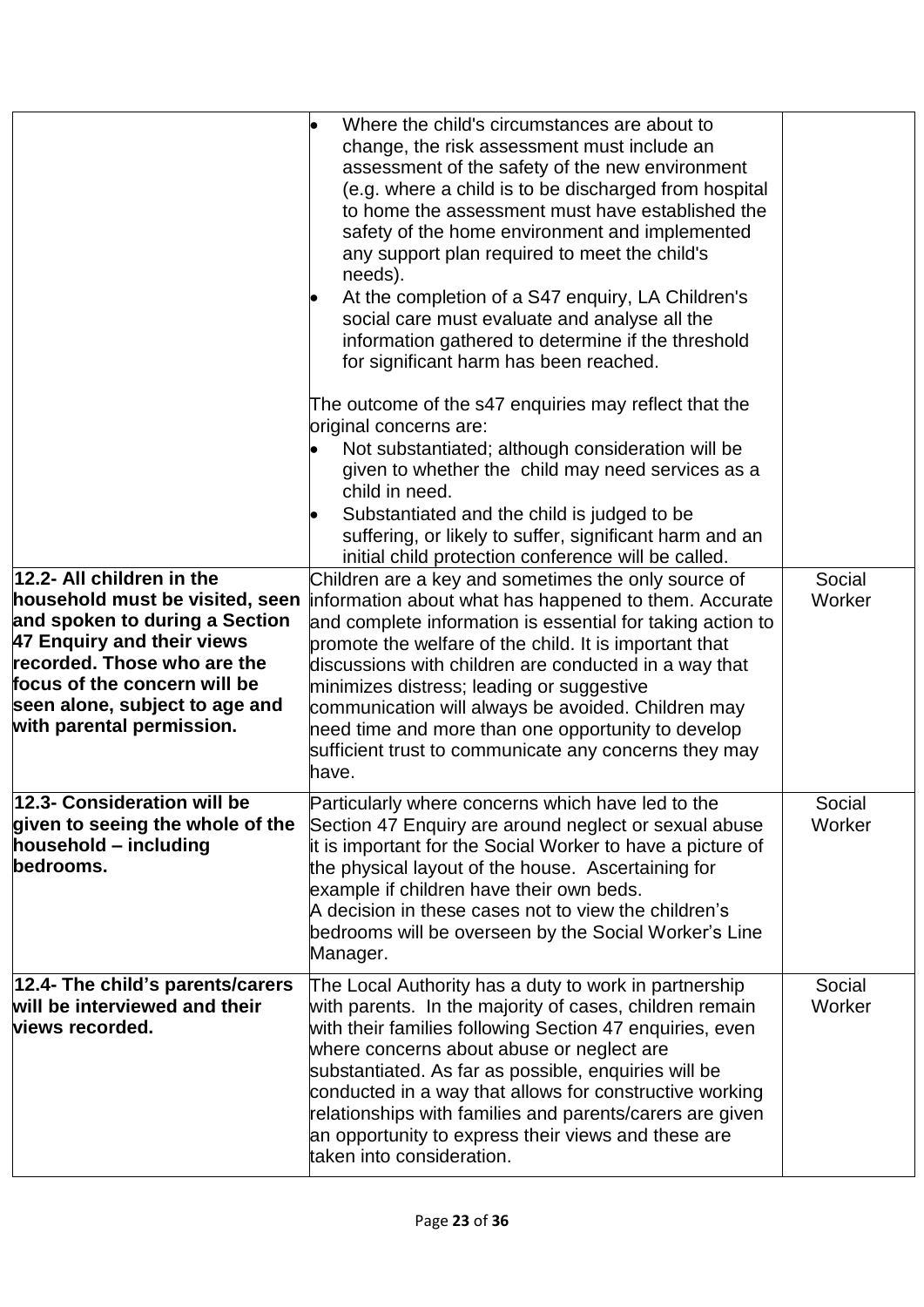| 12.5- The needs and safety of all<br>children in the household are<br>considered and assessed.                                                                                                                                                                                                                                                                        | Those making enquiries about a child will always be<br>alert to the potential needs and safety of any siblings or<br>other children in the household of the child in question.<br>In addition, enquiries may need to consider children in<br>other households with whom the alleged perpetrator has<br>contact.                                                                                                                                                                                                                                                                                                  | Social<br>Worker |
|-----------------------------------------------------------------------------------------------------------------------------------------------------------------------------------------------------------------------------------------------------------------------------------------------------------------------------------------------------------------------|------------------------------------------------------------------------------------------------------------------------------------------------------------------------------------------------------------------------------------------------------------------------------------------------------------------------------------------------------------------------------------------------------------------------------------------------------------------------------------------------------------------------------------------------------------------------------------------------------------------|------------------|
| 12.6- Non-resident parents,<br>others with parental<br>responsibility, as well as<br>parents with parental<br>responsibility for other children<br>who have contact with the<br>possible perpetrator(s) and<br>significant others are<br>appropriately involved and their<br>views recorded.                                                                          |                                                                                                                                                                                                                                                                                                                                                                                                                                                                                                                                                                                                                  | Social<br>Worker |
| 12.7- A Statutory Assessment is<br>automatically commenced at the<br>same time as a Section 47<br>enquiry is initiated.                                                                                                                                                                                                                                               | This will cover all relevant dimensions in the Framework<br>for Assessment of Children In Need and their families, in<br>addition to the child protection concerns. Information will<br>be gathered in a systematic way and will include the<br>history of the child, family and household members<br>including any previous specialist assessments and an<br>analysis of risk.                                                                                                                                                                                                                                  | Social<br>Worker |
| 12.8- At the completion of the<br>enquiries, the Line Manager with<br>the Social Worker considers<br>whether there is evidence that<br>the child has suffered and is at<br>ongoing risk of significant harm,<br>and whether the threshold is<br>met for an Initial Child<br><b>Protection Conference or</b><br>support can be provided within<br>a child in need plan | Children's social care should decide how to proceed<br>following Section 47 enquiries after discussion<br>between all those who have conducted or been<br>involved in those enquiries including relevant<br>professionals and the child/ parent. The information<br>should be recorded on the outcome of Section 47<br>Enquiries.<br>If multi-agency decision making concur for an Initial<br>Child Protection Conference to take place and at a<br>later stage, social care deviates from this decision;<br>another strategy meeting is to be called to ensure all<br>agencies concur with the decision making. | Manager          |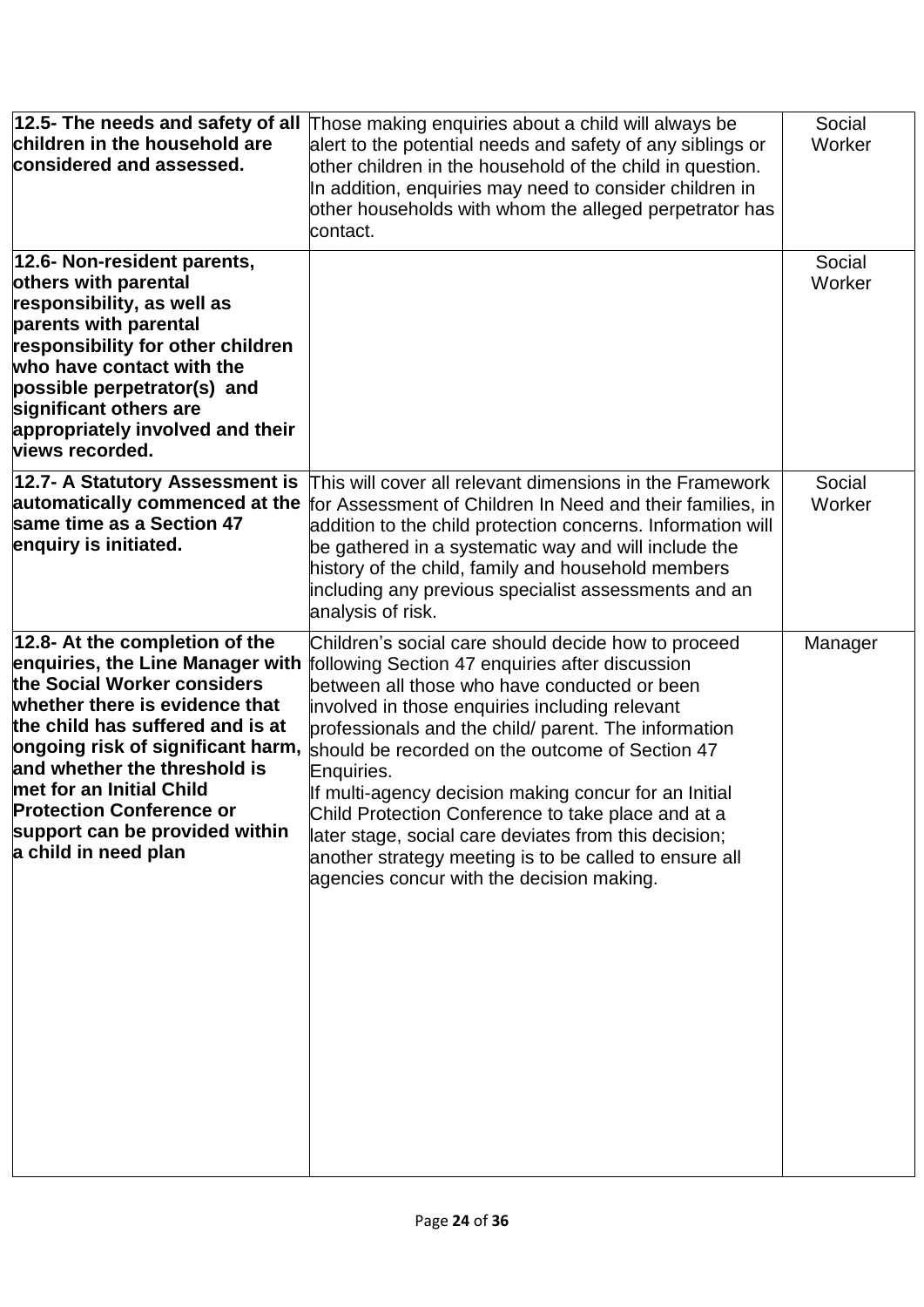<span id="page-24-0"></span>

| 13.<br><b>CHILD SUBJECT TO A PROTECTION PLAN</b>                                                                                                                                                                                                                                        |                                                                                                                                                                                                                                                                                                                                                                                                                                                                                                                                                                                           |                                                                              |
|-----------------------------------------------------------------------------------------------------------------------------------------------------------------------------------------------------------------------------------------------------------------------------------------|-------------------------------------------------------------------------------------------------------------------------------------------------------------------------------------------------------------------------------------------------------------------------------------------------------------------------------------------------------------------------------------------------------------------------------------------------------------------------------------------------------------------------------------------------------------------------------------------|------------------------------------------------------------------------------|
| 13.1- An Initial Child<br><b>Protection Conference must</b><br>be convened following a<br><b>Section 47 Enquiry that</b><br>concludes that a child is<br>suffering significant harm<br>and remains at risk of harm<br>or likely to suffer significant<br>harm.                          |                                                                                                                                                                                                                                                                                                                                                                                                                                                                                                                                                                                           | Manager                                                                      |
| $ 13.2-$ By day 5 of the S47,<br>the request for ICPC is<br>confirmed and the Social<br><b>Worker completes the invite</b><br>list for the ICPC and send to<br>the QA Team.                                                                                                             |                                                                                                                                                                                                                                                                                                                                                                                                                                                                                                                                                                                           | Manager/<br>Social<br>Worker<br><b>BSTL QA</b><br><b>TEAM</b>                |
| 13.3- The Initial Child<br><b>Protection Conference (ICPC)</b><br>is held within 15 working days<br>of the Strategy<br><b>Meeting/Discussion that</b><br>commenced the S47<br>enquiries. Prior to the<br>Conference, the chair will<br>meet with the parents to<br>explain the process. |                                                                                                                                                                                                                                                                                                                                                                                                                                                                                                                                                                                           | Manager<br><b>BSTL QA</b><br><b>TEAM</b><br><b>CP Chair</b>                  |
| 13.4- An ICPC must consider all<br>children in the family or<br>household as appropriate to the<br>assessment of likely or actual<br>significant harm.                                                                                                                                  | Even where concerns are being expressed only in<br>relation to one child, all children must be identified and<br>the risk of significant harm to them assessed.                                                                                                                                                                                                                                                                                                                                                                                                                           | Child<br>Protection<br>Chair,<br>Social<br>Worker &<br>all other<br>agencies |
| 13.5- .The social work report<br>includes a detailed analysis of<br>the information for the child's<br>future safety, health and<br>development.                                                                                                                                        | The social work information to the conference will<br>include:<br>The potential or likely danger or harm to the<br>child/dren.<br>A chronology of significant events and agency<br>and professional contact with the family,<br>incorporating all historical information.<br>Information on the child's current and past state of<br>developmental needs.<br>Information on the capacity of the parents and other<br>family members to ensure the child is safe from<br>harm and to respond to the child's developmental<br>needs within their wider family and environmental<br>context. | Social<br>Worker                                                             |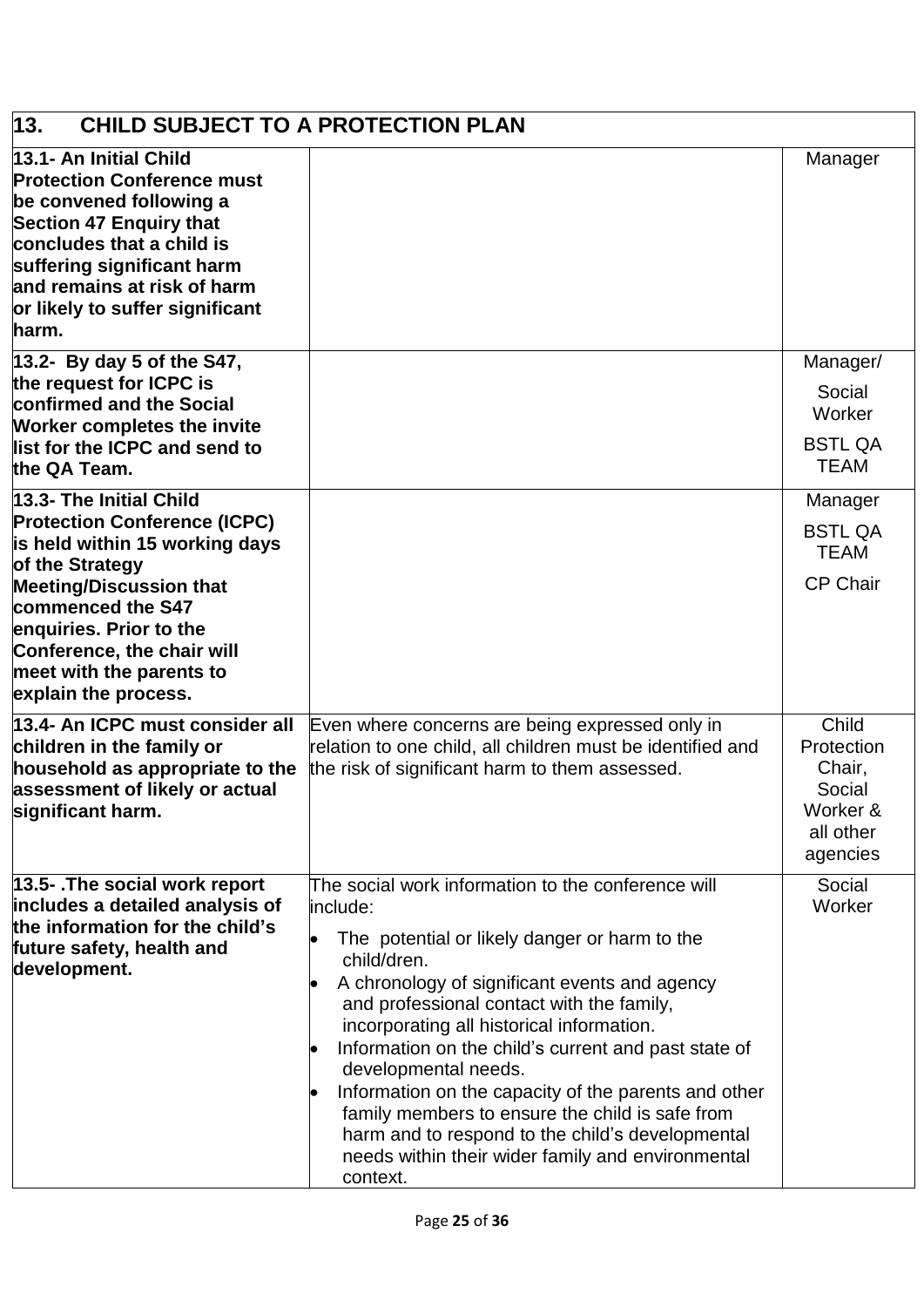|                                                                                                                                                                                                     | Views, wishes and feelings of the child, parents<br>and other significant family members.<br>An analysis of the information gathered in the S47<br>Enquiry and assessment of significant risks and<br>needs and the implications of the information<br>obtained for the child's future safety and meeting<br>his/her developmental milestones.<br>Recommendations to the conference with outline<br>plan.<br>Consideration is given to how best to include partners<br>who are known to have been violent/intimidating in the                                                                                                                                                                        |                                     |
|-----------------------------------------------------------------------------------------------------------------------------------------------------------------------------------------------------|------------------------------------------------------------------------------------------------------------------------------------------------------------------------------------------------------------------------------------------------------------------------------------------------------------------------------------------------------------------------------------------------------------------------------------------------------------------------------------------------------------------------------------------------------------------------------------------------------------------------------------------------------------------------------------------------------|-------------------------------------|
| 13.6- The social work report<br>is prepared and shared with<br>the child/young person<br>(where appropriate) and<br>parents/carers 48 hours prior<br>to the Initial Child Protection<br>Conference. | Child Protection.<br>The social work report for the ICPC will include the<br>outcome of the section 47 enquiry report and single<br>assessment to date. The report will reflect the<br>parents/young person views about the report and the<br>assessment of risk/need. A copy will be available to the<br>Conference Chair 2 working days prior to the ICPC.                                                                                                                                                                                                                                                                                                                                         | Social<br>Worker                    |
|                                                                                                                                                                                                     | NB as per the Case Transfer Policy if the case is<br>within ACP, then the allocated Social Worker from<br>the social work team will attend the Initial Child<br><b>Protection Conference.</b>                                                                                                                                                                                                                                                                                                                                                                                                                                                                                                        |                                     |
| 13.7- The child (where<br>appropriate) and parents/<br>carers are supported to<br>contribute meaningfully to the<br>conference and their views<br>recorded and taken into<br>account.               | Attendance at a conference must be carefully planned,<br>the Social Worker will ensure that all persons' with<br>parental responsibility and significant others are given<br>sufficient information and support to make a<br>meaningful contribution. The Social Worker must<br>explain to child/parents/carers the purpose of the<br>meeting, who will attend, the way in which it will<br>operate, their right to bring and friend, support or<br>advocate and the complaints procedure.<br>The Conference Chair will meet with the parents/carers<br>and child/young person prior to the conference to set<br>out the process and clarify how everybody will<br>participate and share their view. | Social<br>Worker<br><b>CP Chair</b> |
| 13.8- The conference minutes<br>have sufficient detail to<br>provide the reader with an<br>understanding of the<br>information shared, issues<br>discussed and reasons for<br>decision reached.     | The record of the Child Protection Conference is a<br>crucial document for all relevant professionals and<br>family members and will include:<br>What are the risks for the child(ren).<br>What is working well.<br>What needs to change.<br>Future harm to the child if risks don't decrease.<br>A summary of the discussion which accurately<br>reflects contributions made by professionals and<br>family members.<br>All decisions reached with information outlining                                                                                                                                                                                                                            | <b>CP Chair</b>                     |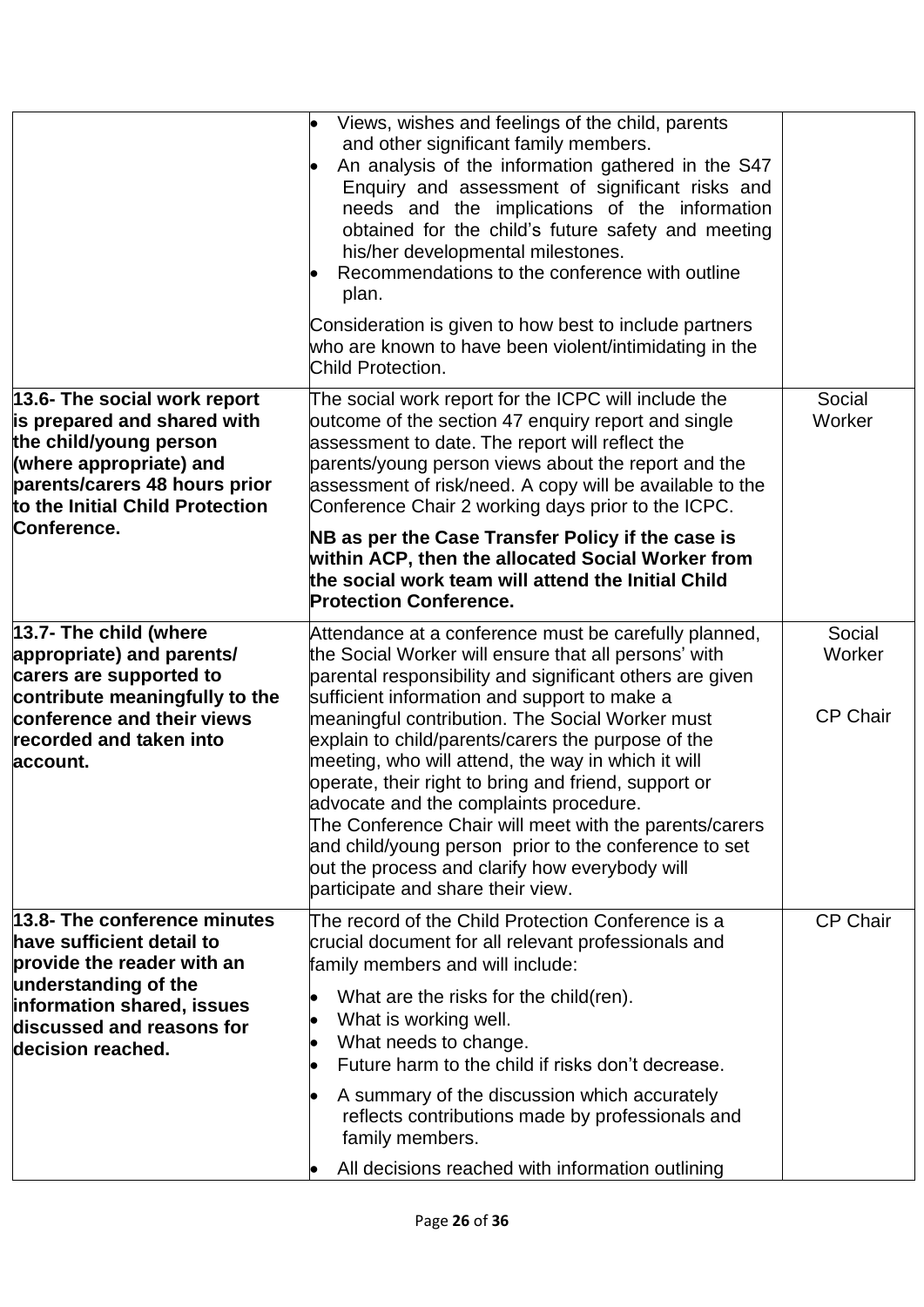|                                                                                                                                                    | the reasons for the decision including safety<br>goals needed.                                                                                                                                                                                                                                                                                                                                                                                                                                                                                 |                                         |
|----------------------------------------------------------------------------------------------------------------------------------------------------|------------------------------------------------------------------------------------------------------------------------------------------------------------------------------------------------------------------------------------------------------------------------------------------------------------------------------------------------------------------------------------------------------------------------------------------------------------------------------------------------------------------------------------------------|-----------------------------------------|
|                                                                                                                                                    | A translation of decisions into an outline Child<br>Protection Plan enabling everyone to be clear<br>about their tasks which is clear about what needs<br>to change and how improvements will be<br>measured. The outcome of the ICPC is recorded<br>on the system and circulated within 24 hours. The<br>combined Record and Plan is circulated within 5<br>working days.                                                                                                                                                                     |                                         |
| 13.9- The Chair's summary<br>accurately assesses the risk                                                                                          |                                                                                                                                                                                                                                                                                                                                                                                                                                                                                                                                                | <b>CP Chair</b>                         |
| and likelihood of significant<br>harm. The Child Protection<br>minutes will be circulated<br>within 20 working days of the<br>Conference.          |                                                                                                                                                                                                                                                                                                                                                                                                                                                                                                                                                | CP Chair/QA<br>team                     |
| 13.10- An outline<br><b>Protection Plan which is</b><br>outcome focused is<br>discussed in conference<br>and produced within 1                     | The outline Protection Plan will be based on<br>assessment and information presented to conference<br>and must identify factors associated with the child<br>suffering significant harm and the ways in which the<br>child can be protected through a multi-agency plan.                                                                                                                                                                                                                                                                       | Manager<br>Core Group<br><b>Members</b> |
| working day of the<br>conference, formally                                                                                                         | The outline protection plan drawn up by<br>conference members includes:                                                                                                                                                                                                                                                                                                                                                                                                                                                                        |                                         |
| signed by core group at 1 <sup>st</sup><br>meeting within 10 working<br>days.                                                                      | What further action is required to complete the<br>single assessment and what other specialist<br>assessments are required to ensure sound<br>judgment can be made on how best to safeguard<br>the child and promote his/her welfare.<br>Required outcomes linked to risk and promoting the<br>child's welfare.<br>Identification of what needs to change in order<br>to achieve the planned outcomes.<br>Time limited, short and longer term objectives<br>with responsibilities for tasks ascribed to specific<br>members of the conference. |                                         |
|                                                                                                                                                    | A method of monitoring and evaluating progress.                                                                                                                                                                                                                                                                                                                                                                                                                                                                                                |                                         |
| 13.11- The Protection Plan<br>clearly outlines what action<br>will be taken in the event that<br>parents/carers do not<br>cooperate with the plan. | Consideration of a contingency plan and the<br>circumstances that would necessitate its use.                                                                                                                                                                                                                                                                                                                                                                                                                                                   | Conference<br><b>Members</b>            |
| 13.12- Where the Initial Child<br><b>Protection Conferences decides</b><br>that the child does not need to<br>become the subject of a plan,        | The conference together with the family will consider<br>the child's needs and what further help would assist<br>the family in responding to them. Where appropriate,<br>a child in need plan will be drawn up and reviewed in                                                                                                                                                                                                                                                                                                                 | <b>CP Chair</b>                         |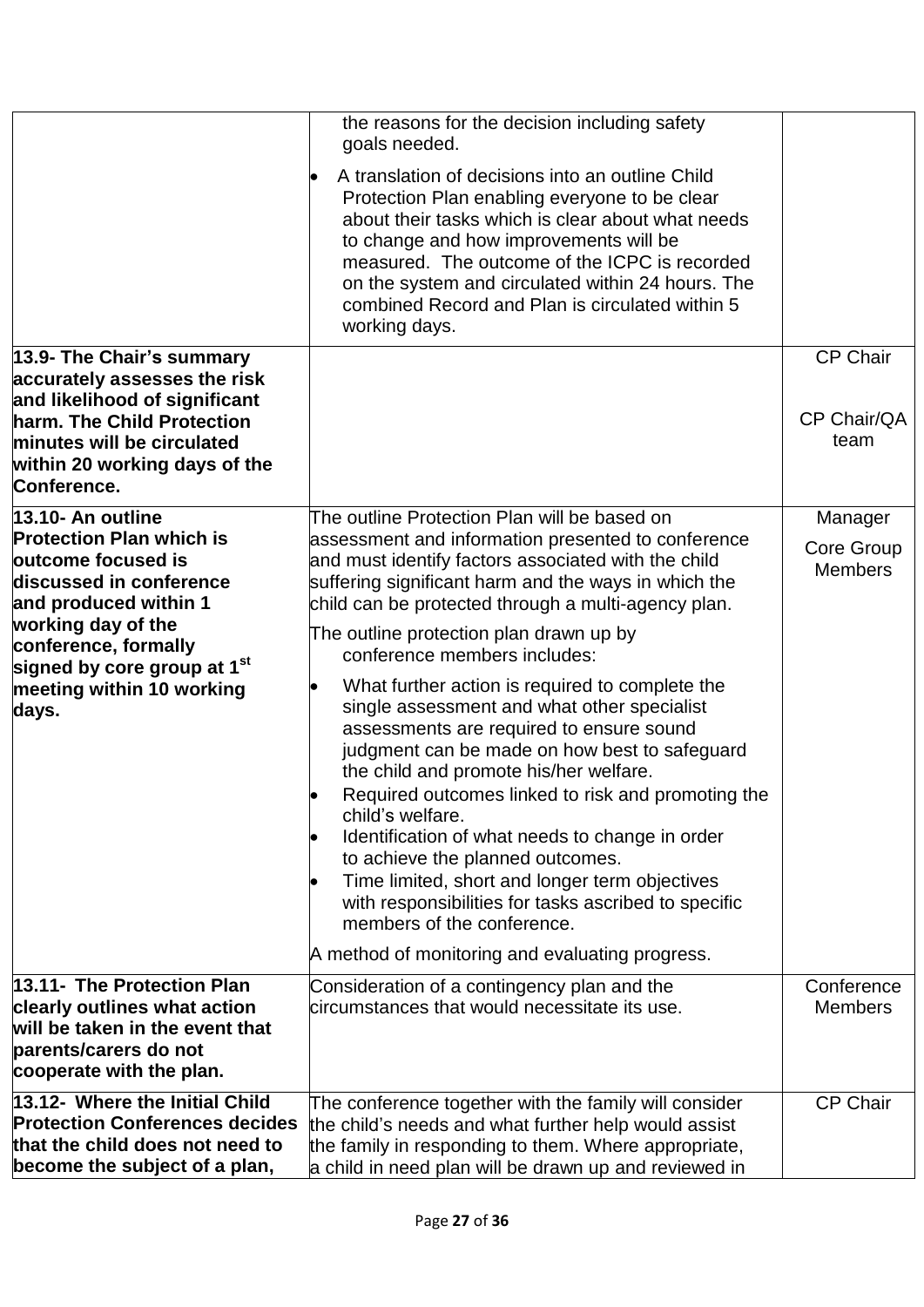| the conference will consider<br>whether recommendations will<br>be made for services to be<br>provided to the child.<br>13.13- The first Core Group<br>meeting must be within 10<br>working days of the conference<br>to produce an outcome focused<br>detailed Protection Plan and this<br>is distributed to family and<br>professionals. This meeting will<br>be chaired by a Manager.                          | accordance with the standards.<br>The detailed child protection plan will:<br>Have the child and his/her needs at the centre<br>of the plan.<br>Describe the identified developmental needs of the<br>child and what therapeutic services are required.<br>Include specific, achievable, child focused<br>outcomes intended to safeguard and promote<br>the welfare of the child.                                                                                                                                                                                                             | Manager<br>Social<br>Worker               |
|-------------------------------------------------------------------------------------------------------------------------------------------------------------------------------------------------------------------------------------------------------------------------------------------------------------------------------------------------------------------------------------------------------------------|-----------------------------------------------------------------------------------------------------------------------------------------------------------------------------------------------------------------------------------------------------------------------------------------------------------------------------------------------------------------------------------------------------------------------------------------------------------------------------------------------------------------------------------------------------------------------------------------------|-------------------------------------------|
|                                                                                                                                                                                                                                                                                                                                                                                                                   | Include realistic strategies and specific<br>actions to achieve the planned outcomes.<br>Clearly identify roles and responsibilities of<br>professionals and family members including the<br>nature and frequency of contact by professionals<br>with children and family members<br>Lay down the points at which progress will be<br>reviewed and the means by which progress will be<br>judged<br>Set out clearly the roles and responsibilities of those<br>professionals with routine contact with the child as<br>well as any specialist or targeted support to the child<br>and family. |                                           |
| 13.14- The Core Group<br>meetings are attended by key<br>family members and<br>professionals and these are<br>recorded accurately to reflect<br>what information has been<br>exchanged, the progress<br>against the Child Protection<br><b>Plan and future action attributed</b><br>to different members of the Core<br><b>Group. The Core Group meets 4</b><br>weekly to monitor the progress<br>of the CP Plan. | All members of the Core Group are jointly responsible<br>for the formulation and implementation of the<br>Protection Plan, refining the plan as needed and<br>monitoring progress against the planned outcomes<br>set out in the plan.                                                                                                                                                                                                                                                                                                                                                        | Social<br>worker/Core<br>Group<br>members |
| 13.15- The Review Child<br><b>Protection (RCPC) Conference</b><br>must be held within 3 months of<br>the initial conference and<br>thereafter at intervals of not<br>more than 6 monthly for as long<br>as the child is subject to a<br>protection plan.                                                                                                                                                          |                                                                                                                                                                                                                                                                                                                                                                                                                                                                                                                                                                                               | <b>CP Chair</b>                           |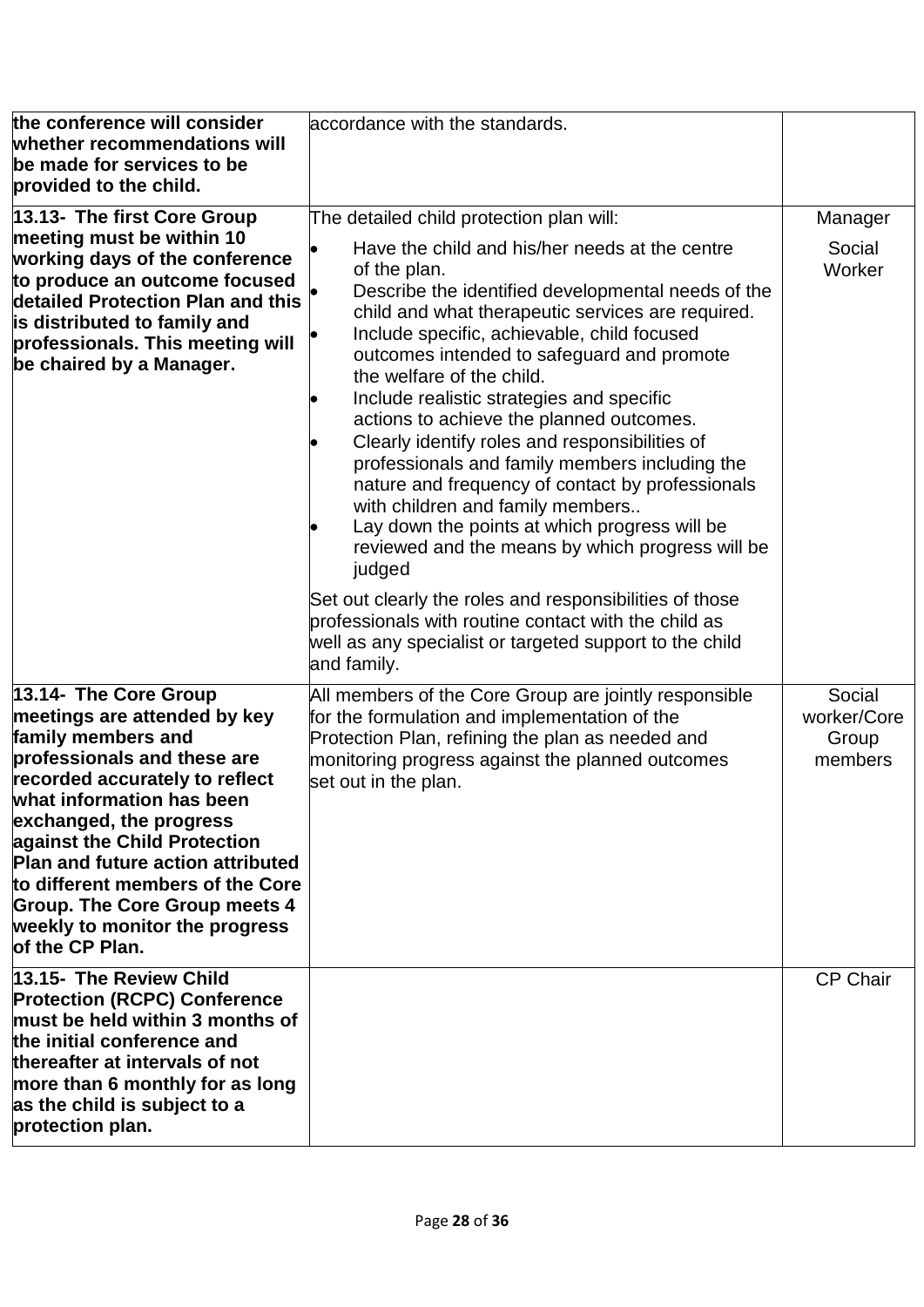<span id="page-28-0"></span>

| 13.16- The Social Worker's<br>report to the RCPC is prepared<br>and shared with child/young<br>person/ parents/carers 5<br>working days before<br>conference.<br>13.17- Where a Child Protection          | The report to conference will be provided to the parents<br>and the allocated Child Protection Chair and where it is<br>believed to be in the child's best interest, the child<br>before any review conference to enable any factual<br>inaccuracies to be identified and amended and areas<br>of disagreement noted. The Child Protection Chair will<br>share the report with all involved professionals.<br>The discontinuing of a Child Protection Plan will never                                                                                                                                                                                                                                                                                                                                                      | Social<br>Worker<br><b>CP Chair</b><br><b>CP Chair</b> |
|-----------------------------------------------------------------------------------------------------------------------------------------------------------------------------------------------------------|----------------------------------------------------------------------------------------------------------------------------------------------------------------------------------------------------------------------------------------------------------------------------------------------------------------------------------------------------------------------------------------------------------------------------------------------------------------------------------------------------------------------------------------------------------------------------------------------------------------------------------------------------------------------------------------------------------------------------------------------------------------------------------------------------------------------------|--------------------------------------------------------|
| Plan is discontinued, the<br>conference will consider and<br>make recommendations<br>regarding support and services<br>that the child may still require<br>and a child in need plan will be<br>developed. | lead to automatic withdrawal of help. The conference<br>will give full consideration to and make<br>recommendations regarding what services might be<br>wanted or required. The Social Worker will use these<br>recommendations to form a child in need plan.                                                                                                                                                                                                                                                                                                                                                                                                                                                                                                                                                              | Social<br>Worker                                       |
| 14.<br><b>CHILDREN LOOKED AFTER</b>                                                                                                                                                                       |                                                                                                                                                                                                                                                                                                                                                                                                                                                                                                                                                                                                                                                                                                                                                                                                                            |                                                        |
| 14.1 The approval to look<br>after the child is based on a<br><b>Statutory Assessment and</b><br>approved by the Care Panel.                                                                              | When an assessment identifies that a child will become<br>Looked After, approval will be sought from the Care<br>Panel. The assessment will provide clarity regarding<br>the length and type of placement for the child to be<br>Looked After. A child will only become Looked After<br>where an assessment has been completed and<br>determined it is in the child's best interests to do so and<br>other options have been fully explored.<br>NB There will undoubtedly be situations where children<br>become Looked After in an emergency. Approval for<br>this needs to be given by the Director of Social Work<br>and discussed at the next Care Panel.<br>The principle will be that a Statutory Assessment is<br>completed quickly in these circumstances to inform<br>future plans for the child or young person. | Social<br>Worker                                       |
| 14.2 The process of a child<br>becoming Looked After will<br>wherever possible, be planned<br>and child focused.                                                                                          | Where, through a child protection enquiry it becomes<br>apparent that a child is at immediate risk of significant<br>harm, an emergency placement will be sought to<br>secure the child's safety. In all other circumstances, the<br>process of placing a child in care will be planned, with<br>the child being able to visit his/her prospective<br>placement and meet carers and a placement planning<br>meeting held to agree the arrangements for the child<br>coming into care. This will minimize the potential harm<br>and distress to the child upon separation from his/her<br>parents and maintaining stability for the child.                                                                                                                                                                                  | Social<br>Worker                                       |
| 14.3- Alternative to care -<br>Kinship care options have<br>been thoroughly explored.                                                                                                                     | Care by a relative will be considered in all cases before<br>any decision is made that a child will come into care.<br>Family group conferences are a good way of ensuring<br>that all resources within the child's wider social<br>networks have been tapped to benefit the child                                                                                                                                                                                                                                                                                                                                                                                                                                                                                                                                         | Social<br>Worker<br>Line<br>Manager                    |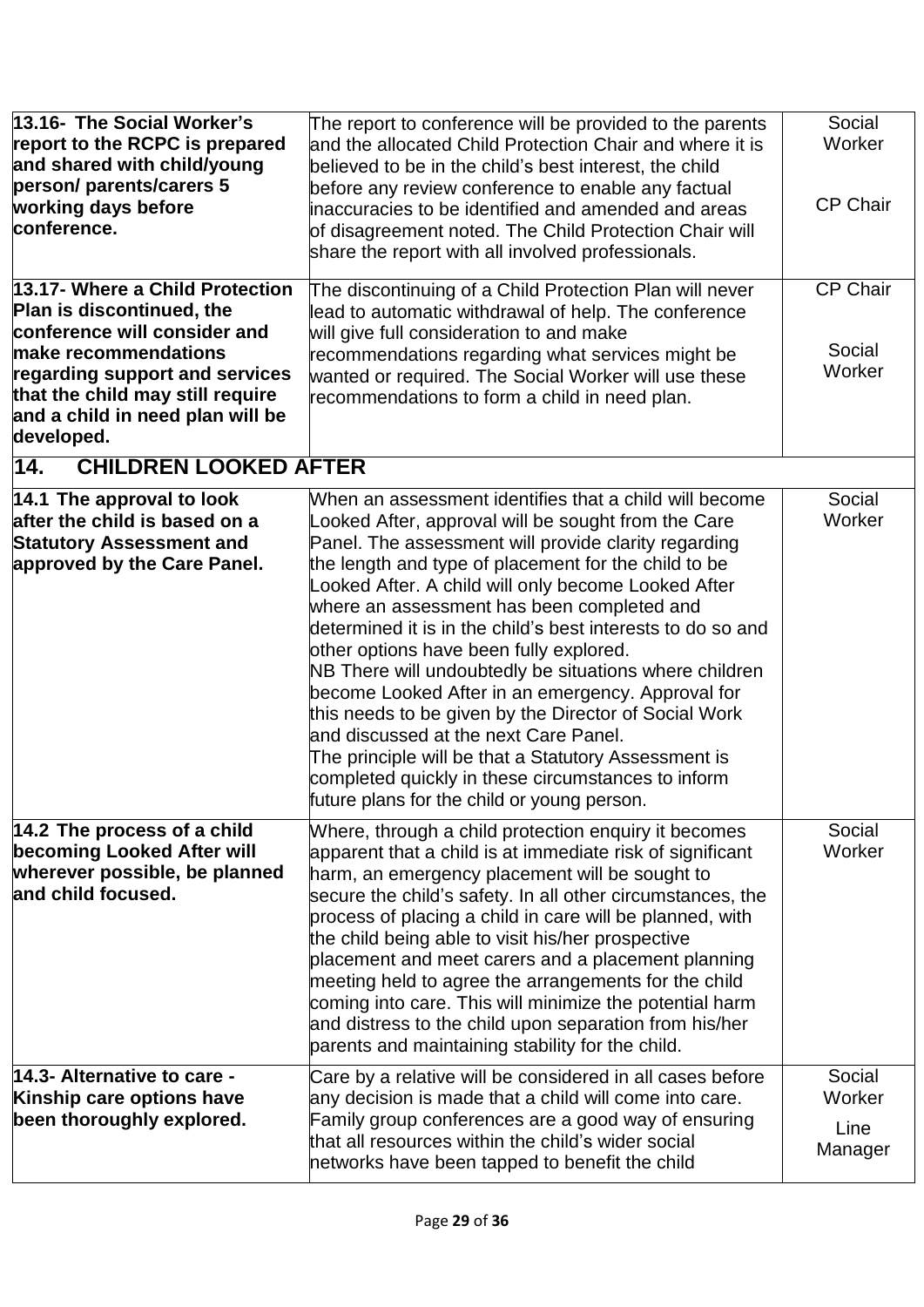| 14.4- Child has been provided<br>with information pack upon<br>becoming Looked After<br>(including details of complaints<br>procedure and advocacy<br>services).                                                                                                                                                                                                                                                                                                                                                                                                                                                                                               | Children will receive a transparent service and know<br>their rights to complain and see any records. Children<br>will be provided with information relating to their<br>placement, advocacy and independent visitor services<br>and these will be discussed with the child to ensure<br>s/he is aware of their rights and services available to<br>them.                                                                                                                                                                                                                                                                                                                           | Social<br>Worker               |
|----------------------------------------------------------------------------------------------------------------------------------------------------------------------------------------------------------------------------------------------------------------------------------------------------------------------------------------------------------------------------------------------------------------------------------------------------------------------------------------------------------------------------------------------------------------------------------------------------------------------------------------------------------------|-------------------------------------------------------------------------------------------------------------------------------------------------------------------------------------------------------------------------------------------------------------------------------------------------------------------------------------------------------------------------------------------------------------------------------------------------------------------------------------------------------------------------------------------------------------------------------------------------------------------------------------------------------------------------------------|--------------------------------|
| 14.5- The Placement Plan is<br>completed prior to the<br>placement (except in emergency<br>placements when it will be<br>completed with 5 days from the<br>start of the placement), is<br>authorised by the Line Manager<br>and signed by all parties and<br>distributed.<br>The Plan will include clarity<br>regarding delegation of<br>authority.<br><b>Managing the relationship</b><br>between a Looked After child's<br>parents (or other carers with<br>parental responsibility) the<br><b>Local Authority, the foster</b><br>carer(s) is challenging,<br>particularly as those providing<br>the day-to-day care do not hold<br>parental responsibility. | To promote the child's welfare and fulfil the local<br>authority's duty to safeguard, wherever possible, the<br>most appropriate person to take a decision about the<br>child has the authority to do so, and that there is clarity<br>about who has the authority to decide what. Failure to<br>delegate appropriately, or to make clear who has<br>authority to decide what, can make it more difficult for<br>foster carers and residential workers to carry out their<br>caring roles                                                                                                                                                                                           | Social<br>Worker               |
| 14.6- The QA Service, the<br><b>Looked After Children health</b><br>team and the Virtual School are<br>notified that a child has become<br>looked after within 24 hours.                                                                                                                                                                                                                                                                                                                                                                                                                                                                                       |                                                                                                                                                                                                                                                                                                                                                                                                                                                                                                                                                                                                                                                                                     | Social<br>Worker               |
| Social Worker places L flag on<br>the child's file.                                                                                                                                                                                                                                                                                                                                                                                                                                                                                                                                                                                                            |                                                                                                                                                                                                                                                                                                                                                                                                                                                                                                                                                                                                                                                                                     |                                |
| 14.7- The Care Plan is fully<br>completed prior to the<br>placement or in emergency<br>situations within 10 working<br>days. The Plan identifies<br>intended outcomes and how<br>these will be achieved.                                                                                                                                                                                                                                                                                                                                                                                                                                                       | The child's Care Plan will be based on an up to date<br>assessment of the child's needs and detail the services<br>to be provided to meet these. The overall aim of the<br>Care Plan is to reflect the plan for permanence for the<br>child as agreed at the second review. Between the first<br>and second review a permanency planning meeting will<br>be convened and the child's permanency plan agreed.<br>The IRO ensures that the child's Care Plan is based<br>upon an up to date and comprehensive assessment of<br>heed 3 working days before the review. PEPS/Health<br>Care Plans/Pathway Plans will be quality assured at<br>least 3 working days prior to the Review. | Social<br>Worker<br><b>IRO</b> |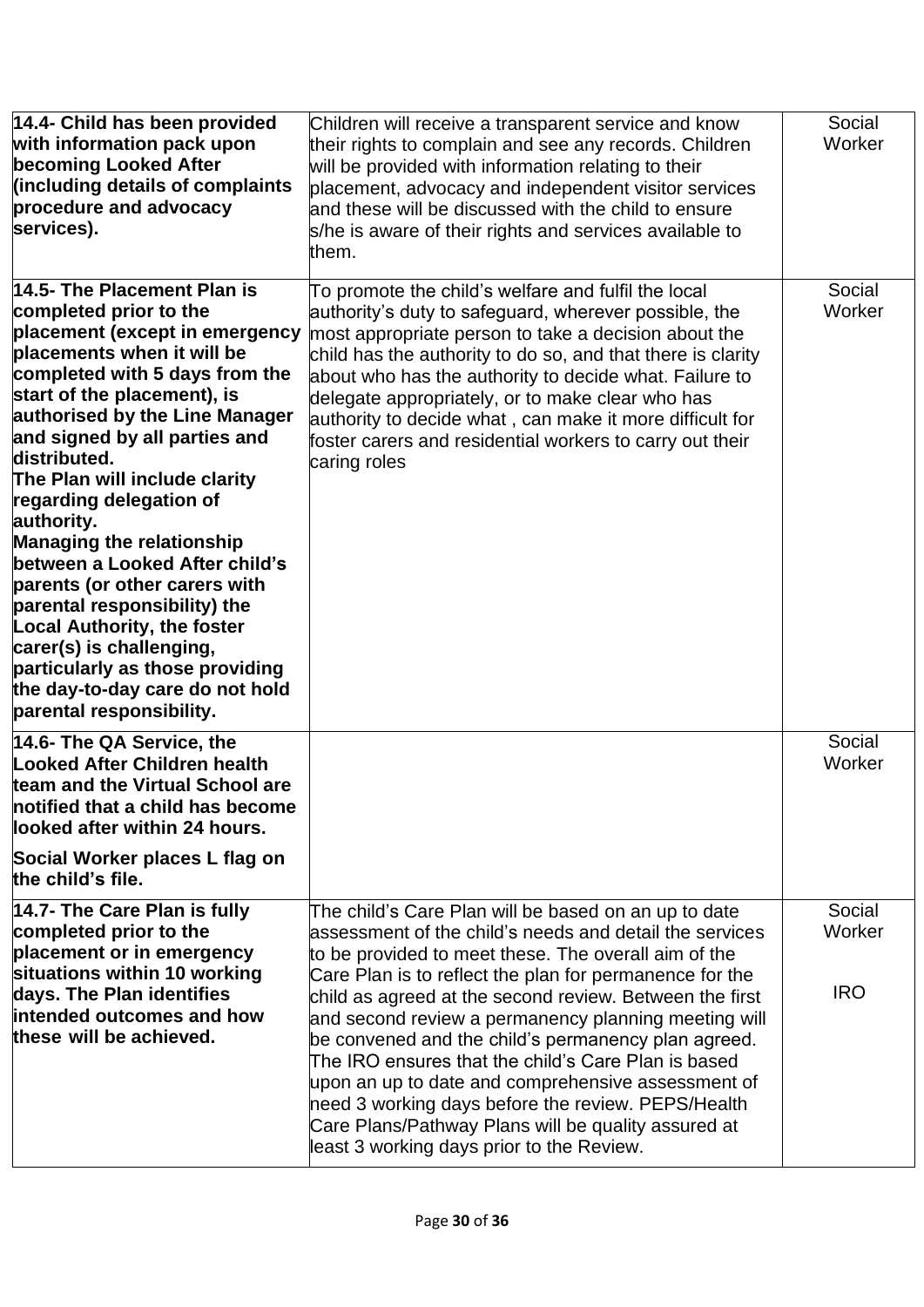| 14.8- The Care Plan outlines<br>the wishes and views of the | Children and their birth families are important partners<br>in the care planning process in line with statutory | Social<br>Worker |
|-------------------------------------------------------------|-----------------------------------------------------------------------------------------------------------------|------------------|
| child/young person and                                      | requirements.                                                                                                   |                  |
| his/her parent/carer                                        |                                                                                                                 |                  |
| 14.9- The Care Plan clearly                                 | The arrangements for contact must be at the heart of                                                            | Social           |
| details arrangements for contact                            | care planning including in processes and procedures                                                             | Worker           |
| between the child and his/her                               | related to adoption. Links with family and friends are                                                          |                  |
| parents/ siblings and this is                               | vitally important to children Looked After and provide                                                          |                  |
| communicated to child/                                      | important continuity and a sense of identity. Once a                                                            |                  |
| parent/sibling/carer.                                       |                                                                                                                 |                  |
|                                                             | child becomes Looked After, making appropriate                                                                  |                  |
|                                                             | arrangements for contact will be an early priority                                                              |                  |
|                                                             | ensuring the child is able to see significant family                                                            |                  |
|                                                             | members whilst maintaining their safety and wellbeing.                                                          |                  |
|                                                             | The Social Worker will observe contact and be able to                                                           |                  |
|                                                             | report on and analyse its content and quality to inform                                                         |                  |
|                                                             | future contact arrangements for the child.                                                                      |                  |
| 14.10- Effective work is                                    | Children will not remain in care longer than is absolutely                                                      |                  |
| $\,$ undertaken with the child and                          | necessary and wherever possible arrangements will be                                                            |                  |
| family to enable those children                             | made to facilitate the child's return home with a package                                                       |                  |
| who can return home to do so in                             | of support services that will meet the needs of the child                                                       |                  |
| a timely way.                                               | and his/her parents/carers. Return home will be planned                                                         |                  |
|                                                             | via Review processes to include discussions related to                                                          |                  |
|                                                             | the need for a Child Protection or CIN Plan.                                                                    |                  |
|                                                             | Where a child becomes Looked After the assessment                                                               |                  |
|                                                             | will be the baseline for work with the family. Any                                                              |                  |
|                                                             | identified needs will be addressed before decisions are                                                         |                  |
|                                                             | made about return home. A Statutory Assessment is                                                               |                  |
|                                                             | required before a child returns home (Care Planning                                                             |                  |
|                                                             | Regulations 2010). This will provide evidence of                                                                |                  |
|                                                             | necessary improvements to ensure the child's safety                                                             |                  |
|                                                             | when they return home.                                                                                          |                  |
| 14.11- A Health Assessment is                               | Statutory Health Assessments are able to identify health                                                        | Social           |
| completed within the first 20                               | needs and health neglect that may otherwise go                                                                  | Worker           |
| days and before the first Looked                            | unrecognised.                                                                                                   |                  |
| <b>After Child Statutory Review, 3</b>                      |                                                                                                                 | Designated       |
| months, is reviewed annually (6                             |                                                                                                                 | <b>Nurse</b>     |
| monthly for children under 5).                              |                                                                                                                 |                  |
| 14.12- The child/young person                               | Minimum 6 monthly check up.                                                                                     | Social           |
| has an annual dental check.                                 |                                                                                                                 | Worker/          |
|                                                             |                                                                                                                 | Carer            |
|                                                             |                                                                                                                 |                  |
| 14.13- The Personal Education                               | It is important that there is an up to date record of the                                                       | Social           |
| Plan (PEP) will be initiated as                             | child's school and social workers work in partnerships                                                          | Worker/          |
| part of the Care Plan before the                            | with schools, Virtual School officers and designated                                                            | Designated       |
| child/young person becomes                                  | teachers to promote a child's education, track their                                                            | Teacher          |
| Looked After (or within 10 days                             | progress and agree and set priorities and targets.                                                              |                  |
| in the case of an emergency                                 | If the child is subject to a EHCP then the PEP will be                                                          |                  |
| placement) and be available for                             | linked into this process.                                                                                       |                  |
| the first Looked After Child                                | The child's PEP is held within 20 days of the child                                                             |                  |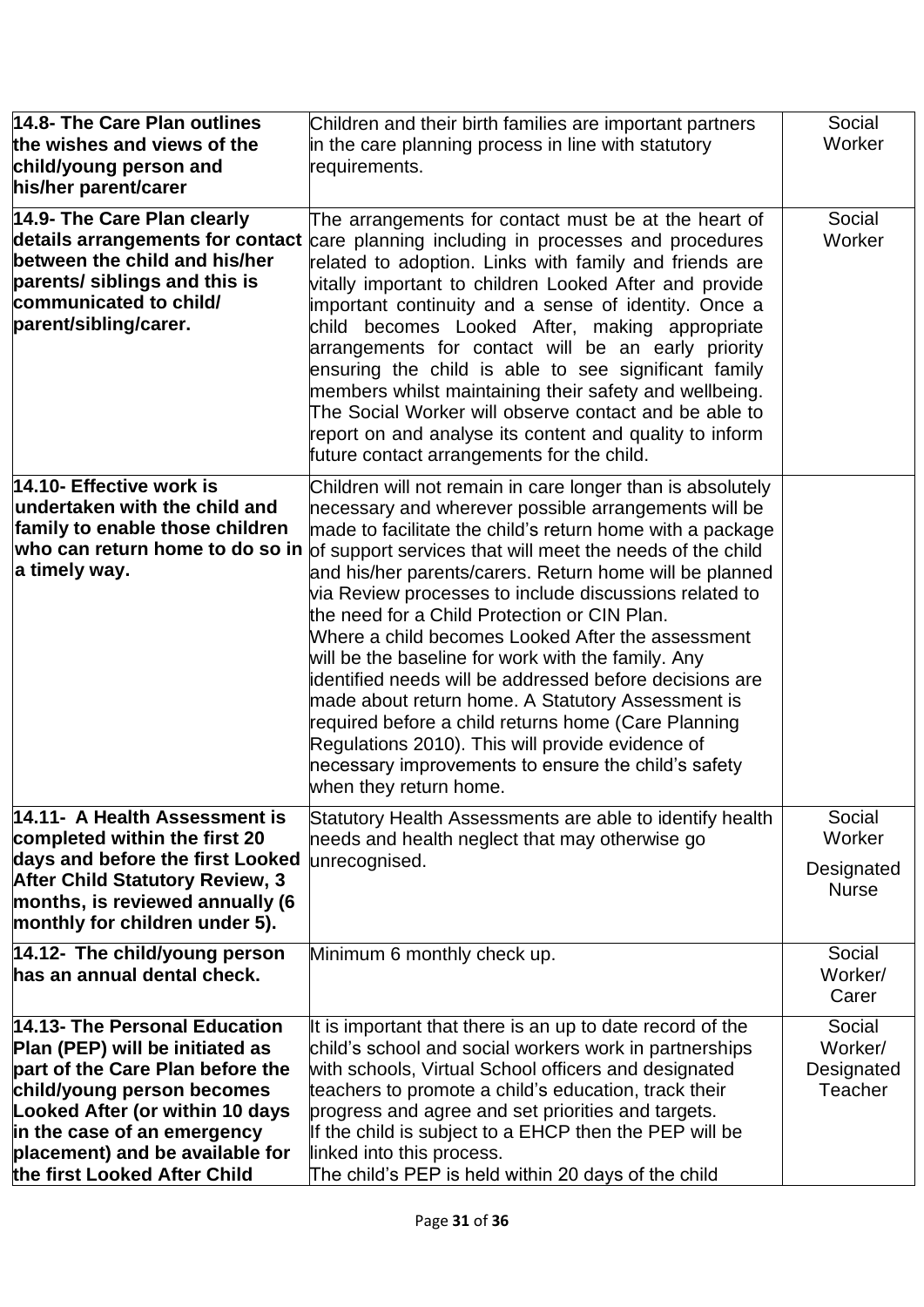| <b>Statutory Review.</b>                                                                                                                                                                        | becoming looked after and then yearly or more frequent<br>if educational needs are identified                                                                                                                                                                                                                                                                                                                                                                                                                                                                     |                                                       |
|-------------------------------------------------------------------------------------------------------------------------------------------------------------------------------------------------|-------------------------------------------------------------------------------------------------------------------------------------------------------------------------------------------------------------------------------------------------------------------------------------------------------------------------------------------------------------------------------------------------------------------------------------------------------------------------------------------------------------------------------------------------------------------|-------------------------------------------------------|
| 14.14- Educational stability is<br>maintained whenever a new or<br>changed placement is being<br>considered particularly at key<br>educational stages such as<br><b>GCSE and A-Level exams.</b> | Educational outcomes for Looked After children are<br>poor compared with their peers. Many Looked After<br>children experience multiple schools, disrupting their<br>education and relationships and their likelihood of<br>success especially at GCSEs. Research highlights the<br>importance of educational achievement in promoting<br>resilience and pathways out of poverty.<br>Where a young person is in their GCSE year Social<br>workers must consult with the Virtual Headteacher<br>where a young person is coming into care or changing<br>placement. | Social<br>Worker                                      |
| 14.15- An independent visitor is<br>arranged for children and young<br>people.                                                                                                                  | Local authorities are required to appoint Independent<br>Visitors for children and young people in their care.<br>Independent visitors are volunteers who are expected<br>to make friends with children, visiting them regularly<br>and helping them participate in decisions about their<br>future.                                                                                                                                                                                                                                                              | Social<br>Worker                                      |
| $14.16$ - The child is involved in<br>making decisions about his/her<br>own life.                                                                                                               | It is essential that the child's views are taken into<br>account when planning for their future.                                                                                                                                                                                                                                                                                                                                                                                                                                                                  | Social<br>Worker                                      |
| 14.17- A Permanence Plan is in<br>place for the child/young person<br>by the $2^{nd}$ review.                                                                                                   | Prompt action will be taken to assess and secure<br>Looked After children in permanent placements either<br>through their return home to parents or through<br>identifying an alternative permanent placement via<br>adoption, fostering or residential care. For each child<br>Looked After, a Permanence Planning meeting will be<br>held prior to the 2 <sup>nd</sup> review to ensure that a<br>permanence plan is in place for the review. The review<br>will confirm the permanency plan for the child.                                                     | Social<br>Worker/<br>Manager/<br>Reviewing<br>Officer |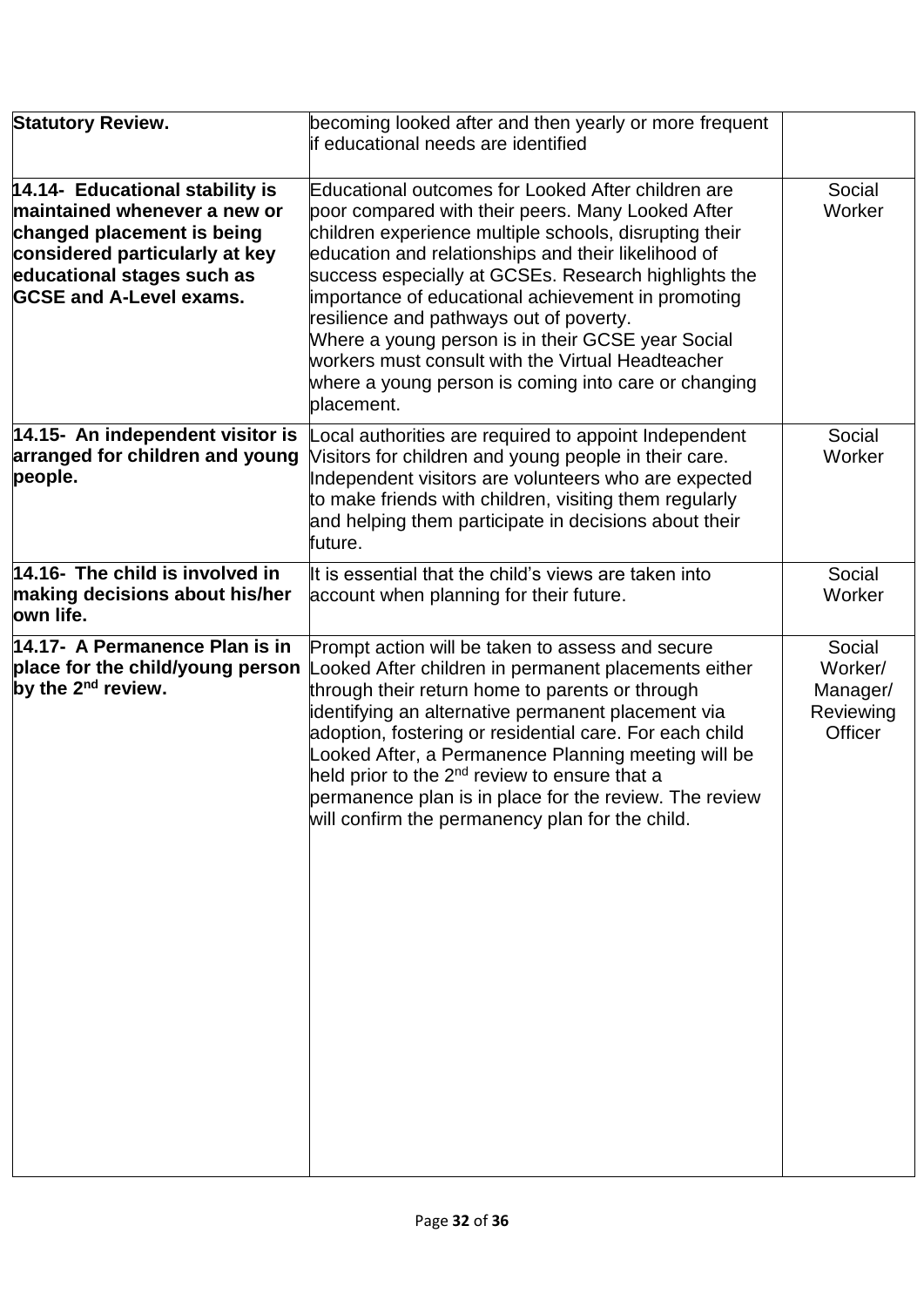<span id="page-32-0"></span>

| 15.<br><b>LOOKED AFTER REVIEWS</b>                                                                                                                                                                                        |                                                                                                                                                                                                                                                                                                                                                                                                                                                                            |                             |
|---------------------------------------------------------------------------------------------------------------------------------------------------------------------------------------------------------------------------|----------------------------------------------------------------------------------------------------------------------------------------------------------------------------------------------------------------------------------------------------------------------------------------------------------------------------------------------------------------------------------------------------------------------------------------------------------------------------|-----------------------------|
| 15.1- The child/young person's<br><b>Looked After Review Report is</b><br>fully completed and available to<br>the child, family and IRO 2 days<br>prior to the review.                                                    |                                                                                                                                                                                                                                                                                                                                                                                                                                                                            | Social Worker               |
| <b>15.2- Consultation forms will</b><br>be sent to the child, foster<br>carers and parents at least 5<br>working days prior to the<br>review.                                                                             |                                                                                                                                                                                                                                                                                                                                                                                                                                                                            | QA Team                     |
| 15.3- The first review is held<br>within 20 working days of the<br>child becoming Looked After,<br>the second within a further 3<br>months and subsequent<br>reviews are held at intervals<br>of not more than 6 monthly. |                                                                                                                                                                                                                                                                                                                                                                                                                                                                            | Social<br>Worker/IRO        |
| 15.4- Mid point reviews will<br>take place if the IRO has<br>concerns about drift or delay<br>for the child.                                                                                                              | Mid point reviews will include:-<br>A discussion between the IRO and the social<br>worker to update on the progress of the Care plan<br>and the review recommendations.<br>A review of the child's record since the last<br>review.<br>A note made on the child's record under IRO<br>comment headed mid point review.<br>Contact with the child as appropriate to the<br>progress of the Care Plan.                                                                       | <b>IRO/Social</b><br>worker |
| 15.5- Child/young person is<br>given full opportunity to<br>participate in his/her review<br>through a variety of means.                                                                                                  | Children will be supported to participate in their<br>Looked After reviews, they may do this by attending<br>in person, meeting with the IRO before the meeting<br>or providing their views to the meeting in writing or<br>other means of communication. The means by which<br>a child wishes to participate in the meeting will be<br>discussed with him/her by the Social Worker in<br>sufficient time to allow for the appropriate<br>arrangements to be put in place. | Social<br>Worker/IRO        |
| 15.6- The review is attended by<br>the child/young person's<br>parent/carer and key<br>professionals.                                                                                                                     | The child will be consulted about who they would like<br>inviting to the review and this will be complied with<br>unless there are valid reasons not to. Those attending<br>the review will need preparation about the nature and<br>purpose of the meeting, what will be discussed and how<br>they will be expected to contribute to the discussion, who<br>else will be there and how the meeting will be ran.                                                           | Social<br>Worker            |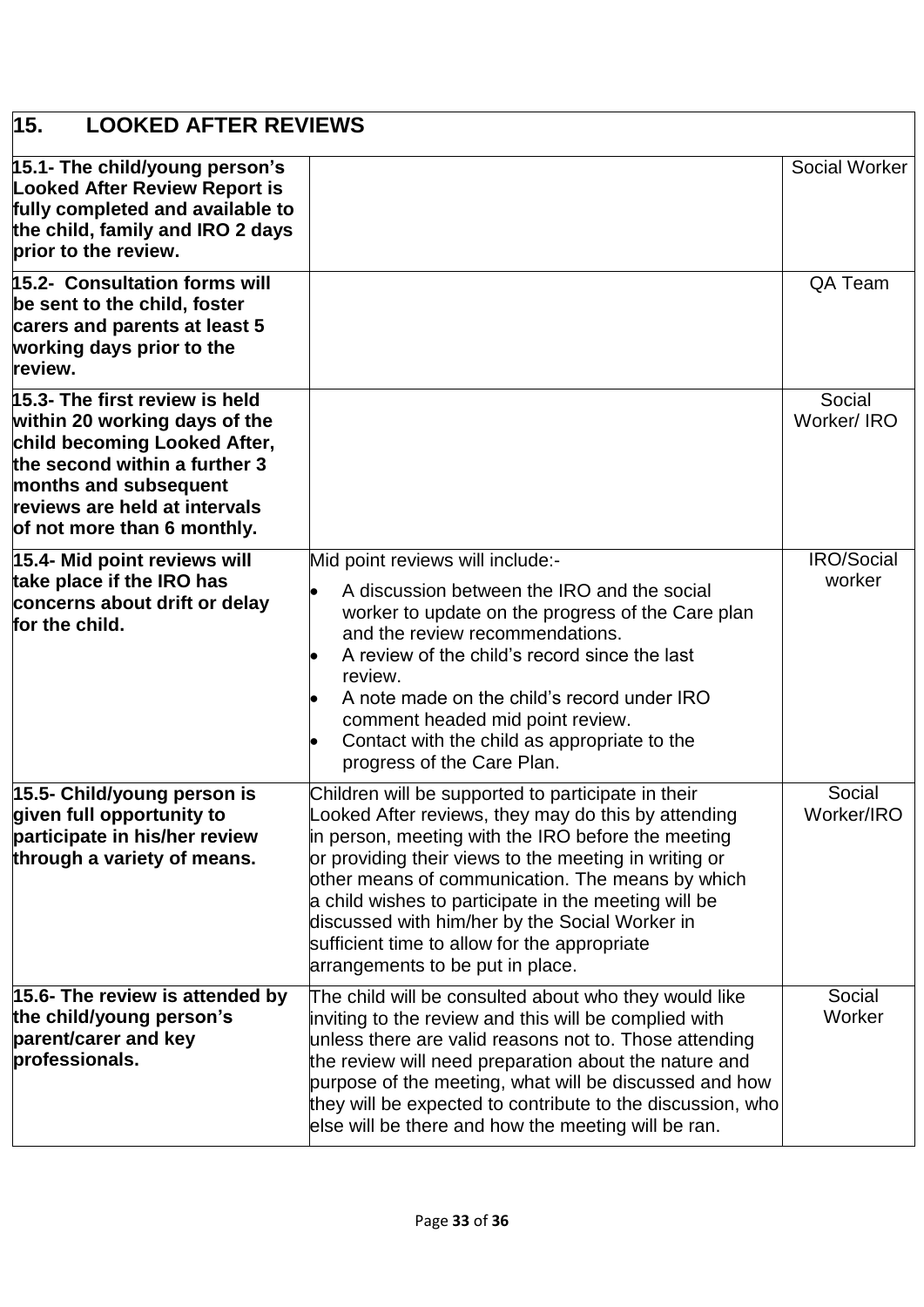<span id="page-33-0"></span>

| 15.7- The IRO will produce a<br>written record of the<br>recommendations of the review<br>within 5 working days and a full<br>record of the review within 20<br>working days. A manager must<br>consider the recommendations<br>within 5 working days of receipt<br>and advise those present at the<br>review if they are unable to<br>agree them. |                                                                                                                                                                                                                                                                                                                                                                                                                                                                                                                                                                                                                                                                                                                                                                                                                                                                                                                                                                                                                             | <b>IRO</b><br>Manager          |
|----------------------------------------------------------------------------------------------------------------------------------------------------------------------------------------------------------------------------------------------------------------------------------------------------------------------------------------------------|-----------------------------------------------------------------------------------------------------------------------------------------------------------------------------------------------------------------------------------------------------------------------------------------------------------------------------------------------------------------------------------------------------------------------------------------------------------------------------------------------------------------------------------------------------------------------------------------------------------------------------------------------------------------------------------------------------------------------------------------------------------------------------------------------------------------------------------------------------------------------------------------------------------------------------------------------------------------------------------------------------------------------------|--------------------------------|
| 15.8- A Looked After Review will<br>be held before a decision is<br>made to cease Looking After a<br>child or before a young person<br>moves to semi- independent<br>accommodation.                                                                                                                                                                |                                                                                                                                                                                                                                                                                                                                                                                                                                                                                                                                                                                                                                                                                                                                                                                                                                                                                                                                                                                                                             | Social<br>Worker<br><b>IRO</b> |
| 16.<br><b>Leaving Care</b>                                                                                                                                                                                                                                                                                                                         |                                                                                                                                                                                                                                                                                                                                                                                                                                                                                                                                                                                                                                                                                                                                                                                                                                                                                                                                                                                                                             |                                |
|                                                                                                                                                                                                                                                                                                                                                    | Status<br>Eligible child is a child aged 16 and 17 who has been<br>looked after for at least 13 weeks since the age of 14 and<br>who is still being looked after<br>Relevant child is a child aged 16 and 17 who has been<br>looked after for at least 13 weeks since the age of 14 and<br>who has left care. This also includes young people who<br>were detained (e.g. in a youth offending institution or<br>hospital) when they turned 16, but who were looked after<br>immediately before being detained<br>Former relevant child is a young person over 18 who<br>was previously 'eligible' or 'relevant'. Councils support this<br>group until aged 21, or longer if they are in education or<br>training<br>Qualifying child is any young person under 21 (or 24 if<br>in education or training) who stops being looked after or<br>accommodated in a variety of other settings, or being<br>privately fostered, after the age of 16. This also includes<br>young people who are under a special guardianship order |                                |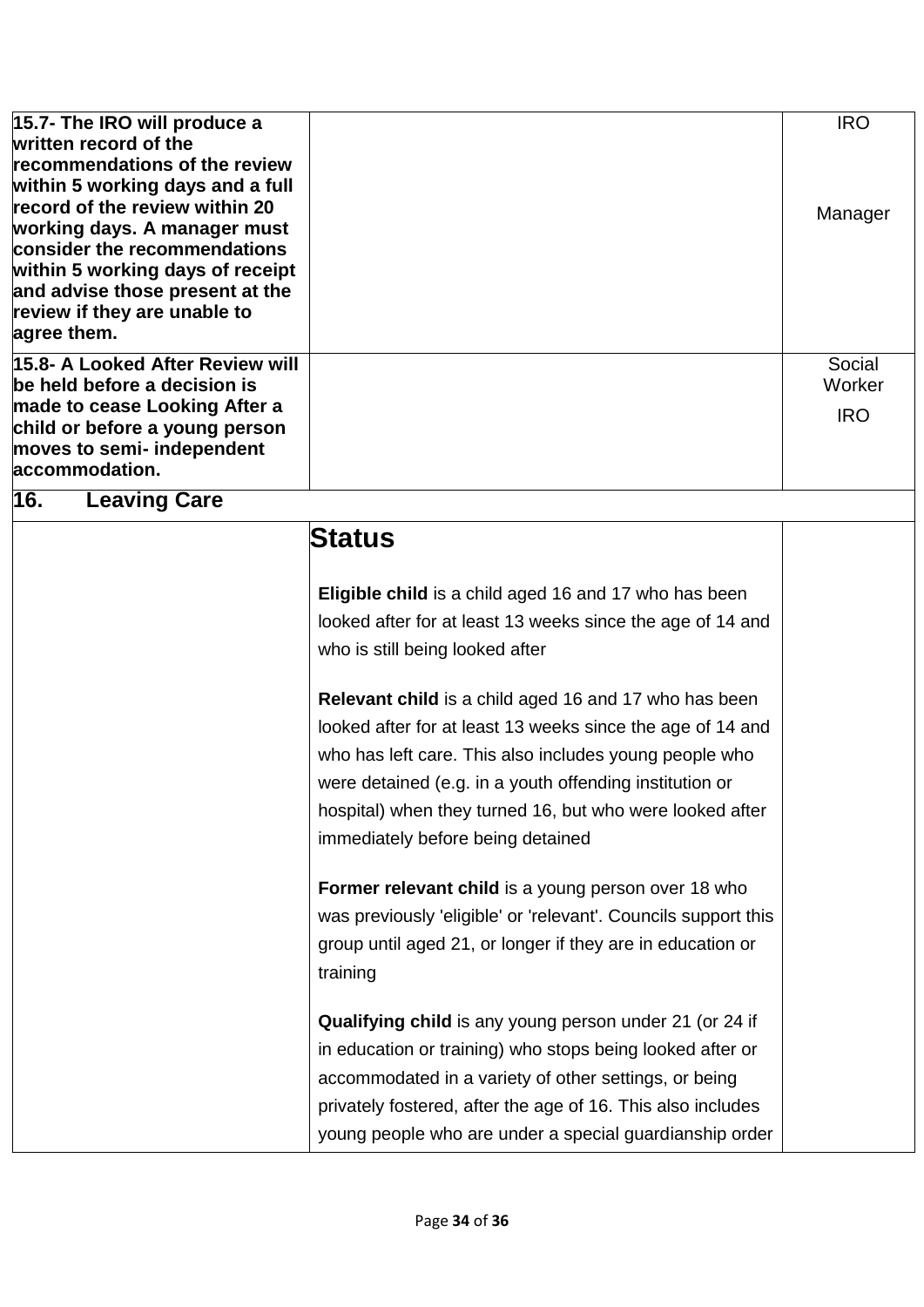|                                                                 | Former relevant child pursuing education is any                                                                 |                    |
|-----------------------------------------------------------------|-----------------------------------------------------------------------------------------------------------------|--------------------|
|                                                                 | former relevant child whose case was closed, for any                                                            |                    |
|                                                                 | reason. If we're informed that they're planning to continue                                                     |                    |
|                                                                 | education or training they can ask the council for support.                                                     |                    |
|                                                                 | If eligible, any help would last until their 25th birthday                                                      |                    |
|                                                                 |                                                                                                                 |                    |
|                                                                 | <b>Extension to 25 years old - If you are under 25 year old</b>                                                 |                    |
|                                                                 | and previously open to the leaving care team, under the                                                         |                    |
|                                                                 | Children and Social Work Act 2017 you are entitled to                                                           |                    |
|                                                                 | return for support, contact the leaving care team and ask                                                       |                    |
|                                                                 | to speak with the duty officer.                                                                                 |                    |
| 16.1- A landmark review is                                      | The Needs Assessment will be completed by the                                                                   | Social             |
| held when the young                                             | Social Worker and first pathway Plan. Subsequent                                                                | Worker             |
| person was 15 <sup>1</sup> / <sub>2</sub> which                 | pathways plans will be reviewed by the IRO or                                                                   |                    |
| makes arrangements for a<br>needs assessment to be              | Personal Advisor if the young person is a Relevant<br>young person or Former Relevant.                          | <b>IRO</b>         |
| started within 3 months of                                      |                                                                                                                 | Personal           |
| the young person's 16th                                         | This review will commence the process of considering<br>arrangements for the young person's transition to       | Advisor            |
| birthday and completed by                                       | adult- hood and independence and agree the                                                                      |                    |
| 16 years & 3months                                              | arrangements for undertaking a leaving care needs                                                               |                    |
| <b>Staying Put arrangements</b>                                 | assessment which looks at:                                                                                      |                    |
| should be considered.                                           | What support the young person may need<br>$\bullet$                                                             |                    |
|                                                                 | Views of young person, carer and social worker                                                                  |                    |
|                                                                 | Education, employment and training                                                                              |                    |
|                                                                 | Housing<br>$\bullet$                                                                                            |                    |
|                                                                 | Health                                                                                                          |                    |
|                                                                 | Finances                                                                                                        |                    |
| 16.2- A Pathway Plan is in                                      | Pathway Plan records the assessed needs of the                                                                  | Social             |
| place within 16 years and 3<br>months.                          | young person, this will include the young person's care<br>plan and the action and services required to respond | Worker             |
|                                                                 | to the assessed needs and to provide support during                                                             |                    |
|                                                                 | the transition to adulthood and independence.                                                                   |                    |
| $16.3$ - The young person is                                    |                                                                                                                 | Social             |
| integrally involved in                                          |                                                                                                                 | <b>Worker/Pers</b> |
| developing the Pathway                                          |                                                                                                                 | onal Adviser       |
| Plan and it reflects his/her<br>priorities and aspirations.     |                                                                                                                 |                    |
|                                                                 |                                                                                                                 |                    |
| 16.4- Pathway Plan Reviews are<br>held at intervals of not more | The Pathway Plan will be kept under regular review to<br>ensure the services delivered are in accordance with   | Social<br>Worker/  |
| than 6 monthly. The Pathway                                     | the wishes, views and needs of the young person.                                                                | Personal           |
| Plan is updated following the                                   | Eligible children remaining in regulated placements will                                                        | Adviser            |
| review.                                                         | be visited with the same frequency as all other Looked                                                          | <b>IRO</b>         |
|                                                                 | After children. If a young person starts a new                                                                  |                    |